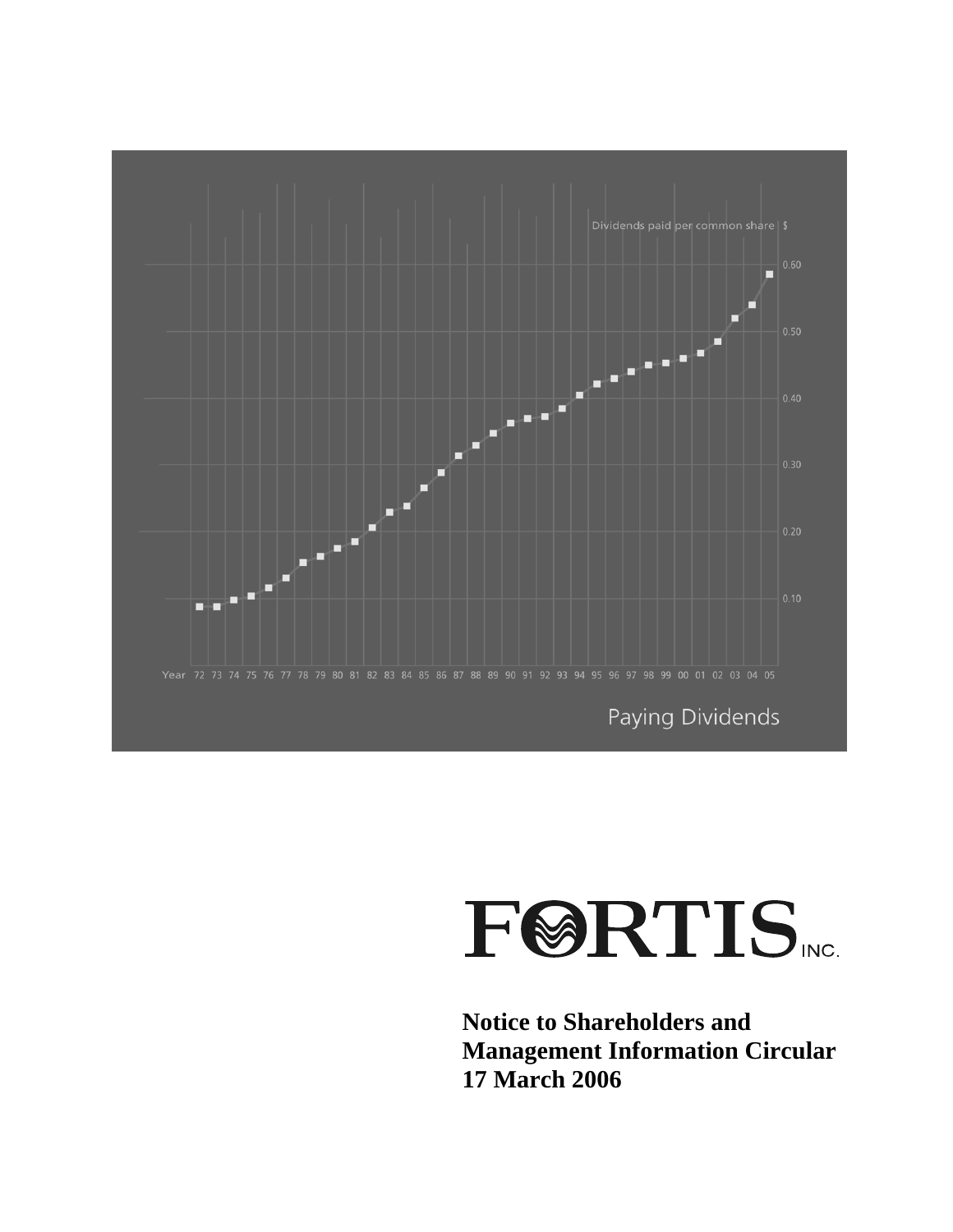### **FØRTIS NOTICE OF ANNUAL MEETING OF SHAREHOLDERS AT WHICH SPECIAL BUSINESS WILL BE CONDUCTED**

**NOTICE IS HEREBY GIVEN** that the Annual Meeting of Shareholders at which Special Business will be conducted of FORTIS INC. (the "Corporation") will be held in Salon A, Holiday Inn St. John's, 180 Portugal Cove Road, St. John's, Newfoundland and Labrador, on Tuesday, 2 May 2006, at the hour of 11:00 a.m. (St. John's time) for the following purposes:

- 1. to receive the consolidated financial statements of the Corporation for its financial year ended 31 December 2005, together with the Report of the Auditors thereon;
- 2. to elect directors;
- 3. to appoint auditors and to authorize the directors to fix the auditors' remuneration;
- 4. Special Business:
	- a. to approve the 2006 Stock Option Plan;
	- b. to approve the amendment to the Employee Share Purchase Plan by increasing the number of shares reserved for issuance thereunder; and
- 5. to transact such other business as may properly be brought before the meeting or any adjournment or adjournments thereof.

**DATED** at St. John's, Newfoundland and Labrador, 17 March 2006.

By Order of the Board

 Ronald W. McCabe General Counsel and Corporate Secretary

**NOTES** 

- 1. Shareholders who are unable to be present in person at the meeting are requested to sign and return the accompanying form of proxy in the envelope provided for that purpose.
- 2. Only holders of Common Shares of record at the close of business on 17 March 2006 will be entitled to vote at the meeting, except to the extent that a holder of record has transferred any of such shares after that date and the transferee of such shares establishes proper ownership and requests not later than ten (10) days before the meeting that the transferee's name be included in the list of shareholders eligible to vote at the meeting, in which case such shareholder shall be entitled to vote such Common Shares at the meeting.
- 3. A shareholder desiring to appoint another representative (who need not be a shareholder of the Corporation) may do so either by inserting such person's name in the blank space provided in the form of proxy or by completing another proper form of proxy and, in either case, depositing the completed proxy at the registered office of the Corporation or the principal office of Computershare Trust Company of Canada, 100 University Avenue,  $9<sup>th</sup>$  Floor, Toronto, ON, M5J 2Y1 or by toll-free facsimile transmission to 1-866-249-7775 by 5:00 p.m. (Toronto time) on 27 April 2006, or with the Chair of the meeting on the day of the meeting or any adjournment or postponement thereof.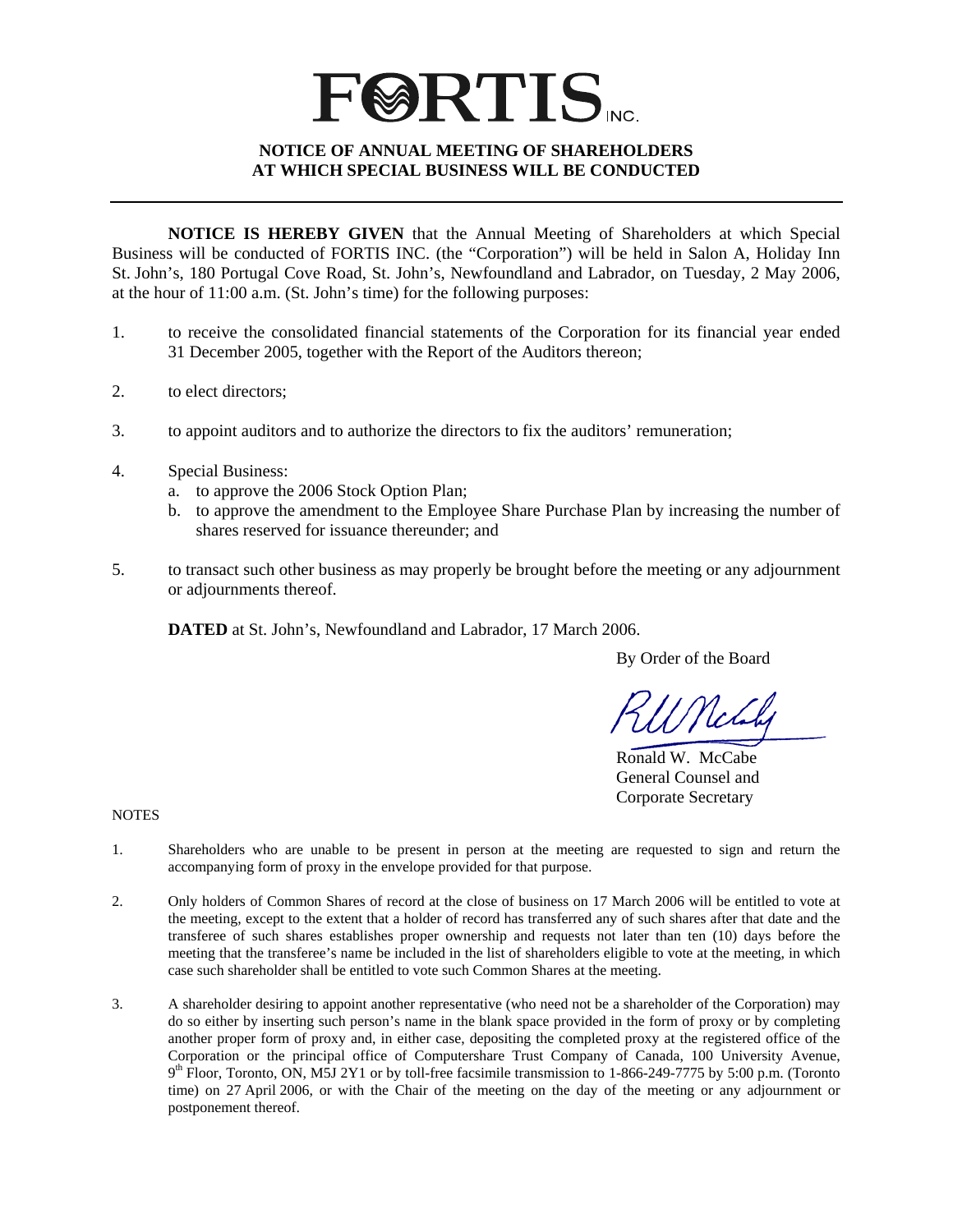## **FØRTIS**

**MANAGEMENT INFORMATION CIRCULAR** 

#### **PROXY SOLICITATION**

This Management Information Circular ("Circular") is furnished in connection with the solicitation of proxies by the Management of FORTIS INC. (the "Corporation") for use at the Annual Meeting of Shareholders at which Special Business will be conducted (the "Meeting") of the Corporation to be held in Salon A, Holiday Inn St. John's, 180 Portugal Cove Road, St. John's, Newfoundland and Labrador on Tuesday, 2 May 2006, at the hour of 11:00 a.m. (St. John's time), and at any adjournment(s) or postponement(s) thereof, for the purposes set out in the foregoing notice of meeting.

This solicitation is made by the Management of the Corporation. It is expected that the solicitation will primarily be by mail but proxies may also be solicited personally, by telephone, e-mail, Internet or facsimile by directors, officers and employees of the Corporation, or by such agents as the Corporation may appoint. The Corporation has retained Kingsdale Shareholder Services Inc. in connection with the solicitation of proxies and other advisory services at a cost of \$33,000 and reimbursement of disbursements related to the solicitation. The cost of solicitation will be borne by the Corporation.

The directors have set 17 March 2006 as the record date for the Meeting. Except as otherwise stated, the information in this Circular is given as of 17 March 2006.

#### **REVOCABILITY OF PROXIES**

 Proxies given by shareholders for use at the Meeting may be revoked at any time prior to their use. In addition to revocation in any other manner permitted by law, a proxy may be revoked by an instrument in writing executed by the shareholder or by the shareholder's attorney authorized in writing or, if the shareholder is a corporation, under its corporate seal or by an officer thereof duly authorized. Where shares are held in joint or common ownership of any kind, the signature of each owner is required on the form of revocation. **A form of revocation must be deposited either at the registered office of the Corporation or the principal office of the transfer agent at any time not later than 5:00 p.m. (Toronto time) on 27 April 2006 at one of the following addresses:**

| Corporation                     | <b>Transfer Agent</b>                        |
|---------------------------------|----------------------------------------------|
| <i>Fortis Inc.</i>              | <b>Computershare Trust Company of Canada</b> |
| The Fortis Building, Suite 1201 | 100 University Avenue, $9^{th}$ Floor        |
| 139 Water Street                | <b>Toronto, ON</b>                           |
| St. John's, NL                  | <i>M5J 2Y1</i>                               |
| AIB 3T2                         |                                              |

**If not deliverable to one of the physical locations noted above, a form of revocation may be deposited by toll-free facsimile transmission to 1-866-249-7775 at any time not later than 5:00 p.m. (Toronto time) on 27 April 2006, or with the Chair of the meeting on the day of the meeting or not less than 48 hours prior to any adjournment or postponement thereof.**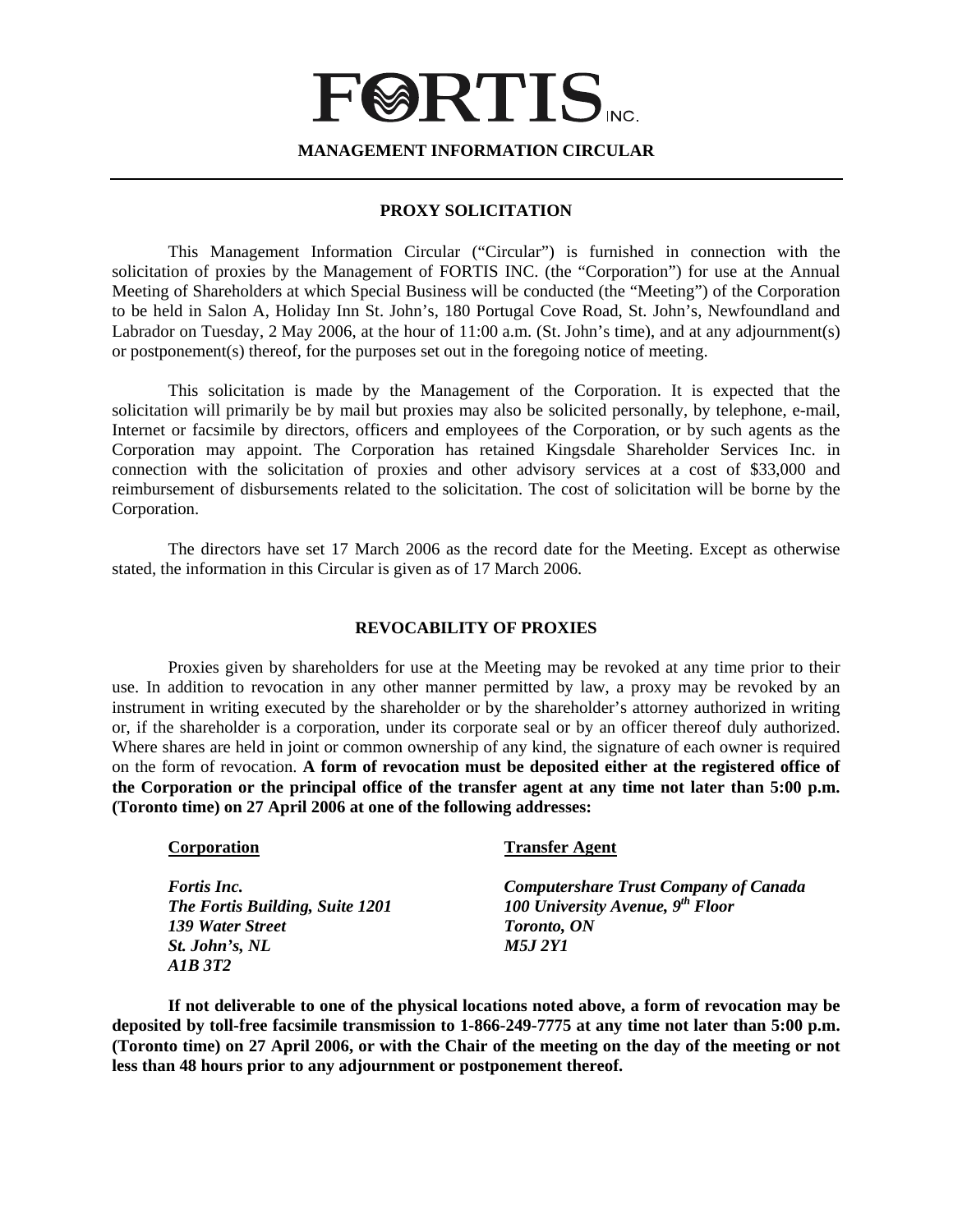#### **VOTING OF PROXIES**

 The persons named in the enclosed form of proxy are directors or officers of the Corporation and have consented to act as proxy for the shareholders who so appoint them. **A shareholder desiring to appoint another representative (who need not be a shareholder of the Corporation) may do so either by inserting such person's name in the blank space provided in the form of proxy or by completing another proper form of proxy and, in either case, depositing the completed proxy at the registered office of the Corporation or the principal office of Computershare Trust Company of Canada, 100 University Avenue, 9th Floor, Toronto, ON M5J 2Y1 or by toll-free facsimile transmission to 1-866-249-7775 by 5:00 p.m. (Toronto time) on 27 April 2006, or with the Chair of the meeting on the day of the meeting or not less than 48 hours prior to any adjournment or postponement thereof.**

 The form of proxy affords the shareholder an opportunity to specify that the shares registered in the shareholder's name will be (a) voted, or withheld from voting, in respect of the election of directors, the appointment of auditors and the authorization of the directors to fix the remuneration of the auditors, and (b) voted for or against the Resolution to approve the 2006 Stock Option Plan and the Resolution to amend the Employee Share Purchase Plan by increasing the number of shares reserved for issuance thereunder.

 On any ballot that may be called for, the shares represented by proxies in favour of Management nominees will be (a) voted or withheld from voting in respect of the election of directors, the appointment of auditors and the authorization of the directors to fix the remuneration of the auditors, and (b) voted for or against the Resolution to approve the 2006 Stock Option Plan and the Resolution to amend the Employee Share Purchase Plan by increasing the number of shares reserved for issuance thereunder, in accordance with the specifications made by each shareholder.

**If a proxy does not specify how a proxy nominee is to vote in respect of the matters set forth in the proxy, the shares represented by proxies in favour of Management nominees will be voted**  *FOR* **the following:** 

- **(i) the election of the directors listed hereafter;**
- **(ii) the appointment of auditors named herein;**
- **(iii) the authorization of the directors to fix the remuneration of the auditors;**
- **(iv) the approval of the Resolution to approve the 2006 Stock Option Plan; and**
- **(v) the approval of the Resolution to amend the Employee Share Purchase Plan to increase the number of shares reserved for issuance thereunder.**

 The form of proxy confers discretionary authority on the proxy nominee with respect to amendments or variations of matters identified in the notice of meeting and with respect to other matters which may properly come before the Meeting or any adjournment(s) or postponement(s) thereof. Management knows of no such amendments, variations or matters. However, if any such amendment, variation or matter should properly come before the Meeting, the shares represented by proxies in favour of Management nominees will be voted on such matters in accordance with the best judgment of the proxy nominee.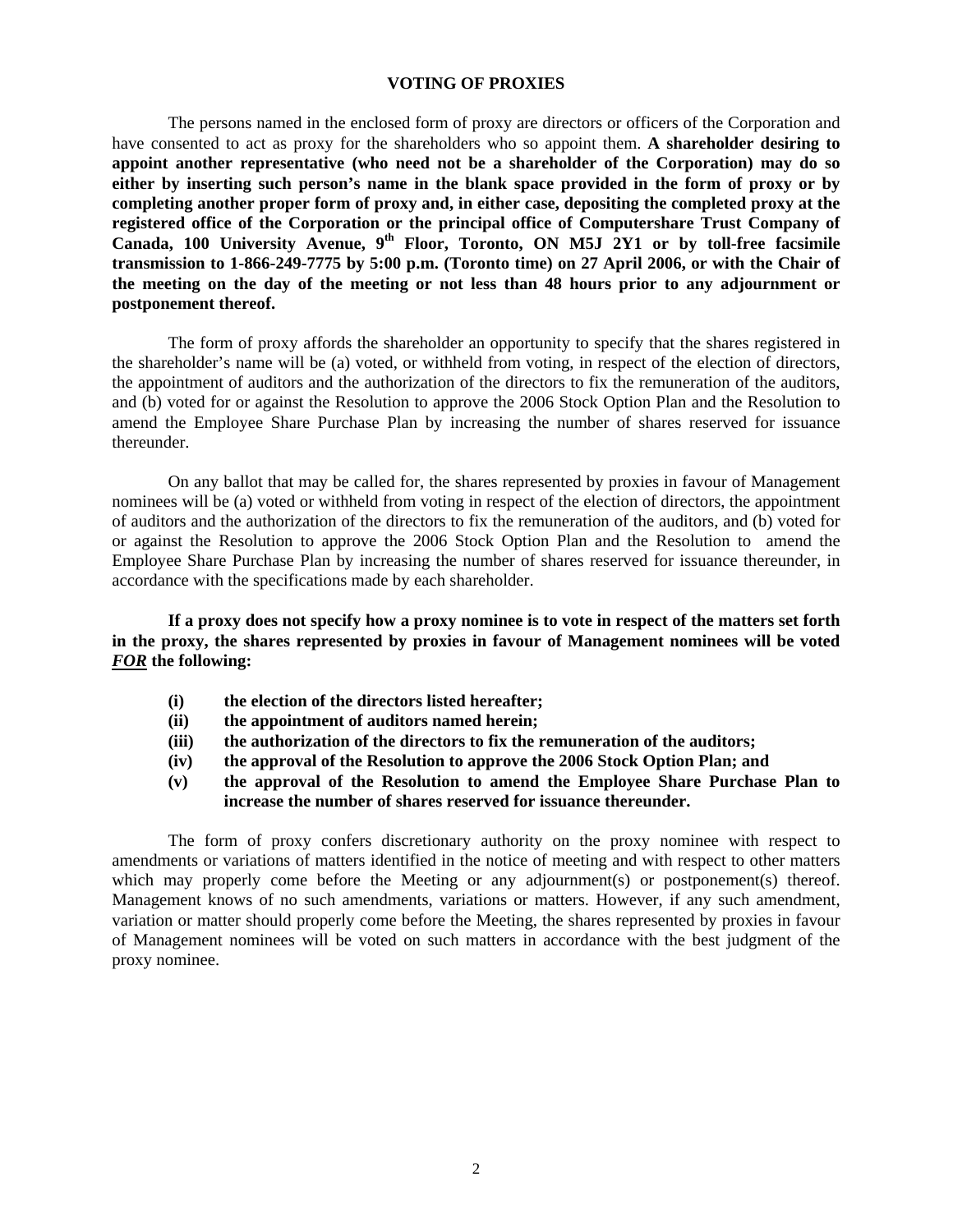#### **4-FOR-1 STOCK SPLIT**

Effective 21 October 2005, the Corporation executed a 4-for-1 split of its Common Shares (the "Common Shares"). The split took the form of a stock dividend that was paid to shareholders of record at the close of business on 14 October 2005. All references to Common Shares, Stock Options, Deferred Share Units ("DSU's"), Restricted Share Units ("RSU's"), and the underlying values have been restated to reflect the stock split.

#### **VOTING SHARES AND PRINCIPAL HOLDERS THEREOF**

 The authorized capital of the Corporation consists of an unlimited number of Common Shares, an unlimited number of First Preference Shares, issuable in series, and an unlimited number of Second Preference Shares, issuable in series, in each case without nominal or par value. As of 17 March 2006, the following Common and Preference Shares were issued and outstanding:

| Capital                           | <b>Issued and Outstanding</b> | <b>Votes per Share</b> |
|-----------------------------------|-------------------------------|------------------------|
| Common Shares                     | $103.384.041^{(1)}$           | One                    |
| First Preference Shares, Series C | 5,000,000                     | None $(2)$             |
| First Preference Shares, Series E | 7.993.500                     | None $(2)$             |

*(1) On 21 October 2005, the Corporation executed a 4-for-1 stock split of its Common Shares.*

*(2) None of the First Preference Shares carry any votes in respect of the matters to be voted upon at the Meeting.* 

Only holders of Common Shares of record at the close of business on 17 March 2006, will be entitled to vote at the Meeting, except to the extent that a holder of record has transferred shares after that date and the transferee of such shares establishes proper ownership and requests not later than ten (10) days before the Meeting that the transferee's name be included in the list of shareholders entitled to vote at the Meeting.

To the knowledge of the directors and officers of the Corporation, no shareholder beneficially owns, directly or indirectly, or exercises control or direction over more than 10% of the issued and outstanding Common Shares of the Corporation.

#### **MATTERS FOR CONSIDERATION OF SHAREHOLDERS**

#### *Financial Statements*

 The Consolidated Financial Statements for the year ended 31 December 2005 are at pages 74 through 113 of the 2005 Fortis Inc. Annual Report which is being mailed to all of the registered shareholders and those beneficial shareholders who have requested it with this Circular.

#### *Election of Directors*

 All directors of the Corporation are elected annually. The shareholders of the Corporation will be asked to elect nine (9) directors for the ensuing year. The present term of office of each director of the Corporation will expire immediately prior to the election of directors at the Meeting. Each person whose name follows is proposed to be elected as a director of the Corporation to serve until the earlier of the next Annual Meeting of Shareholders or until his or her successor is elected or appointed.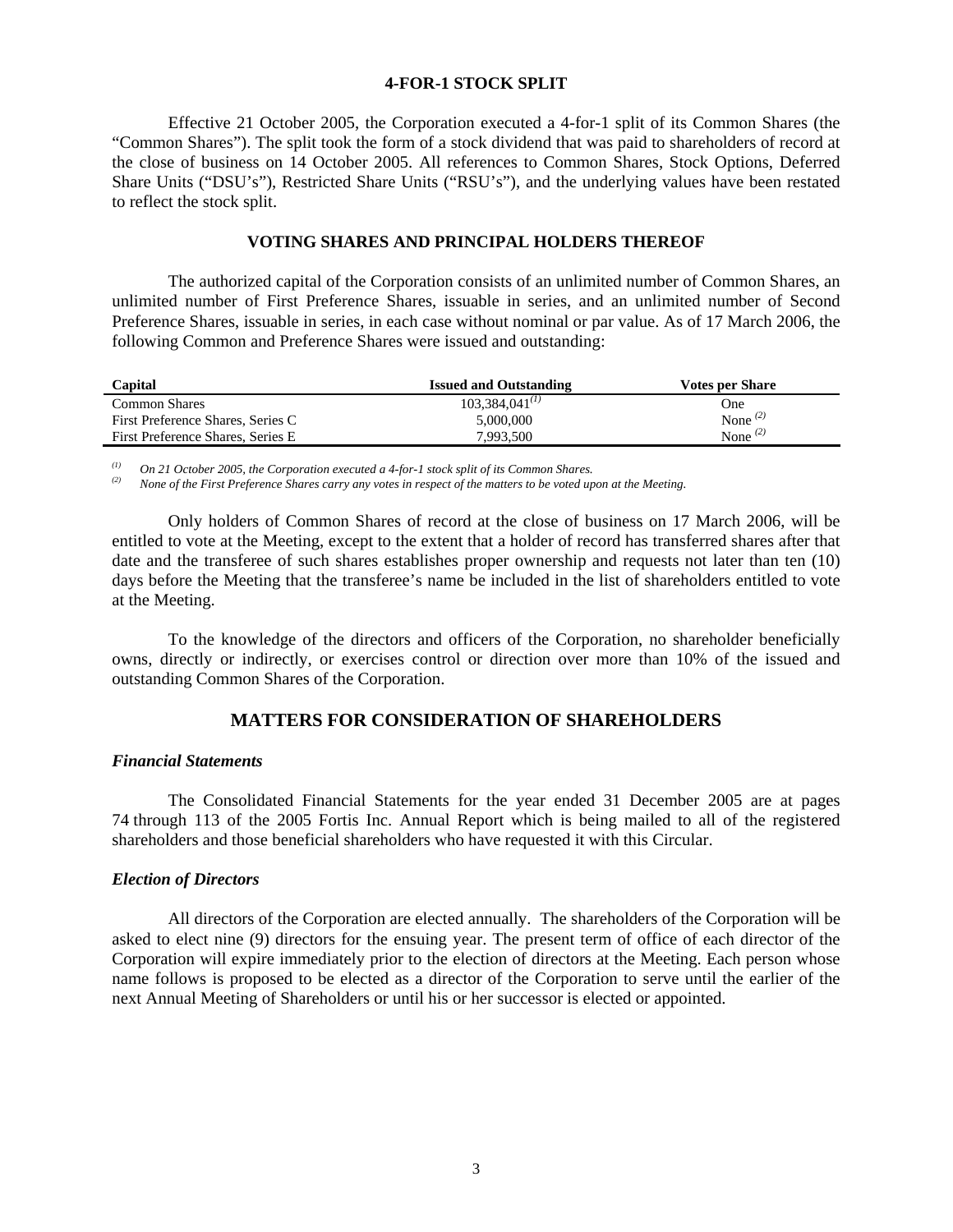Details pertaining to each of the nominees can be found on pages 9 through 13 of this Circular. The nine (9) nominees, all of whom were elected at the last Annual Meeting of Shareholders, proposed for election as directors are as follows:

| Peter E. Case      | Linda L. Inkpen     | David G. Norris  |
|--------------------|---------------------|------------------|
| <i>Bruce Chafe</i> | H. Stanley Marshall | Michael A. Pavey |
| Geoffrey F. Hyland | John S. McCallum    | Roy P. Rideout   |

If any of the proposed nominees should for any reason be unable to serve as a director of the Corporation, the persons named in the enclosed form of proxy reserve the right to nominate and vote for another nominee in their discretion unless the shareholder has specified in the proxy that the shares are to be withheld from voting in the election of directors.

*Management and the Board recommend that shareholders vote FOR these appointments. The persons named in the enclosed Proxy intend to vote FOR the election of each of these nominees unless the shareholder specifies that authority to do so is withheld.* 

#### *Appointment of Auditors and Authorization of the Directors to Fix the Auditors' Remuneration*

 The Board, on the recommendation of its Audit Committee, proposes to nominate Ernst & Young LLP as the auditors of the Corporation to hold office until the close of the next Annual Meeting of Shareholders. Ernst & Young LLP was first appointed auditors of the Corporation at the 12 May 2003 Annual Meeting of Shareholders. Deloitte & Touche LLP acted as auditors of the Corporation in excess of the five (5) years preceding 12 May 2003.

 The directors negotiate with the auditors of the Corporation on an arm's length basis in determining the fees to be paid to the auditors. Such fees are based upon the complexity of the matters dealt with and the time expended by the auditors in providing services to the Corporation. Management believes that the fees negotiated in the past with the auditors of the Corporation have been reasonable in the circumstances and would be comparable to fees charged by other auditors providing similar services.

The fees paid by the Corporation to Ernst  $&$  Young LLP, the Corporation's auditors, during each of the last two (2) fiscal years for audit, audit-related, tax and non-audit services were as follows:

| <b>Fortis Inc.</b><br><b>Auditor Service Fees (\$)</b>                                                                                                                                                                                                                                                                                                                                                                                                                                                                                                                             |                            |                  |  |  |  |
|------------------------------------------------------------------------------------------------------------------------------------------------------------------------------------------------------------------------------------------------------------------------------------------------------------------------------------------------------------------------------------------------------------------------------------------------------------------------------------------------------------------------------------------------------------------------------------|----------------------------|------------------|--|--|--|
| 2004<br>2005<br>Ernst & Young LLP                                                                                                                                                                                                                                                                                                                                                                                                                                                                                                                                                  |                            |                  |  |  |  |
| <b>Audit Fees</b>                                                                                                                                                                                                                                                                                                                                                                                                                                                                                                                                                                  | $1,066,803$ <sup>(1)</sup> | 595,419 $^{(1)}$ |  |  |  |
| <b>Audit-related Fees</b>                                                                                                                                                                                                                                                                                                                                                                                                                                                                                                                                                          | 339,383 <sup>(2)</sup>     | 111,780          |  |  |  |
| Tax Fees                                                                                                                                                                                                                                                                                                                                                                                                                                                                                                                                                                           | 135,789                    | 49,116           |  |  |  |
| Non-audit Fees                                                                                                                                                                                                                                                                                                                                                                                                                                                                                                                                                                     |                            |                  |  |  |  |
| <b>Total</b>                                                                                                                                                                                                                                                                                                                                                                                                                                                                                                                                                                       | 1,541,975                  | 756,315          |  |  |  |
| (I)<br>Audit Fees paid to Ernst & Young LLP in 2005 include fees paid by FortisAlberta and FortisBC.<br>Audit Fees in the amount of \$569,500 related to FortisAlberta and FortisBC are excluded from the<br>2004 summary of fees paid to Ernst & Young LLP as both companies were audited by KPMG in<br>2004, at both 31 December 2004 and 31 May 2004.<br>(2)<br>The increase in Audit-related Fees in 2005 as compared to 2004 primarily related to Multilateral<br>Instrument 52-111 consulting services and services related to an issue of Common Shares on<br>1 March 2005. |                            |                  |  |  |  |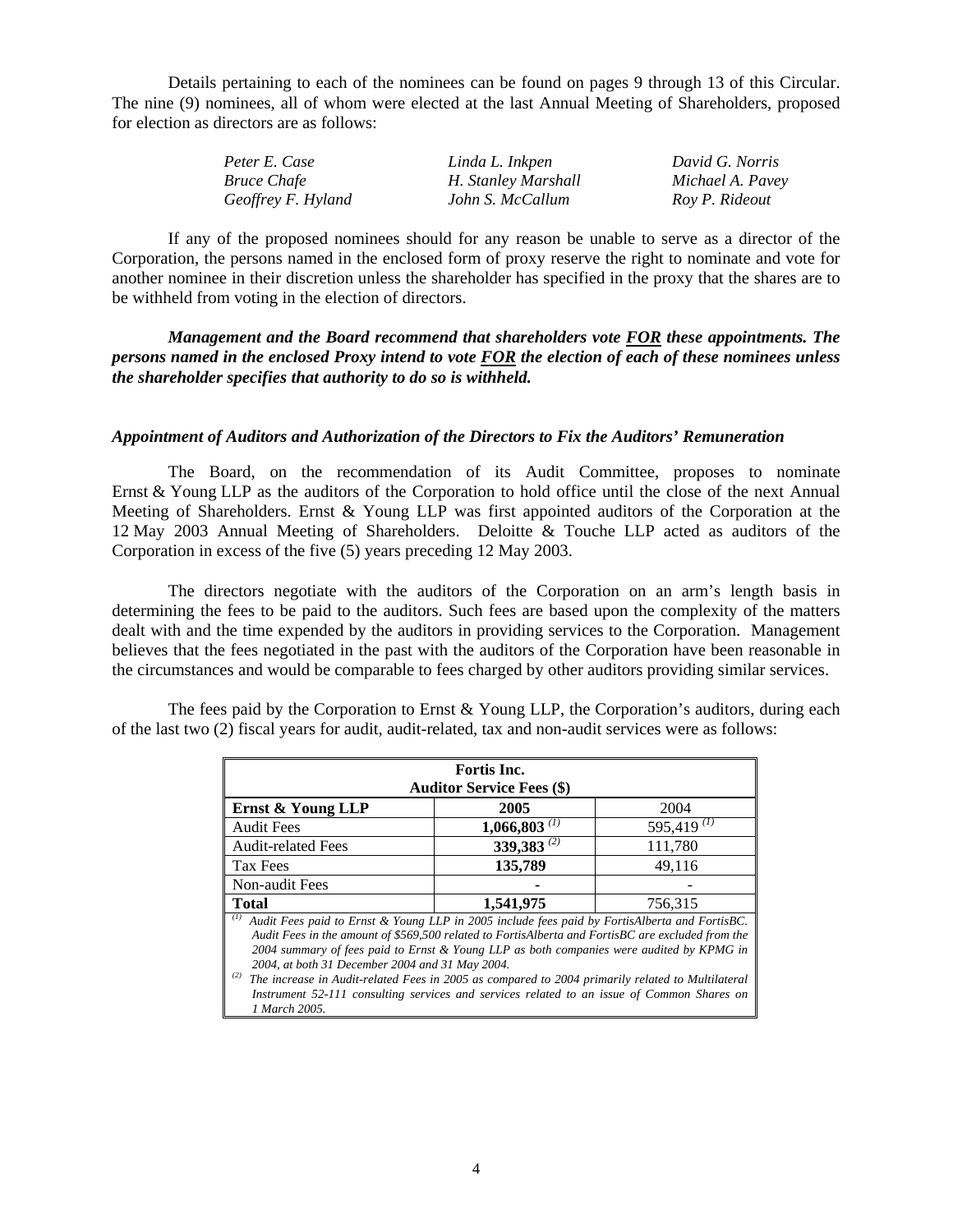*Management and the Board recommend that shareholders vote FOR the appointment of Ernst & Young LLP as the auditors of the Corporation for 2006 and FOR the authorization of the Board to fix the remuneration of the auditors for 2006. The persons named in the enclosed Proxy intend to vote FOR this appointment and the FOR authorization of the Board to fix the remuneration of the auditors unless the shareholder specifies that authority to do so is withheld.* 

#### *Approval of 2006 Stock Option Plan*

The Corporation adopted a stock option plan in 2002 (the "2002 Stock Option Plan") and an executive stock option plan (the "Executive Stock Option Plan") in 1988. No options have been granted under the Executive Stock Option Plan since 2002 and it will cease to exist once all of the options granted under that plan have expired or been exercised. As at 31 December 2005, a total of 3,421,876 options granted to directors, officers and employees under the 2002 Stock Option Plan and the Executive Stock Option Plan (together, the "Former Plans") remained outstanding and 822,028 shares remained available for issuance. Following exercises of options and the annual grant of options on 28 February 2006, a total of 4,003,439 options are outstanding and 195,267 shares remain available for grant. The options outstanding under the Former Plans expire at various dates not later than 2015. The 2002 Stock Option Plan is administered by the Human Resources Committee of the Corporation (the "Committee") and the board of directors of the Corporation (the "Board") while the Executive Stock Option Plan is administered by the Committee.

The Corporation wishes to adopt a new stock option plan which will provide employees (including officers but excluding directors) of the Corporation and its subsidiaries with compensation opportunities that will encourage share ownership and enhance the Corporation's ability to attract, retain and motivate key personnel and reward significant performance achievements. In that regard, and with a view to maintaining a stock option plan which is competitive in its terms with those of other public companies, the Board approved a new stock option plan on 28 February 2006, (the "2006 Stock Option Plan"), subject to the approval of the shareholders of the Corporation as well as the approval of the Toronto Stock Exchange (the "TSX"). Notwithstanding the adoption of the 2006 Stock Option Plan, the Corporation will preserve each of the Former Plans which will continue to exist and remain in force as long as any options granted under the Former Plans are outstanding. No consolidation of the options already granted under either of the Former Plans will be made into the 2006 Stock Option Plan. Upon approval of the 2006 Stock Option Plan, the Corporation will cease to grant options under the 2002 Stock Option Plan. Consequently, the Corporation will have for a certain time three (3) stock option plans in force, although all new options to be granted by the Corporation will be granted pursuant to the 2006 Stock Option Plan.

A copy of the 2006 Stock Option Plan is attached as Appendix 1 to the Resolution of the shareholders of the Corporation which is attached as Schedule A to this Circular.

The principal features of the 2006 Stock Option Plan are as follows:

- 1. The 2006 Stock Option Plan provides for grants of options to employees of the Corporation and its subsidiaries. Under the 2002 Stock Option Plan, directors of the Corporation or of a subsidiary were also eligible to receive grants of options.
- 2. The maximum number of Common Shares which the Corporation may reserve and set aside for issuance pursuant to the 2006 Stock Option Plan is 4,679,295 representing approximately 4.5% of the Corporation's currently issued and outstanding Common Shares and 4.0% on a fully diluted basis. Accordingly, the total number of Common Shares that will be reserved for issuance under the 2006 Stock Option Plan and all other share compensation arrangements (including Common Shares which continue to be reserved for issuance upon the exercise of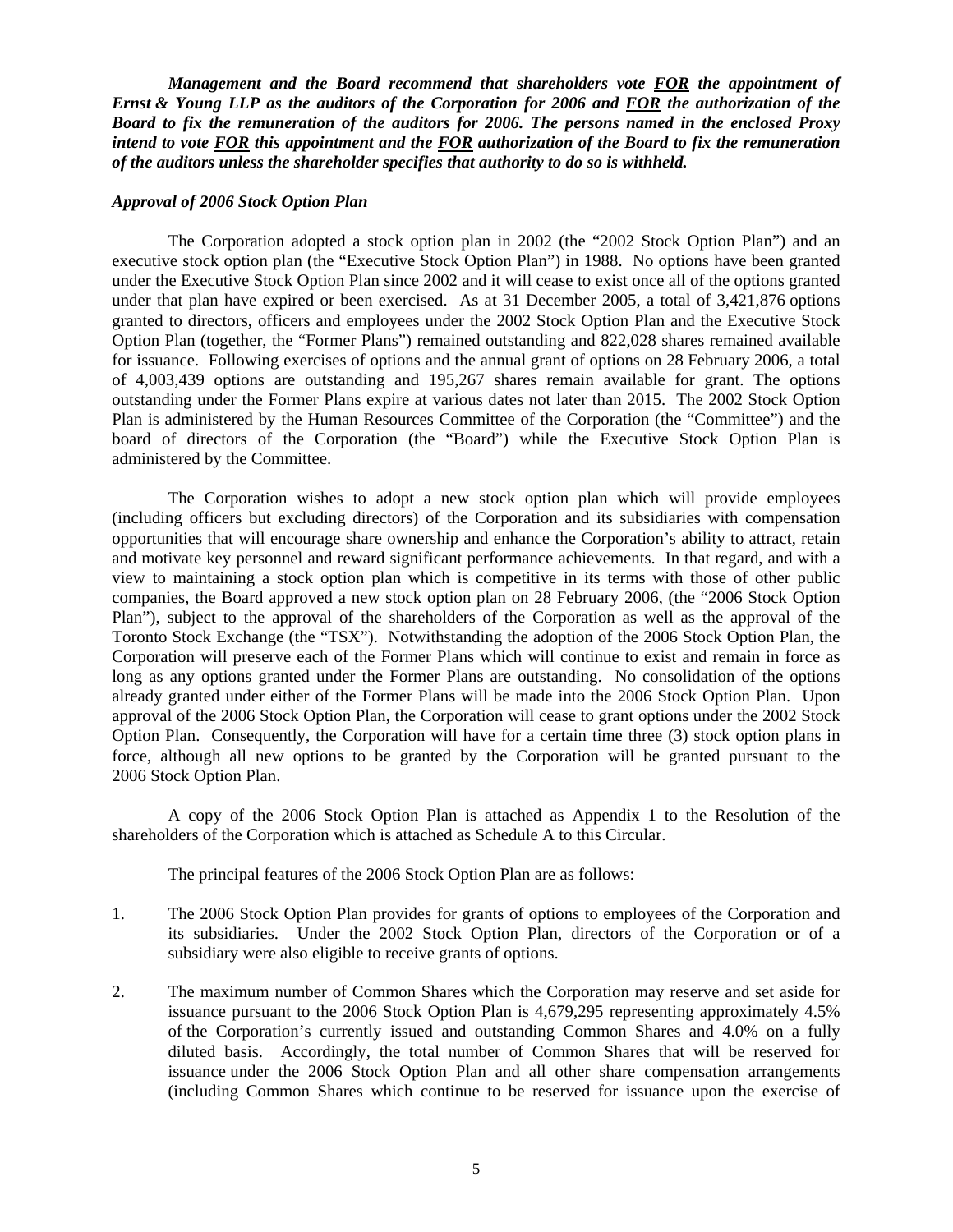options outstanding pursuant to the Former Plans and the Employee Share Purchase Plan) will be 9,821,484 representing approximately 9.5% of the Corporation's currently issued and outstanding Common Shares and 8.3% on a fully diluted basis.

- 3. The Committee will interpret and construe the 2006 Stock Option Plan and determine all questions arising out of the 2006 Stock Option Plan including the determination of the employees to whom options will be granted and the terms of such options. Under the 2002 Stock Option Plan, the Committee and the Board shared this responsibility as directors were also eligible to receive options.
- 4. Determination of the exercise price of options remains at the discretion of the Committee, provided that the exercise price is not less than the market price of the Common Shares of the Corporation at the time of grant. The market price of options will be the volume weighted average trading price of the Common Shares of the Corporation determined by dividing the total value of the Common Shares traded on the TSX during the last five (5) trading days immediately preceding the date of grant by the total volume of the Common Shares traded on the TSX during such five (5) trading days. Under the 2002 Stock Option Plan, the market price of options was determined using the daily average of the high and low board lot trading prices of the Common Shares on the TSX for the last five (5) trading days immediately preceding the grant of the options.
- 5. If the term of an option held by an optionee expires during a blackout period (being a period during which the optionee is prohibited from trading in the securities of the Corporation pursuant to securities regulatory requirements or the Corporation's written policies then applicable), then the term of such option or unexercised portion thereof shall be extended and shall expire ten (10) business days after the end of the blackout period.
- 6. No options will be granted under the 2006 Stock Option Plan if, together with any other security based compensation arrangement established or maintained by the Corporation, such granting of options could result, at any time, in (a) the number of Common Shares issuable to insiders of the Corporation, at any time, exceeding 10% of the issued and outstanding Common Shares and, (b) the number of Common Shares issued to insiders of the Corporation, within any one (1) year period, exceeding 10% of the issued and outstanding Common Shares. These provisions have been revised from those in the 2002 Stock Option Plan to reflect changes in the requirements of the TSX regarding security holder approval of security based compensation arrangements.
- 7. Options will have a maximum term of seven (7) years from the date of grant, which is reduced from ten (10) years under the 2002 Stock Option Plan.
- 8. Options will vest over a period of not less than four (4) years from the date of grant, provided that no option will vest immediately upon being granted. Although this was not a provision in the 2002 Stock Option Plan, this formalizes the vesting terms imposed by the Committee on the options granted under the 2002 Stock Option Plan.
- 9. Options may not be transferred, assigned or otherwise encumbered or disposed of, unless they are transferred under the succession laws applicable at the time of death of the optionee.
- 10. Options will expire no later than three (3) years after the termination, death or retirement of an optionee. This is consistent with the terms of the 2002 Stock Option Plan for options granted to employees. Options granted to directors under the 2002 Stock Option Plan expire no later than one (1) year after the termination, death or retirement of the director optionee.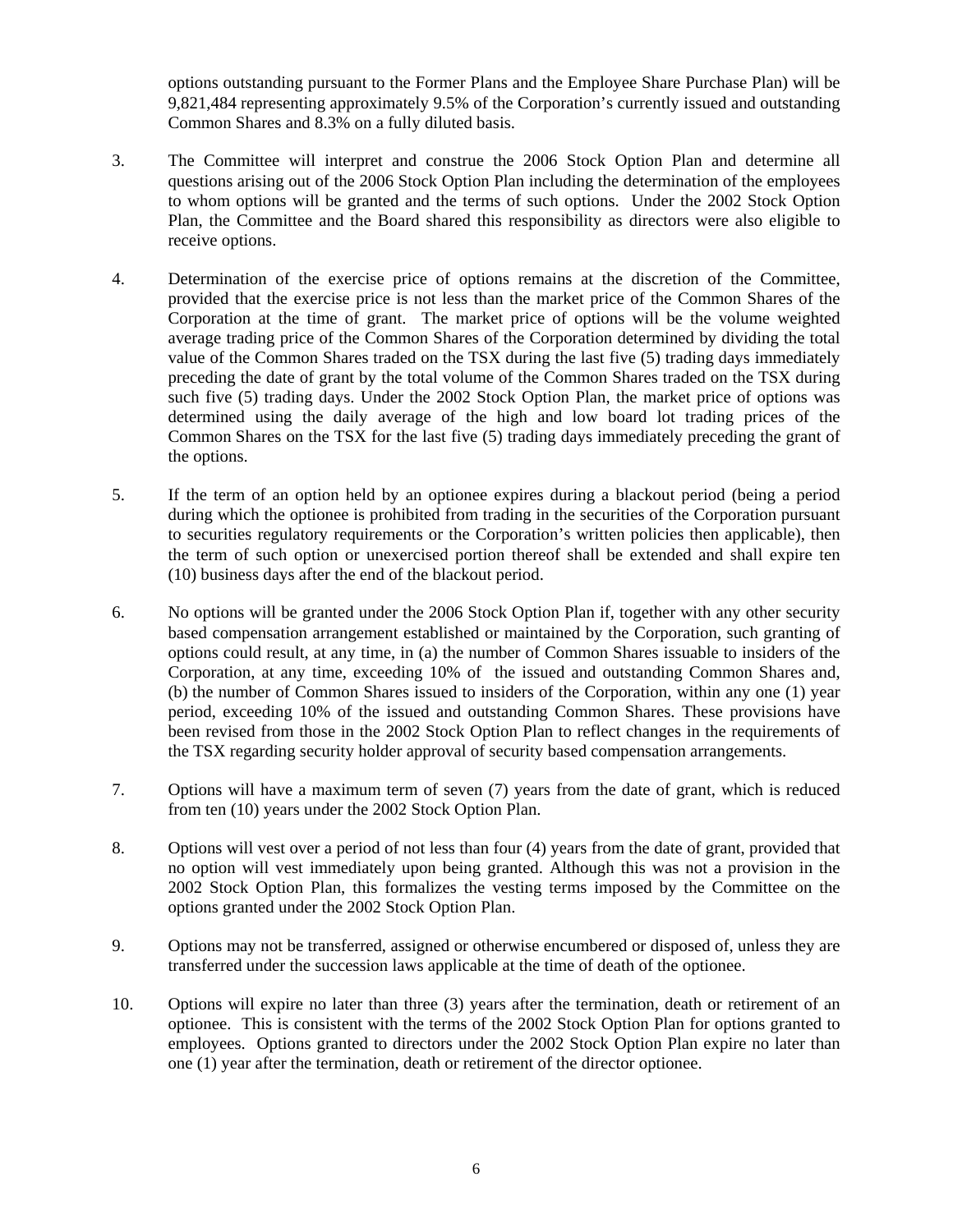- 11. Under the 2006 Stock Option Plan, each option outstanding becomes immediately exercisable upon a change in control, which is defined to include: (i) the acquisition of ownership of voting securities representing more than 50% of the aggregate ordinary voting power represented by the issued and outstanding voting securities of the Corporation by any person or persons acting jointly or in concert with each other; (ii) the sale, to any other person or entity, of assets, rights or properties of the Corporation or its subsidiaries which have an aggregate book value greater than 30% of the book value of the assets, rights or properties of the Corporation and its subsidiaries; (iii) a resolution being adopted to wind-up, dissolve, or liquidate the Corporation; (iv) the nominees named in the most recent management information circular of the Corporation for election to the Board not constituting a majority of the Board as a result of or in connection with a contested election of directors or a consolidation, merger, amalgamation, arrangement or other reorganization or acquisition involving the Corporation or its affiliates; or (v) the adoption by the Board of a resolution to the effect that a change of control has occurred or is imminent.
- 12. Appropriate adjustments in the number of Common Shares and exercise price of options subject to the 2006 Stock Option Plan, will be made by the Committee in its discretion to give effect to adjustments in the number of Common Shares resulting from subdivisions, consolidations or reclassifications of the Common Shares or other relevant changes in the capital stock of the Corporation.
- 13. The Board may amend or discontinue the 2006 Stock Option Plan at any time, provided however, that all material amendments shall require approval of the shareholders of the Corporation and that no such amendment may materially and adversely affect any option rights previously granted to an optionee under the 2006 Stock Option Plan without the written consent of the optionee. Examples of the types of amendments to the 2006 Stock Option Plan that the Board is entitled to make include, without limitation: (a) amendments of a "housekeeping" nature; (b) a change to the vesting provisions of an option or the 2006 Stock Option Plan; (c) a change to the termination provisions of an option or the 2006 Stock Option Plan which does not result in an extension beyond the original expiration date; and (d) the addition of a cashless exercise feature, payable in cash or Common Shares, which provides for a full deduction of the number of underlying Common Shares from the number of Common Shares reserved for issuance under the 2006 Stock Option Plan. The 2006 Stock Option Plan shall be amended or discontinued as appropriate in the manner and to the extent required by law or by any regulatory authority. These provisions have been revised from those in the 2002 Stock Option Plan to reflect changes to the requirements of the TSX regarding the amending provisions of security based compensation arrangements.
- 14. Under the 2006 Stock Option Plan, no option may be amended to reduce the exercise price of such option below the exercise price as of the date the option was granted. This specific prohibition on repricing was not included in the 2002 Stock Option Plan.

*According to applicable regulatory requirements, the 2006 Stock Option Plan must be submitted for approval by the shareholders of the Corporation and applicable regulatory authorities. To be adopted, the 2006 Stock Option Plan must be approved by a majority of the votes cast by shareholders who vote in respect of the resolution at the Meeting. The text of the Resolution approving the 2006 Stock Option Plan, together with a copy of the 2006 Stock Option Plan, is attached hereto as Schedule A. The Board and Management recommend to the shareholders of the Corporation that they vote in favour of the resolution to approve the 2006 Stock Option Plan.* 

*Unless otherwise specifically instructed, the person named in the enclosed form of proxy will vote FOR the resolution to approve the 2006 Stock Option Plan.*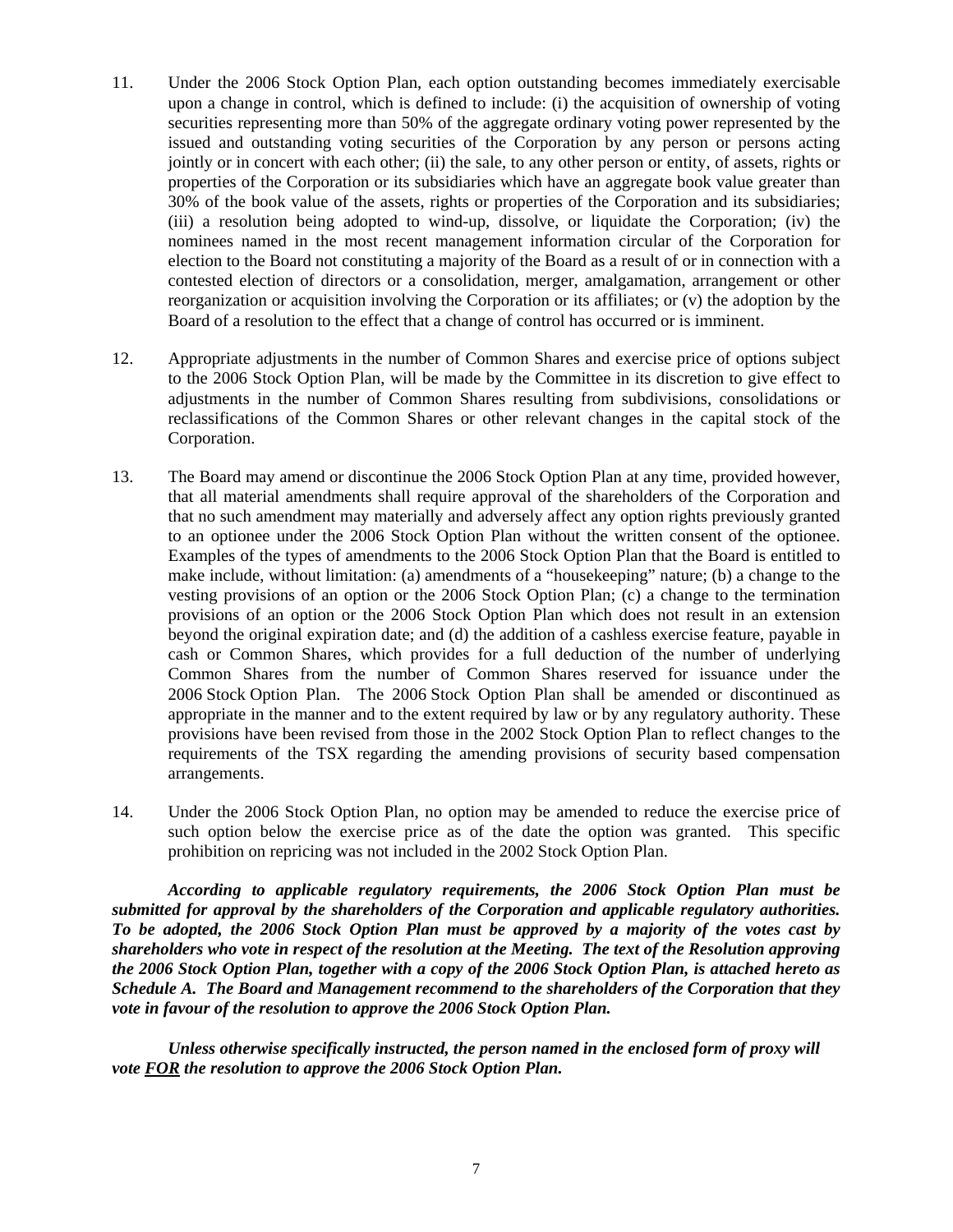#### *Amendment to the Employee Share Purchase Plan*

The Corporation adopted an Employee Share Purchase Plan (the "ESPP") which was approved by the shareholders of the Corporation on 7 December 1987. The total number of employees of the Corporation and its Canadian subsidiaries that participated in the ESPP as at 31 December 2005 was 1,388. Following the 1 March 2006 operation of the ESPP, only 117,250 shares remain reserved for issuance. The Corporation wishes to amend the ESPP to increase the maximum number of Common Shares that may be issued thereunder from 1,978,500 to 3,000,000. Accordingly, if the proposed amendment is adopted, a total of 1,138,750 Common Shares will be available to be issued under the ESPP, representing 1.1% of the total number of issued and outstanding Common Shares. In that regard, and with a view to continuing to offer to eligible employees the opportunity to invest in the Corporation, the Board approved the amendments to the ESPP on 28 February 2006, subject to the approval of the shareholders of the Corporation as well as the approval of the TSX.

The principal features of the ESPP are disclosed on page 23 of this Circular. The Corporation reserves the right to amend, modify, suspend or terminate the ESPP at any time, but such action shall have no retroactive effect which would prejudice the interest of a Participant. All Participants will be sent written notice of any such amendment, modification, suspension or termination.

*According to applicable regulatory requirements, an amendment to increase the number of shares reserved for issuance under the ESPP must be submitted for approval by the shareholders of the Corporation and applicable regulatory authorities. To be adopted, the amendment to increase the number of shares reserved under the ESPP must be approved by a majority of the votes cast by shareholders who vote in respect of the resolution at the Meeting. The text of the Resolution approving the amendment to the ESPP, is attached hereto as Schedule B. The Board and Management recommend to the shareholders of the Corporation that they vote in favour of the resolution to amend the ESPP.* 

*Unless otherwise specifically instructed, the person named in the enclosed form of proxy will vote FOR the resolution to amend the ESPP by increasing the number of shares reserved for issuance thereunder.* 

#### *Other Matters*

 Management knows of no matters to come before the Meeting other than the business referred to in the Notice of Meeting. However, if any other matters should be properly brought before the Meeting, the accompanying proxy will be voted on such matters in accordance with the best judgment of the proxy nominee.

Shareholders entitled to vote at the next annual meeting to be held in 2007 and who wish to submit proposals in respect of any matter to be raised at such meeting must ensure that the Corporation receives their proposals not later than 1 February 2007.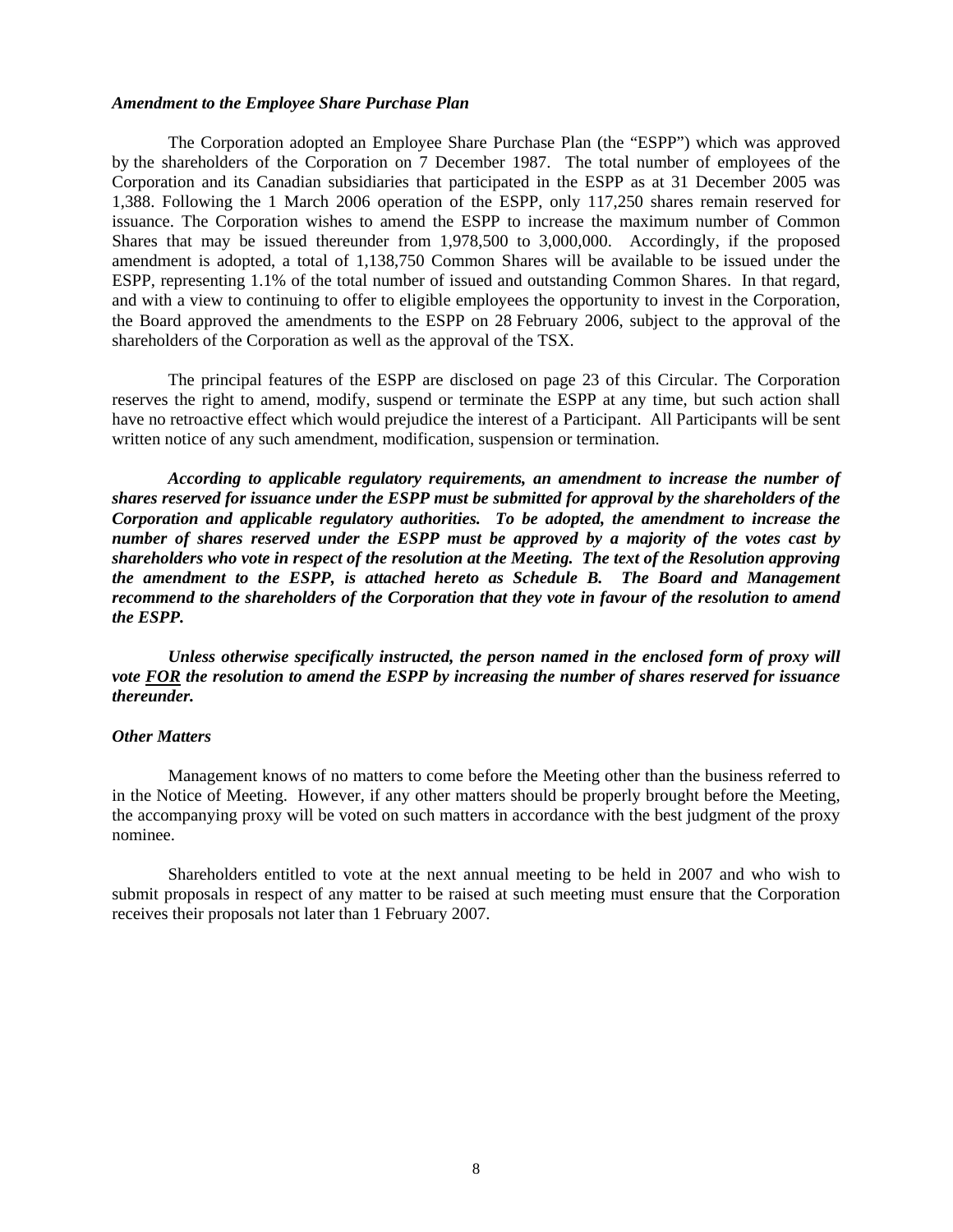#### **NOMINEES FOR ELECTION AS DIRECTORS**

Nine (9) persons are being nominated by Management for election to the Board at the Meeting and each was elected to their present term of office at the 11 May 2005 Annual Meeting of Shareholders of the Corporation. Each nominee's biography below sets out all other public companies on which the respective nominee serves as a director.



**Peter E. Case** *(1)* Freelton, Ontario

Director since 2005

Common shareholdings: *(2)* 8,000 DSU's: <sup>(3)</sup> 1,308

*Mr. Case, 51, Principal of Peter Case Consulting, has been providing consulting services to the utility industry since 2003, following his retirement as Executive Director, Institutional Equity Research at CIBC World Markets. During his 17-year career as senior investment analyst with CIBC World Markets and BMO Nesbitt Burns and its predecessors, Mr. Case's coverage of Canadian and selected U.S. pipeline and energy utilities was consistently rated among the top rankings.* 

*He was awarded a Bachelor of Arts and a Master of Business Administration from Queen's University and a Master of Divinity from Wycliffe College, University of Toronto.* 

*Mr. Case was appointed to the Board of FortisOntario Inc. in March 2003 and assumed the Chair of the FortisOntario Inc. Audit Committee in January 2004. Mr. Case does not serve as a director on any other corporate boards of reporting issuers.* 



**Bruce Chafe** *(1) (4)* St. John's, Newfoundland and Labrador

Director since 1997

| Common shareholdings: $(2)$ | 84,276 |
|-----------------------------|--------|
| $\mathrm{DSU's:}~^{(3)}$    | 1,308  |

*Mr. Chafe, 69, a Corporate Director, is a retired senior partner of Deloitte & Touche LLP. He achieved designation as a Chartered Accountant in 1960 and was engaged in the practice of public accounting with Deloitte & Touche LLP, and predecessor firms, throughout his career. Mr. Chafe's contribution to the profession was recognized with his appointment as Fellow of the Chartered Accountants in 1990.* 

*He is the Chair of the Audit Committee and has held that position since May 2000. Mr. Chafe was appointed Chair of the Board of Newfoundland Power Inc. in 2000 and is a director of Fortis Properties Corporation and FortisBC Inc. He does not serve as a director on any other corporate boards of reporting issuers*.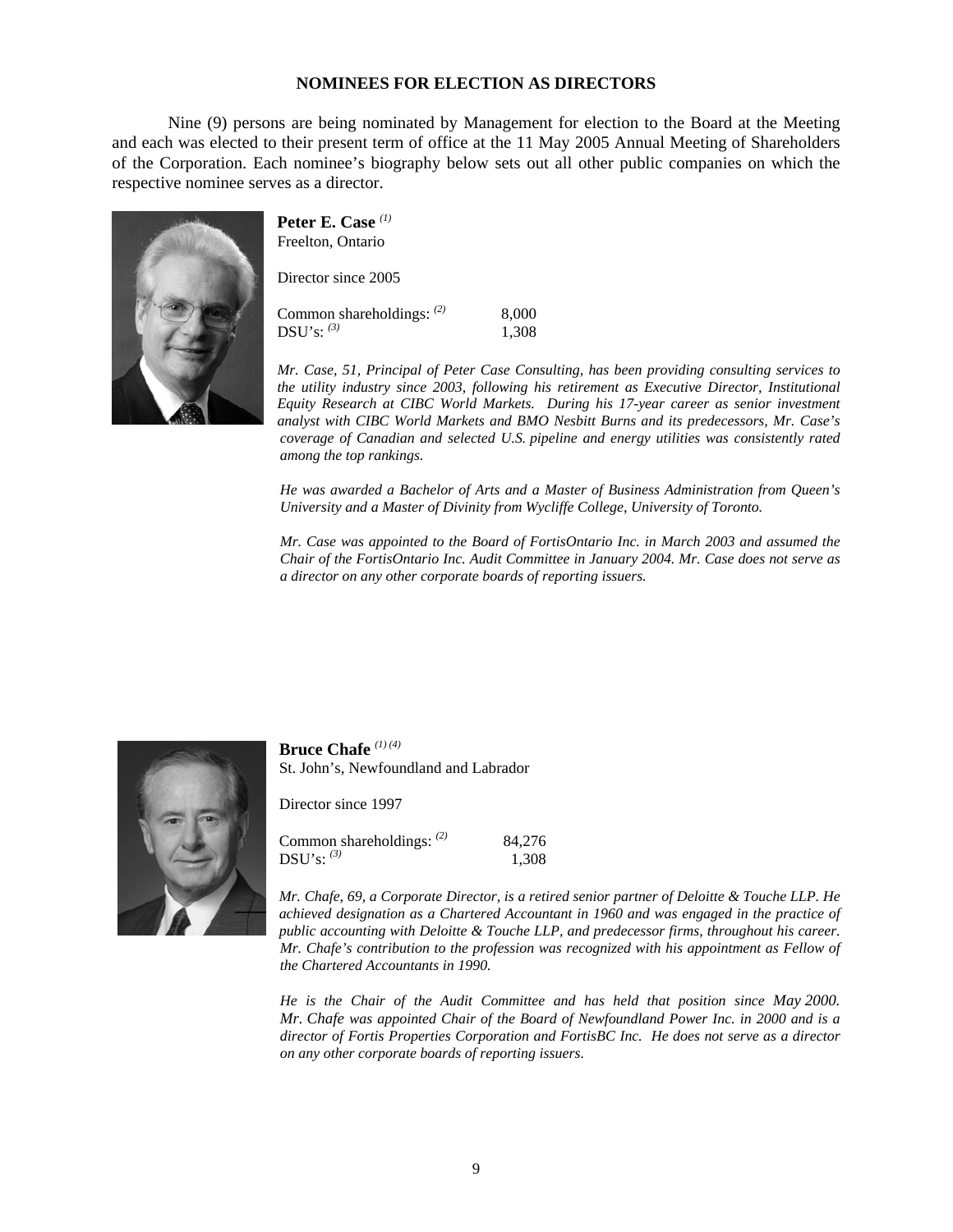

**Geoffrey F. Hyland** *(5)* Caledon, Ontario

Director since 2001

Common shareholdings: *(2)* 28,000  $DSU's:$ <sup>(3)</sup> 6,350

*Mr. Hyland, 61, a Corporate Director, retired as President and Chief Executive Officer of Shawcor Ltd. in June 2005 after 37 years of service.* 

*He graduated from McGill University with a Bachelor of Engineering (Chemical) and from York University with a Master of Business Administration.* 

*Mr. Hyland is a director of FortisOntario Inc. He continues to serve on the board of ShawCor Ltd. and is a director of Enerflex Systems Ltd. and Exco Technologies Limited.* 



**Linda L. Inkpen** *(4)* St. Philips, Newfoundland and Labrador

Director since 1994

| Common shareholdings: $(2)$ | 25,002 |
|-----------------------------|--------|
| $\mathrm{DSU's:}~^{(3)}$    | 6,350  |

*Dr. Inkpen, 58, a medical professional and educator, has been a physician in private practice since 1975. She has served as a Commissioner of the Royal Commission on Employment and Unemployment, Province of Newfoundland and Labrador and was President of the College of the North Atlantic. She is also a member of the National Roundtable on the Economy and the Environment and is Chair of the Medical Advisory Committee of the St. John's, Newfoundland and Labrador area hospitals. Dr. Inkpen was named a member of the Order of Canada in 1998 and awarded the Queen's Jubilee Medal.* 

*She graduated from Memorial University of Newfoundland with a Bachelor of Science, a Bachelor of Education, a Bachelor of Medical Science and a Doctor of Medicine.* 

*Dr. Inkpen was appointed Chair of the Board of Fortis Properties Corporation in 2000 and is a past Chair of Newfoundland Power Inc. She does not serve as a director on any other corporate boards of reporting issuers*.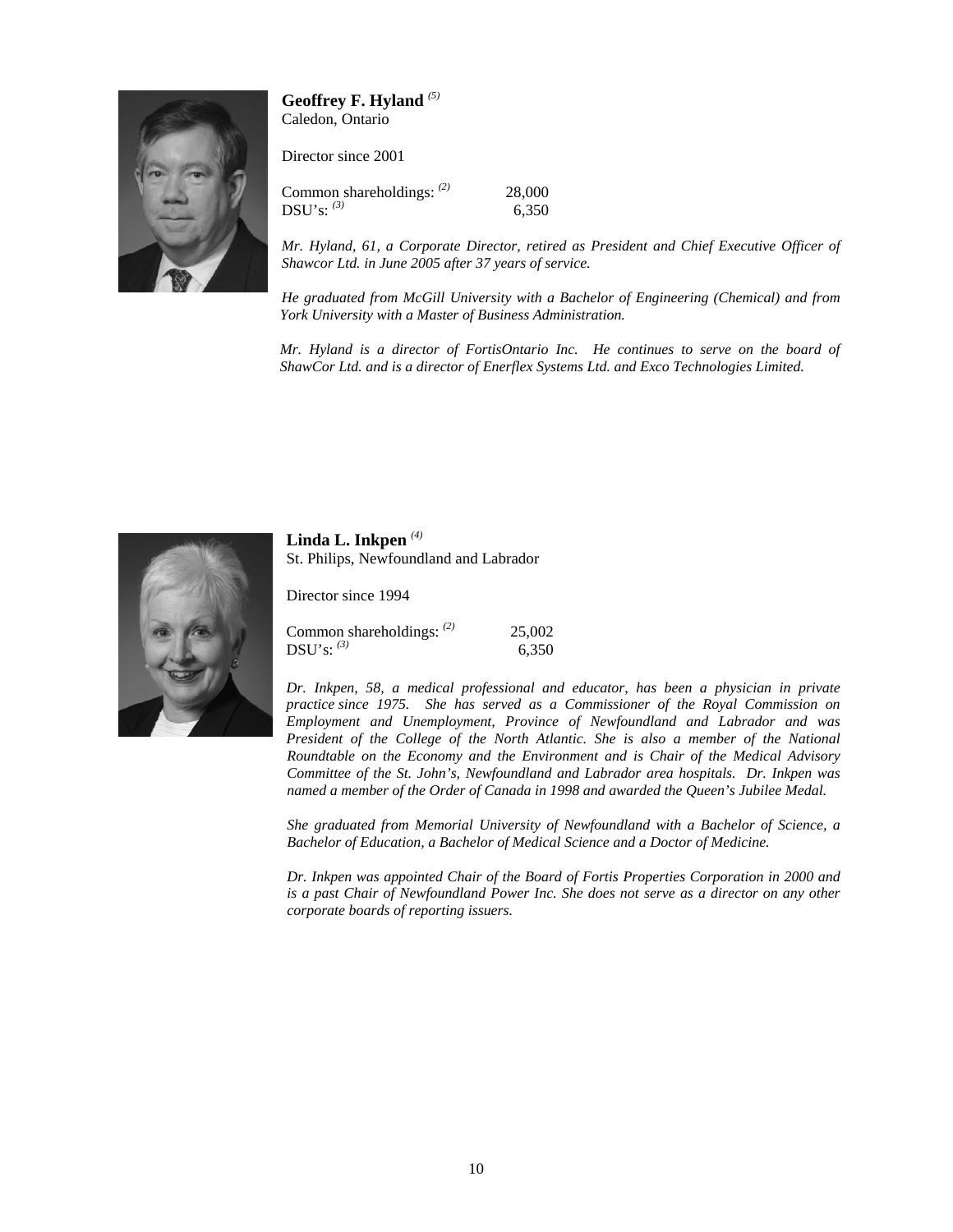

#### **H. Stanley Marshall**  Paradise, Newfoundland and Labrador

Director since 1995

Common shareholdings: *(2)* 212,336

*Mr. Marshall, 55, is President and Chief Executive Officer of the Corporation. He joined Newfoundland Power Inc. in 1979 and was appointed President and Chief Executive Officer of Fortis Inc. in 1996.* 

*Mr. Marshall graduated from the University of Waterloo with a Bachelor of Applied Science and from Dalhousie University with a Bachelor of Laws. He is a member of the Law Society of Newfoundland and Labrador and a Registered Professional Engineer in the Province of Newfoundland and Labrador.* 

*Mr. Marshall serves on the Boards of all Fortis companies and is a director of Caribbean Utilities Company, Ltd. and Toromont Industries Ltd.* 



#### **John S. McCallum** *(1) (4)* Winnipeg, Manitoba

Director since 2001

| Common shareholdings: $(2)$ | 4,000  |
|-----------------------------|--------|
| $\mathrm{DSU's:}~^{(3)}$    | 12,191 |

*Mr. McCallum, 62, has been a Professor of Finance at the University of Manitoba since July 1973. He served as Chairman of Manitoba Hydro from 1991 to 2000 and as Policy Advisor to the Federal Minister of Finance from 1984 to 1991.* 

*Mr. McCallum graduated from the University of Montreal with a Bachelor of Arts (Economics) and a Bachelor of Science (Mathematics). He was awarded a Master of Business Administration from Queen's University and a PhD in Finance from the University of Toronto.* 

*Mr. McCallum was appointed Chair of the Governance and Nominating Committee in May 2005. He is a director of FortisBC Inc. and FortisAlberta Inc. and chairs the Audit, Risk and Environment Committees of both companies. He also serves as a director of IGM Financial Inc., Wawanesa and Toromont Industries Ltd.*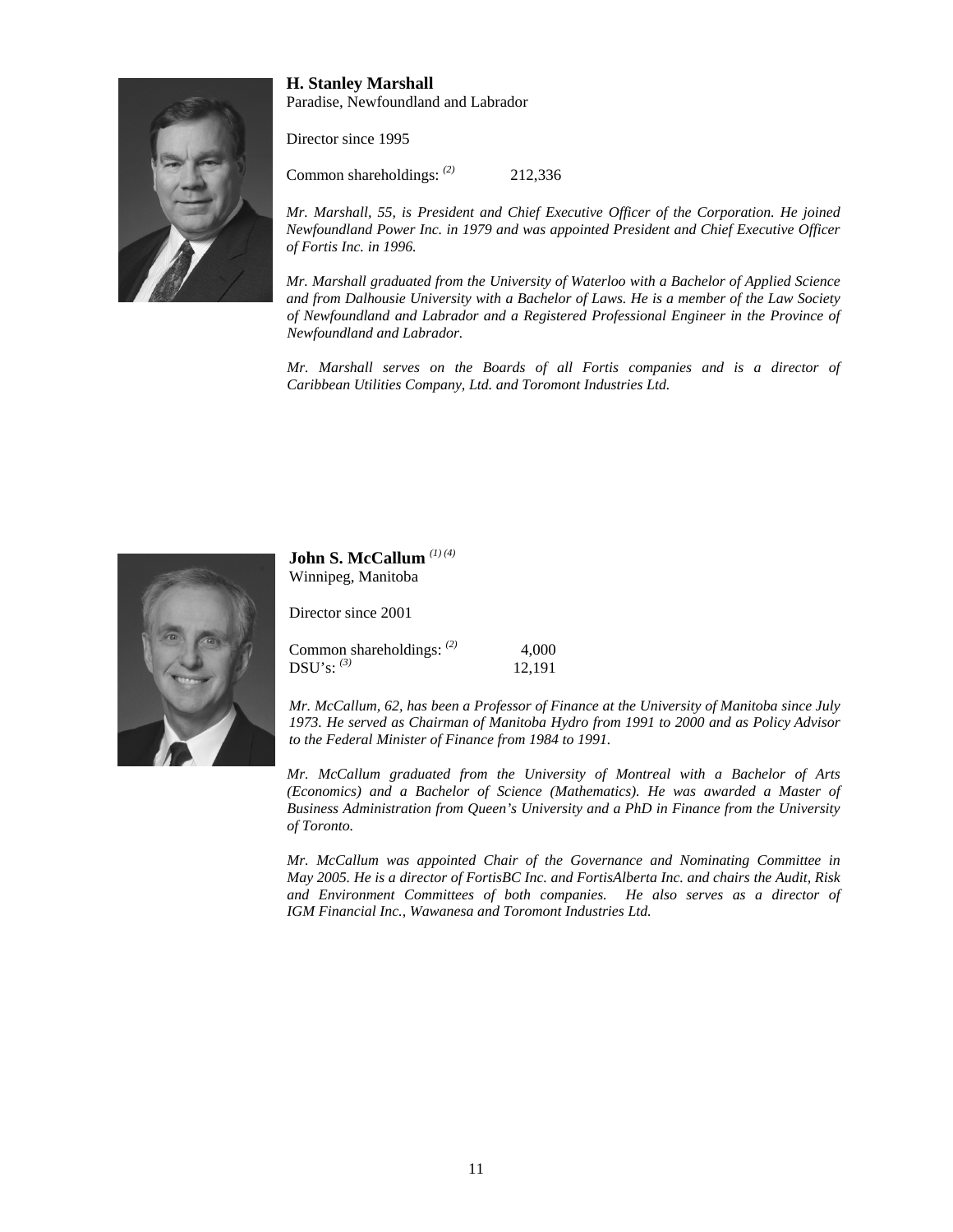**David G. Norris** *(1) (5)* St. John's, Newfoundland and Labrador

Director since 2005

| Common shareholdings: $(2)$ | 4.600 |
|-----------------------------|-------|
| $DSU's:$ (3)                | 3,840 |

*Mr. Norris, 58, a Corporate Director, has been a financial and management consultant since 2001, prior to which he was Executive Vice President, Finance and Business Development, Fishery Products International Limited. Previously, he held Deputy Minister positions with the Department of Finance and Treasury Board, Government of Newfoundland and Labrador.* 

*Mr. Norris graduated with a Bachelor of Commerce from Memorial University of Newfoundland and a Master of Business Administration from McMaster University.* 

*Mr. Norris has been a director of Newfoundland Power Inc. since 2003, and was appointed Chair of that company's Audit and Risk Committee in July 2005. He does not serve as a director on any other corporate boards of reporting issuers*.



**Michael A. Pavey** *(5)* Moncton, New Brunswick

Director since 2004

Common shareholdings: <sup>(2)</sup> Nil DSU's: *(3*) 5,626

*Mr. Pavey, 58, is Executive Vice President and Chief Financial Officer of Major Drilling Group International Inc. Prior to joining Major Drilling Group International Inc. in 1999, he held senior executive positions with TransAlta Corporation.* 

*Mr. Pavey graduated from the University of Waterloo with a Bachelor of Applied Science (Mechanical Engineering) and from McGill University with a Master of Business Administration.* 

*He has been a director of Maritime Electric Company, Limited since 2001 and was appointed Chair of that company's Audit and Environment Committee in February 2003. Mr. Pavey does not serve as a director on any other corporate boards of reporting issuers*.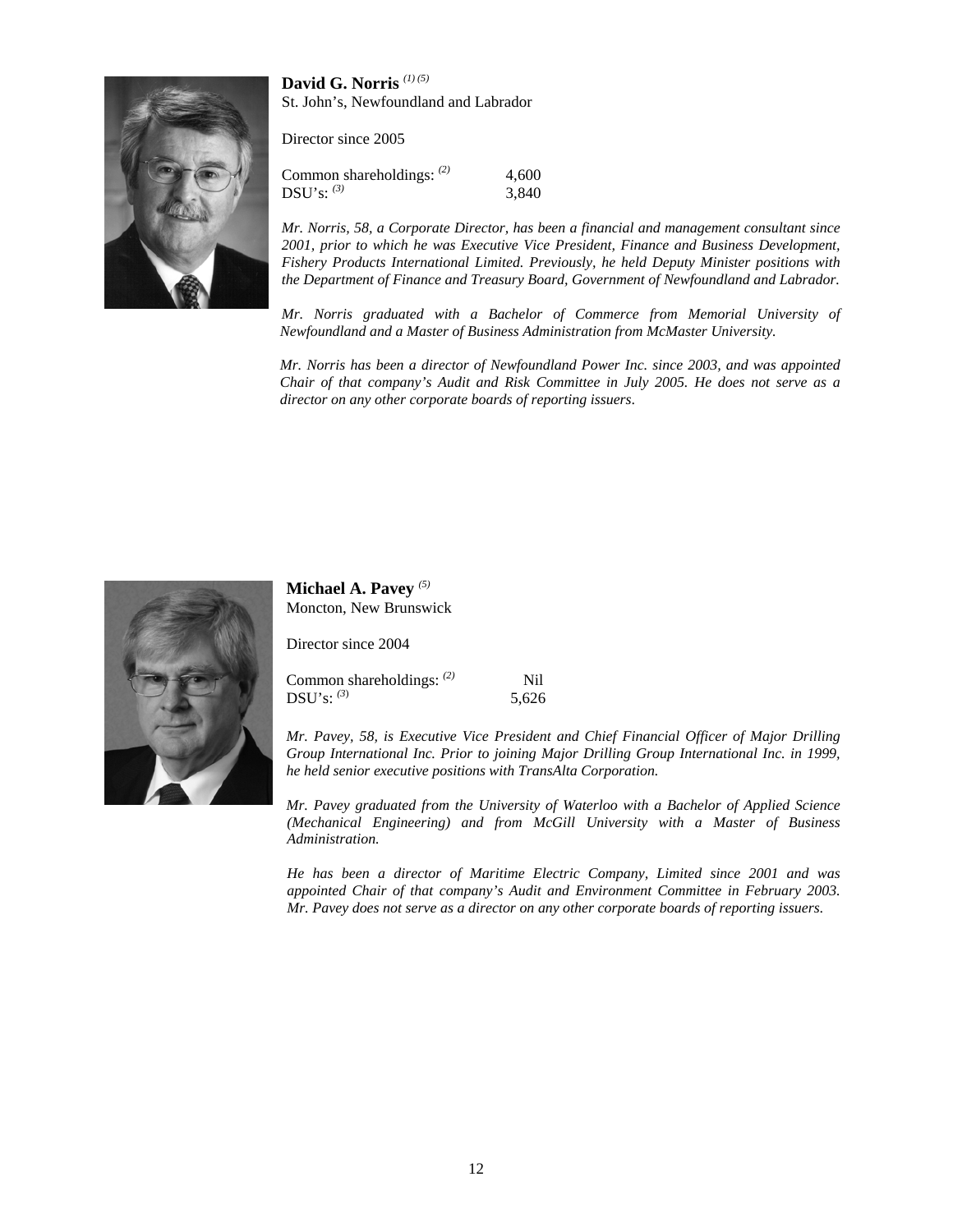#### **Roy P. Rideout** *(4) (5)* Halifax, Nova Scotia

Director since 2001



Common shareholdings:  $^{(2)}$  31,516 DSU's: <sup>(3)</sup> 8,585

*Mr. Rideout, 58, a Corporate Director, retired as Chairman and Chief Executive Officer of Clarke Inc. in October 2002. Prior to 1998, He served as President of Newfoundland Capital Corporation Limited.* 

*Mr. Rideout graduated with a Bachelor of Commerce from Memorial University of Newfoundland and obtained designation as a Chartered Accountant.* 

*He is the Chair of the Human Resources Committee and has held that position since May 2003. Mr. Rideout serves as a director of the Halifax International Airport Authority, Oceanex Inc. and NAV CANADA.* 

*(1) This individual serves on the Audit Committee.* 

*(2) Represents Common Shares of the Corporation beneficially owned, directly or indirectly, controlled or directed. This information has been furnished by the respective nominee and has been adjusted to reflect the Corporation's 4-for-1 stock split effective 21 October 2005.* 

*(3) Represents DSU's of the Corporation. See pages 14 through 15 for description of the Directors' Deferred Share Unit Plan. The DSU's have been adjusted to reflect the Corporation's 4-for-1 stock split effective 21 October 2005.* 

*(4) This individual serves on the Governance and Nominating Committee.* 

*(5) This individual serves on the Human Resources Committee.* 

 Effective 1 March 2006, the Board amended its policy regarding share ownership by directors to increase the minimum requirement from 8,000 Common Shares or DSU's to the Common Share or DSU equivalent in value of three (3) times the annual retainer within four (4) years from the later of the effective date of the amended policy or the date the director was first elected to the Board. The one (1) director who does not hold the minimum amount of Common Shares or DSU's, is within the time during which he is permitted to accumulate the required holdings.

Effective 19 May 1999, the Board adopted a policy that directors retire on the earlier of ten (10) years of service on the Board or at the annual meeting in the year after their 70<sup>th</sup> birthday. In accordance with this policy, Dr. Angus A. Bruneau, Chair of the Board, will not be standing for re-election in 2006.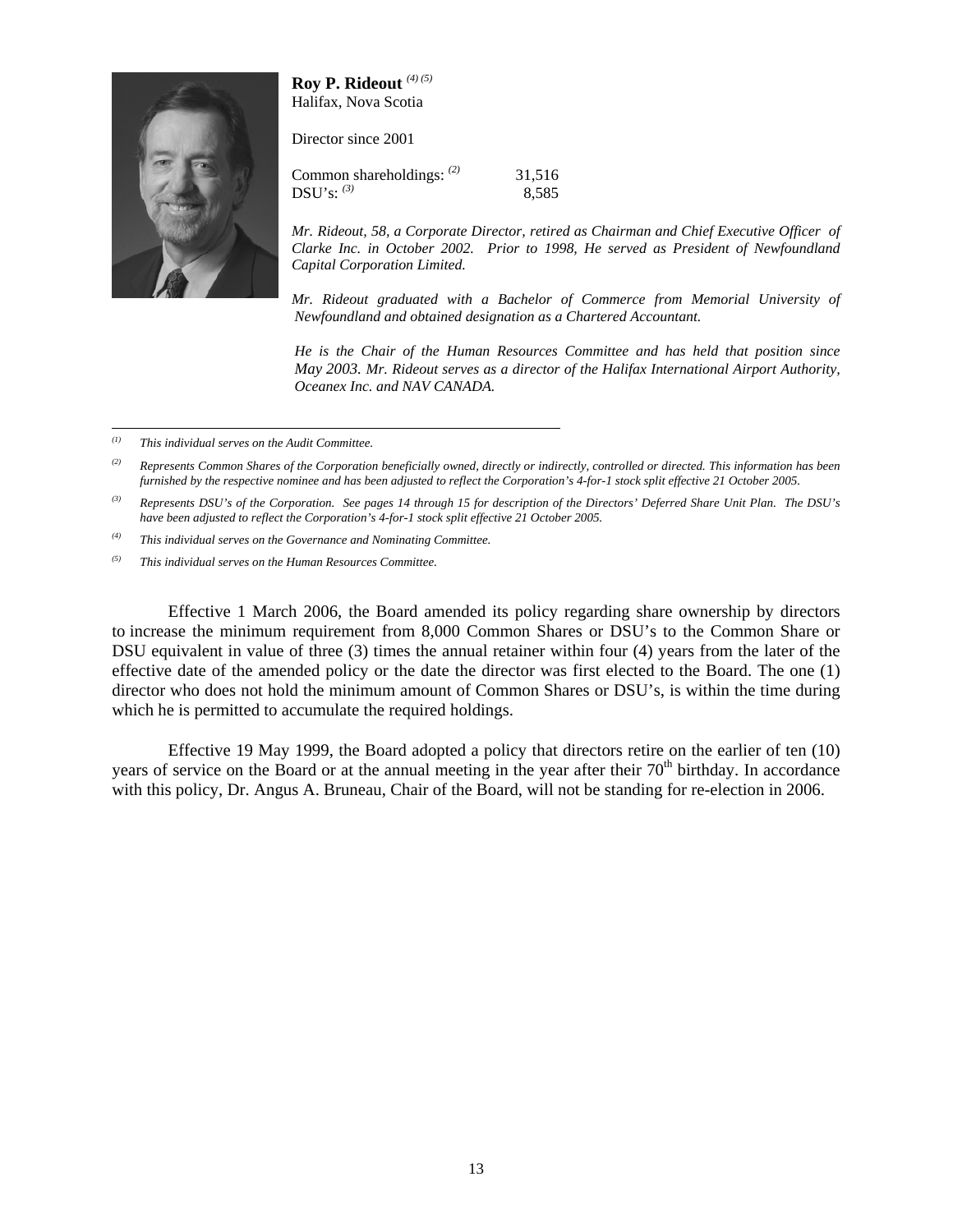For the 12-month period ended 31 December 2005, the Board held six (6) meetings, the Audit Committee held six (6) meetings, the Governance and Human Resources Committee held two (2) meetings, the Governance and Nominating Committee held one (1) meeting and the Human Resources Committee held one (1) meeting. The Governance and Nominating Committee and the Human Resources Committees were established on 11 May 2005 to carry out the responsibilities previously fulfilled by the Governance and Human Resources Committee. Directors' attendance was as follows:

|                                                                                                                                                                                  | <b>Board Meetings Attended</b> | <b>Committee Meetings Attended</b> |  |  |
|----------------------------------------------------------------------------------------------------------------------------------------------------------------------------------|--------------------------------|------------------------------------|--|--|
| ANGUS A. BRUNEAU                                                                                                                                                                 | 6 of 6                         | 9 of 10                            |  |  |
| PETER E. CASE $^{(1)}$                                                                                                                                                           | 4 of 4                         | 3 of 3                             |  |  |
| <b>BRUCE CHAFE</b>                                                                                                                                                               | 6 of 6                         | 7 of 7                             |  |  |
| <b>GEOFFREY F. HYLAND</b>                                                                                                                                                        | 6 of 6                         | 2 of 3                             |  |  |
| LINDA L. INKPEN                                                                                                                                                                  | 6 of 6                         | 3 of 3                             |  |  |
| H. STANLEY MARSHALL                                                                                                                                                              | 6 of 6                         | 10 of $10^{(2)}$                   |  |  |
| <b>JOHN S. McCALLUM</b>                                                                                                                                                          | 6 of 6                         | 7 of 7                             |  |  |
| DAVID G. NORRIS <sup>(1)</sup>                                                                                                                                                   | 4 of 4                         | 4 of 4                             |  |  |
| <b>MICHAEL A. PAVEY</b>                                                                                                                                                          | 6 of 6                         | 4 of 4                             |  |  |
| <b>ROY P. RIDEOUT</b>                                                                                                                                                            | 6 of 6                         | 4 of 4                             |  |  |
| Elected to the Board at the 11 May 2005 Annual Meeting.<br>(2)<br>Mr. Marshall is not a member of the committees. He attends committee meetings in his capacity as President and |                                |                                    |  |  |

*Chief Executive Officer of the Corporation as required.* 

#### **DIRECTORS' AND OFFICERS' LIABILITY INSURANCE**

Directors' and officers' liability insurance has been purchased for the benefit of the directors and officers of the Corporation. This policy is renewable effective 1 July each year. The premium paid by the Corporation for such insurance in 2005 was \$405,924. The insurance coverage obtained under the current policy is \$100,000,000 in respect of any one incident, subject to a \$500,000 deductible for securities claims and a \$250,000 deductible for other claims.

#### **COMPENSATION OF DIRECTORS**

During 2005, directors other than Mr. Marshall who is an officer of the Corporation, were compensated with a combination of annual retainer, meeting attendance fees and stock options. In 2004, the Board introduced the Directors' Deferred Share Unit Plan ("DSU Plan") as an optional vehicle for directors to elect to receive credit of their annual retainer to a notional account of DSU's in lieu of cash. The Board may also determine from time to time that special circumstances exist that would reasonably justify the grant of DSU's to a director as compensation in addition to any regular retainer or fee to which the director is entitled. Options were granted to directors in 2005 pursuant to the 2002 Stock Option Plan. The Board elected to discontinue the grant of stock options to directors in 2006 and proposes that directors cease to be eligible for stock options under the proposed 2006 Stock Option Plan described on pages 5 through 7 hereof. All directors who are not officers of the Corporation were granted DSU's equivalent to \$30,000 in value on 28 February 2006.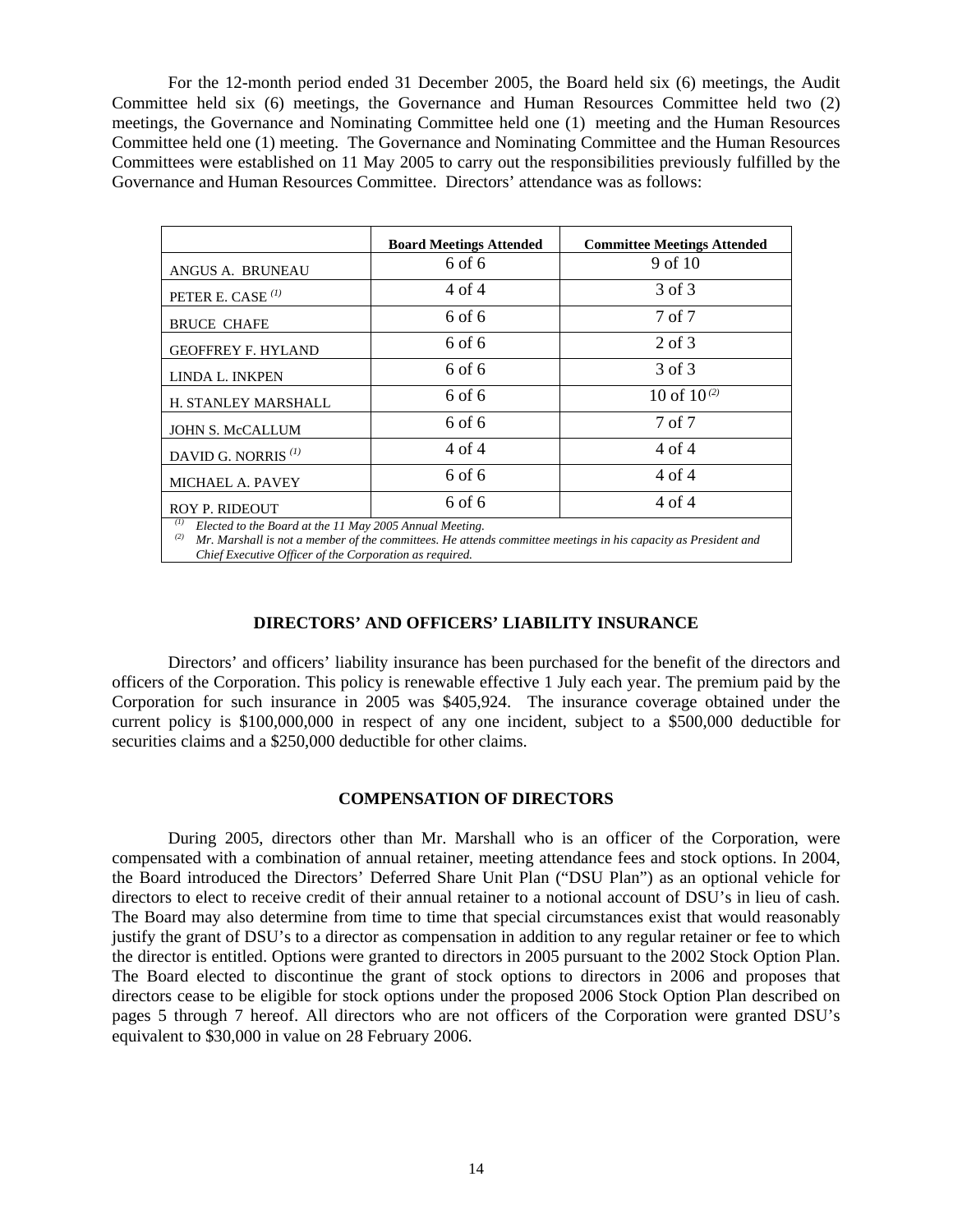During the financial year ended 31 December 2005, the annual retainer for each non-officer director, excluding the Chair, was \$30,000. The annual retainer for the Chair was \$125,000. The additional annual retainer for a committee chair was \$15,000. Each non-officer director, including the Chair, was paid a meeting fee of \$1,500 for each meeting of the Board and committees, attended in person or by telephone, together with reimbursement of travel expenses.

The following table summarizes the director compensation for 2005:

|                    | Annual<br><b>Retainer</b><br>(Cash)<br>\$ | Annual<br><b>Retainer</b><br>$(DSU's)$ <sup>(1)</sup><br>\$ | Meeting<br>Fees<br>$(Cash)^{(2)}$<br>\$ | <b>Total Annual</b><br><b>Retainer and</b><br><b>Meeting Fees</b> | <b>Stock</b><br>Options $(3)$<br># |
|--------------------|-------------------------------------------|-------------------------------------------------------------|-----------------------------------------|-------------------------------------------------------------------|------------------------------------|
| Angus A. Bruneau   | 125,000                                   |                                                             | 22,500                                  | 147,500                                                           | 20,000                             |
| Peter E. Case      | $19,233^{(4)}$                            |                                                             | 10.500                                  | 29.733                                                            | 12,000                             |
| <b>Bruce Chafe</b> | 45,000                                    |                                                             | 19,500                                  | 64,500                                                            | 16,000                             |
| Geoffrey F. Hyland |                                           | 30,000                                                      | 12,000                                  | 42,000                                                            | 12,000                             |
| Linda L. Inkpen    |                                           | 30,000                                                      | 13,500                                  | 43,500                                                            | 16,000                             |
| John S. McCallum   |                                           | 39,616 $(4)$                                                | 19,500                                  | 59,116                                                            | 16,000                             |
| David G. Norris    |                                           | $19,233^{(4)}$                                              | 12,000                                  | 31.233                                                            | 12,000                             |
| Michael A. Pavey   |                                           | 30,000                                                      | 15,000                                  | 45,000                                                            | 12,000                             |
| Roy P. Rideout     |                                           | 45,000                                                      | 15,000                                  | 60,000                                                            | 16,000                             |
| Total              | 189.233                                   | 193.849                                                     | 139,500                                 | 522.582                                                           |                                    |

#### *Individual Director Compensation – 2005*

*(1) These amounts represent the annual Board and Committee retainers of directors who elected to receive DSU's in lieu of cash payment in respect of their 2005 retainers. The DSU's are included in the cumulative holdings of the respective directors as detailed in the Nominees for Election as Directors on pages 9 through 13 of this Circular. During the year, the cumulative DSU holdings of participants were increased by the notional reinvestment of dividends. The amount expensed by the Corporation for DSU's related to dividends and increased share value to \$24.27 as at 31 December 2005, was \$181,395.* 

*(2) The meeting fees represent \$1,500 per meeting for attendance at Board and Committee meetings as disclosed in the table on page 14 of this Circular.* 

*(3) The figures have been adjusted to reflect the Corporation's 4-for-1 stock split effective 21 October 2005.* 

*(4) Messrs. Case's and Norris' annual retainer was pro-rated from the date of their election to the Board on 11 May 2005. In addition to the annual Board retainer, Mr. McCallum's retainer as Chair of the Governance and Nominating Committee was pro-rated from the date of his appointment on 11 May 2005.* 

DSU's are credited to participating directors as of 1 January of each year by dividing the total applicable annual retainer by the daily average of the high and low board lot trading prices of the Common Shares on the TSX for the last five (5) trading days immediately preceding the grant of the DSU's. Additional DSU's are credited on the regular dividend payment dates as all dividends are assumed to be reinvested. Upon retirement from the Board, a director participant in the DSU Plan will receive a cash payment equivalent to the number of DSU's credited to the notional account multiplied by the daily average of the high and low board lot trading prices of the Corporation's Common Shares on the TSX for the last five (5) trading days immediately preceding the date of payment.

Options granted to directors in 2005 were made pursuant to the 2002 Stock Option Plan. Options to directors could only be granted by the Board, whereas the Human Resources Committee is authorized to grant options to employees. Directors were not entitled to receive loans for the purpose of exercising options, and directors must exercise outstanding options within one (1) year of retiring from the Board, while employees are afforded a three-year period from the date of their retirement within which to exercise outstanding options.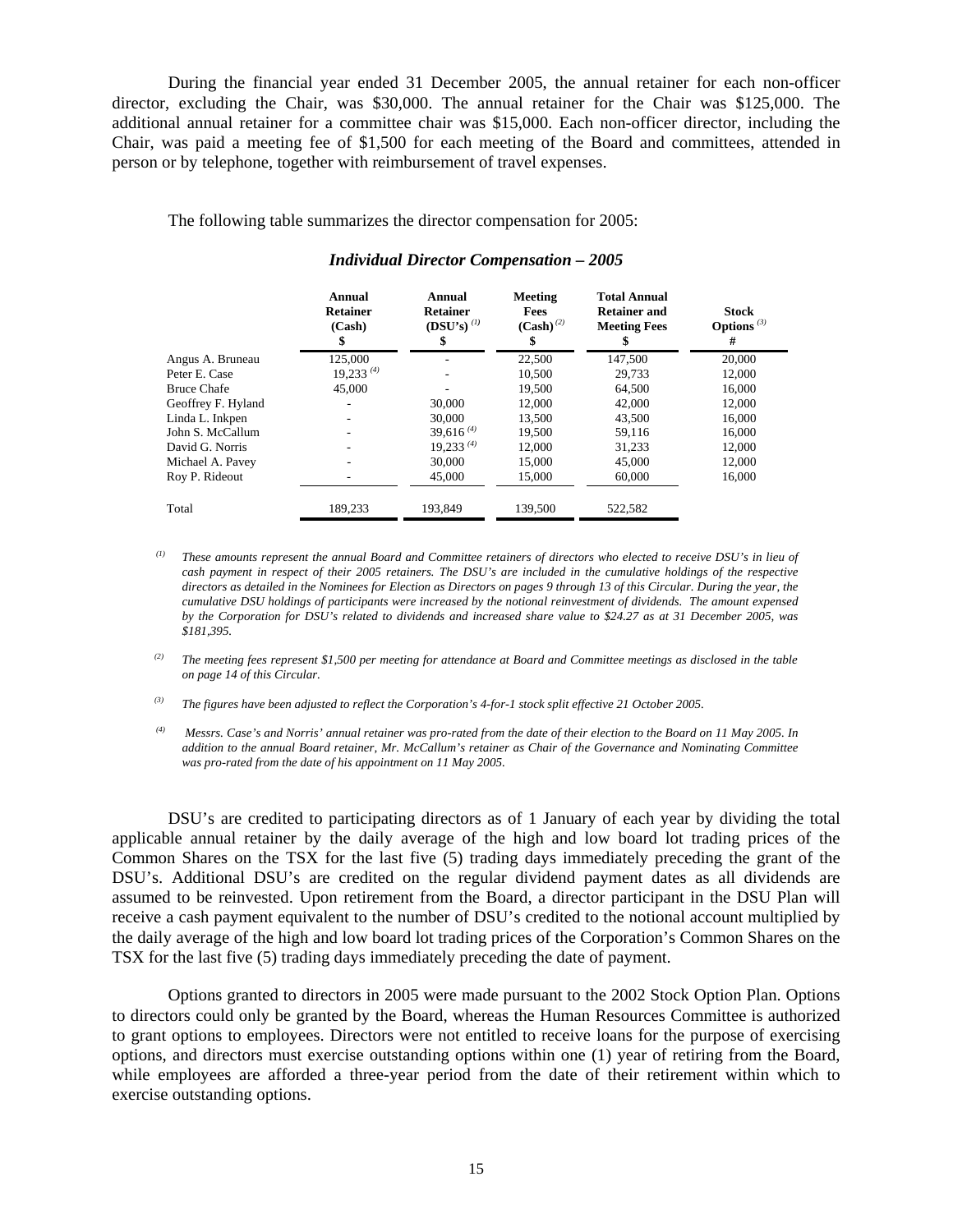On 1 March 2005, all directors, excluding Messrs. Marshall, Case and Norris, were granted options to purchase Common Shares at an exercise price of \$18.405. This exercise price represented the daily average of the high and low board lot trading prices of the Common Shares on the TSX for the last five (5) trading days immediately preceding the grant of the options. The options expire on 1 March 2015 and vest at the rate of 25% per annum, commencing 1 March 2006. Subsequent to the election of Messrs. Case and Norris to the Board and the appointment of Mr. McCallum as Chair of the Governance and Nominating Committee on 11 May 2005, Messrs. Case and Norris were each granted options to purchase 12,000 Common Shares and Mr. McCallum was granted options to purchase 4,000 Common Shares at an exercise price of \$18.113, which was the daily average of the high and low board lot trading prices of the Common Shares on the TSX for the last five (5) trading days immediately preceding the grant of the options. Messrs. Case, Norris and McCallum's options expire on 11 May 2015 and vest at the rate of 25% per annum, commencing 11 May 2006. No options were granted to directors in 2006 and directors will not be eligible to participate in the proposed 2006 Stock Option Plan.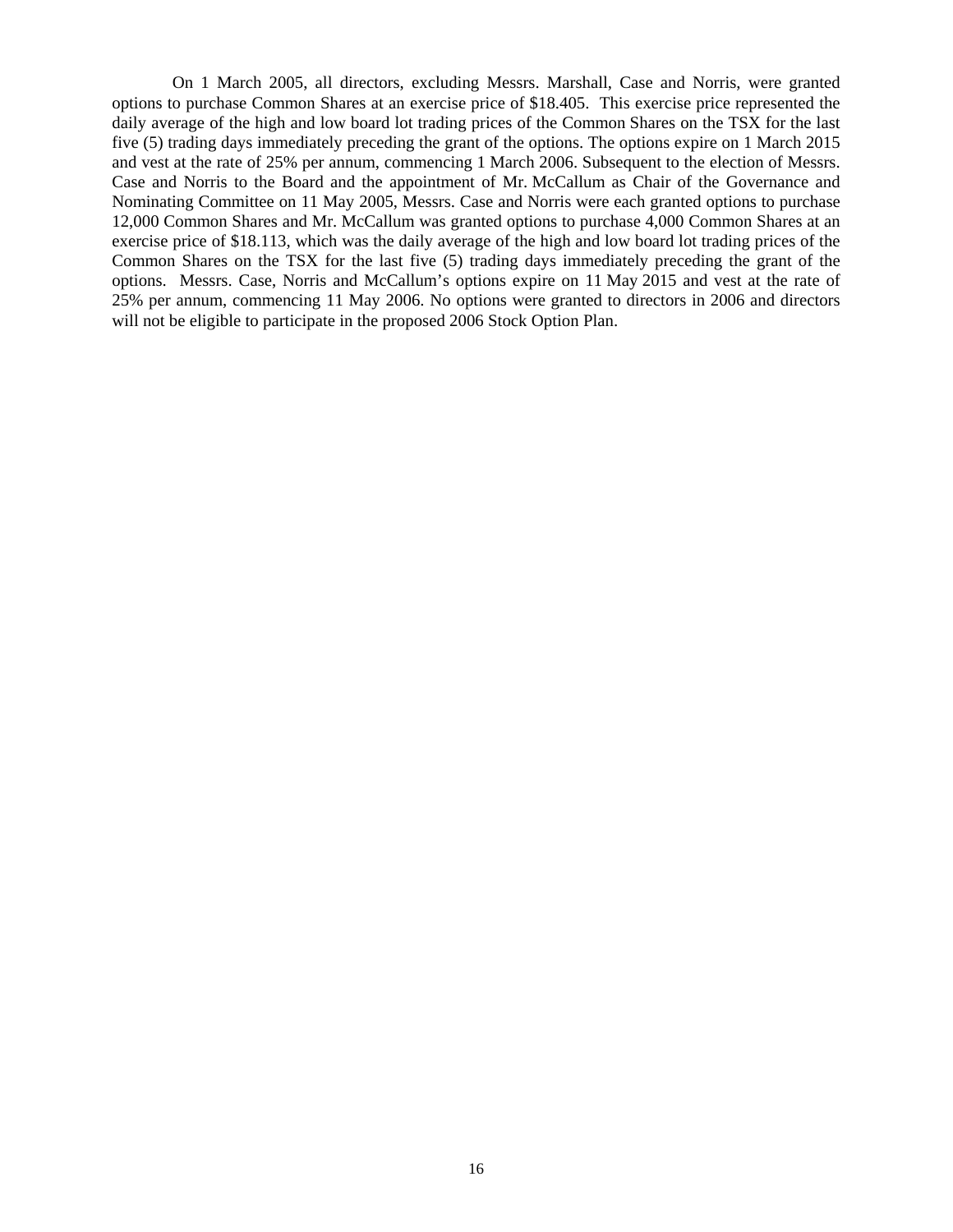#### **REPORT ON CORPORATE GOVERNANCE**

The Board of Directors and Management of Fortis Inc. acknowledge the critical importance of good corporate governance practices in the proper conduct of the affairs of the Corporation. The Corporation's corporate governance practices have been in compliance with the guidelines for improved corporate governance previously adopted by the TSX and comply with the Corporate Governance Guidelines promulgated in National Policy 58-201. Disclosure of the Corporation's approach to corporate governance in compliance with Form 58-101F1 (under National Instrument 58-101) is set out in the Corporate Governance Disclosure annexed as Schedule C to this Circular.

#### **THE BOARD OF DIRECTORS**

The nominees presented for election as directors as outlined in the Matters for Consideration of Shareholders, are all independent in accordance with the definition set out in National Instrument 58-101 – Disclosure of Corporate Governance Practices, with the exception of Mr. Marshall who is the President and Chief Executive Officer ("CEO") of the Corporation. Currently, only two (2) directors of the Corporation serve as directors on the same board of another issuer. Mr. Marshall and Mr. McCallum serve as directors of Toromont Inc. In the opinion of the Board, no director has a material direct or indirect relationship with the Corporation that could interfere with that director's exercise of judgment as a director of the Corporation.

Some of the directors of the Corporation are presently directors of other corporations that are reporting issuers. Details regarding other boards on which the directors of the Corporation currently serve can be found on pages 9 through 13 of this Circular.

 The Board annually appoints from amongst its members three (3) standing committees: the Governance and Nominating Committee, the Human Resources Committee and the Audit Committee. The Corporation does not have an executive committee of the Board. Each committee has a written mandate which sets out in detail the activities or areas of the Corporation's business to which the committee is required to devote its attention. All committees are currently composed of independent and unrelated directors.

#### *Governance and Nominating Committee*

The mandate of the Governance and Nominating Committee requires the committee, among other things, to:

- (i) develop and recommend to the Board the Corporation's approach to corporate governance issues;
- (ii) propose to the Board new nominees for election to the Board;
- (iii) carry out procedures specified by the Board for assessing the effectiveness of the Board, the directors, and each Board committee;
- (iv) approve the engagement of an outside expert, or experts, by an individual director at the Corporation's expense; and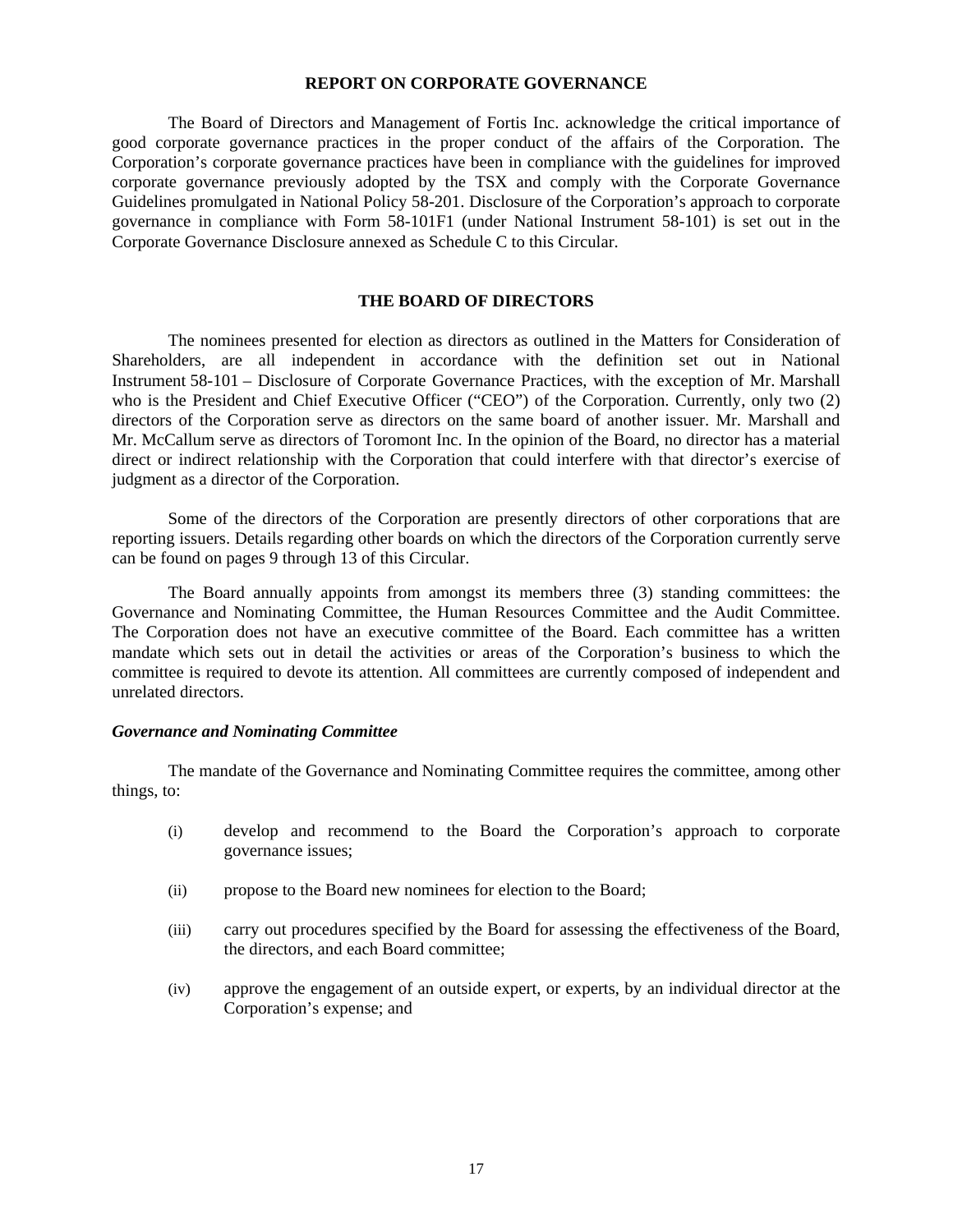(v) review and make recommendations to the Board with respect to the adequacy and form of the compensation of directors.

The members of the Governance and Nominating Committee, who are all independent and unrelated, are John S. McCallum (Chair), Angus A. Bruneau, Roy P. Rideout, Bruce Chafe and Linda L. Inkpen.

#### *Human Resources Committee*

The mandate of the Human Resources Committee requires the committee, among other things, to:

- (i) assist and advise the Board and CEO in appointing senior management;
- (ii) design and implement programs for training and developing senior management and planning for succession within the ranks of senior management;
- (iii) oversee the form and adequacy of the compensation and benefits provided by the Corporation to its senior management; and
- (iv) administer the Corporation's stock option plans.

The members of the Human Resources Committee, who are all independent and unrelated, are Roy P. Rideout (Chair), Angus A. Bruneau, Geoffrey F. Hyland, David G. Norris and Michael A. Pavey.

#### *Audit Committee*

The Audit Committee provides assistance to the Board by overseeing the external audit of the Corporation's annual financial statements and the accounting and financial reporting and disclosure processes of the Corporation. Details regarding the Audit Committee and its charter can be found in Section 11 of the Corporation's 2005 Annual Information Form which can be viewed at either www.fortisinc.com or on SEDAR at www.sedar.com.

The members of the Audit Committee, who are all independent and unrelated, are Bruce Chafe (Chair), Angus A. Bruneau, Peter E. Case, David G. Norris and John S. McCallum.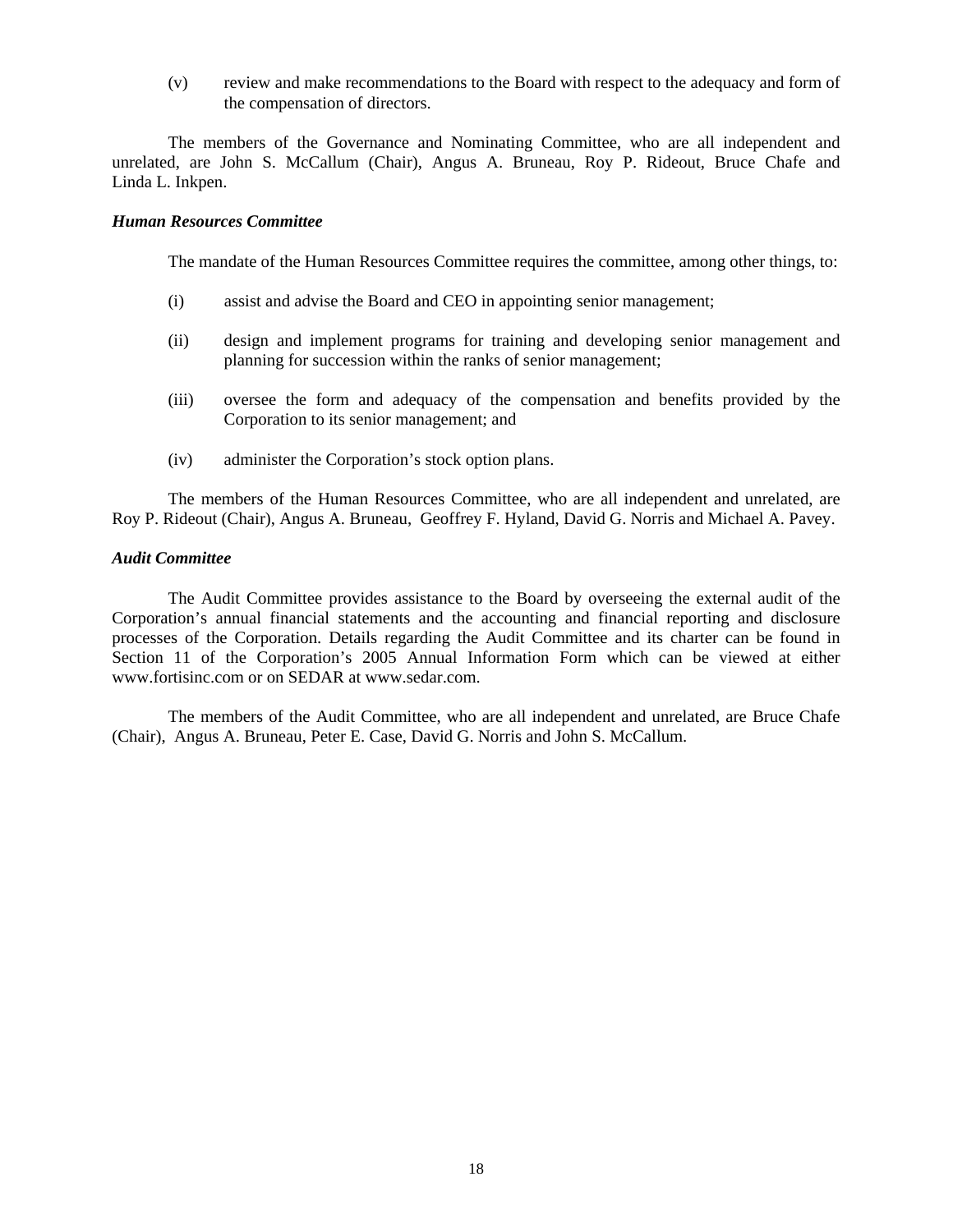#### **EXECUTIVE COMPENSATION REPORT**

#### **COMPENSATION OF NAMED EXECUTIVE OFFICERS**

 The following table sets forth information concerning the annual and long-term compensation earned for services rendered during each of the last three (3) financial years by the CEO of the Corporation and each of the other most highly compensated executive officers of the Corporation (the "Named Executive Officers") as defined in National Instrument 51-102F6 – Statement of Executive Compensation.

#### *Summary Compensation Table*

|      | <b>Annual Compensation</b> |                       |                                                                          | <b>Long-term Compensation</b>                                                   |                                                                               |                                                    |
|------|----------------------------|-----------------------|--------------------------------------------------------------------------|---------------------------------------------------------------------------------|-------------------------------------------------------------------------------|----------------------------------------------------|
| Year | <b>Salary</b><br>$(\$)$    | <b>Bonus</b><br>$($)$ | <b>Other Annual</b><br>Compensation $(1)$<br>$\left( \mathsf{S} \right)$ | <b>Securities</b><br><b>Under</b><br><b>Options</b><br>Granted $(2)(3)$<br>(# ) | Long-term<br><b>Incentive</b><br><b>Plans</b><br>Granted $(3)(4)$<br>$^{(#)}$ | <b>All Other</b><br>Compensation $^{(5)}$<br>$($)$ |
| 2005 | 650,000                    | 715,000               |                                                                          | 88,292                                                                          | 16.520                                                                        | 149,978                                            |
| 2004 | 620,000                    | 700,000               |                                                                          | 101,440                                                                         | 18,928                                                                        | 85,739                                             |
| 2003 | 540,000                    | 540,000               |                                                                          | 105,388                                                                         |                                                                               | 75,714                                             |
| 2005 | 280,000                    | 200,000               | ۰                                                                        | 38,032                                                                          |                                                                               | 95,311                                             |
| 2004 | 240,000                    | 200,000               | ۰                                                                        | 39,268                                                                          | ٠                                                                             | 43,899                                             |
|      |                            |                       |                                                                          |                                                                                 |                                                                               |                                                    |
| 2005 | 200,000                    | 90,000                |                                                                          | 16,300                                                                          |                                                                               | 37,790                                             |
| 2004 | 190,000                    | 100,000               | ٠                                                                        | 18,652                                                                          |                                                                               | 38,869                                             |
| 2003 | 180,000                    | 79,200                |                                                                          | 21,076                                                                          |                                                                               | 33,856                                             |
|      |                            |                       |                                                                          |                                                                                 |                                                                               |                                                    |

*(1) Perquisites and other personal benefits, securities and property are not disclosed as they did not exceed the minimum disclosure threshold which is the lesser of \$50,000 or 10% of the total annual salary and bonus of the Named Executive Officer.* 

*(2) Options to acquire Common Shares of Fortis Inc. Options granted in 2005 vest at a rate of 25% per annum commencing 1 March 2006.* 

- *(3) The figures for Securities Under Options Granted and Long-term Incentive Plans Granted have been adjusted to reflect the Corporation's 4-for-1 stock split effective 21 October 2005.*
- *(4) Long-term Incentive Plan grants during the year related to the Restricted Share Unit Plan outlined in the "Long-term Incentive Plan Awards in Most Recently Completed Financial Year" table that follows this table.*
- *(5) The amounts reported include the dollar value of insurance premiums paid by the Corporation with respect to term life and disability insurance as well as interest benefits on stock option loans. The amounts also include directors' fees paid by subsidiaries to Messrs. Marshall and Perry. Both Messrs. Perry and McCabe participate in the Corporation's defined contribution pension arrangements which are described in the Pension Arrangements section. The amounts reported also include the Corporation's annual contributions and accrued benefit obligations to each of Messrs. Perry and McCabe. Mr. Marshall participates in the Corporation's Defined Benefit Pension Plans, the details of which are described in the Pension Arrangements section.*
- *(6) Effective 1 January 2004, Barry V. Perry was appointed Vice President, Finance and Chief Financial Officer of the Corporation. Prior to his appointment, Mr. Perry was the Vice President, Finance and Chief Financial Officer of Newfoundland Power Inc. In the year prior to 2004, the position of Vice President, Finance and Chief Financial Officer of the Corporation was held by Karl W. Smith. Effective 1 January 2004, Mr. Smith was appointed President and Chief Executive Officer of Newfoundland Power Inc.*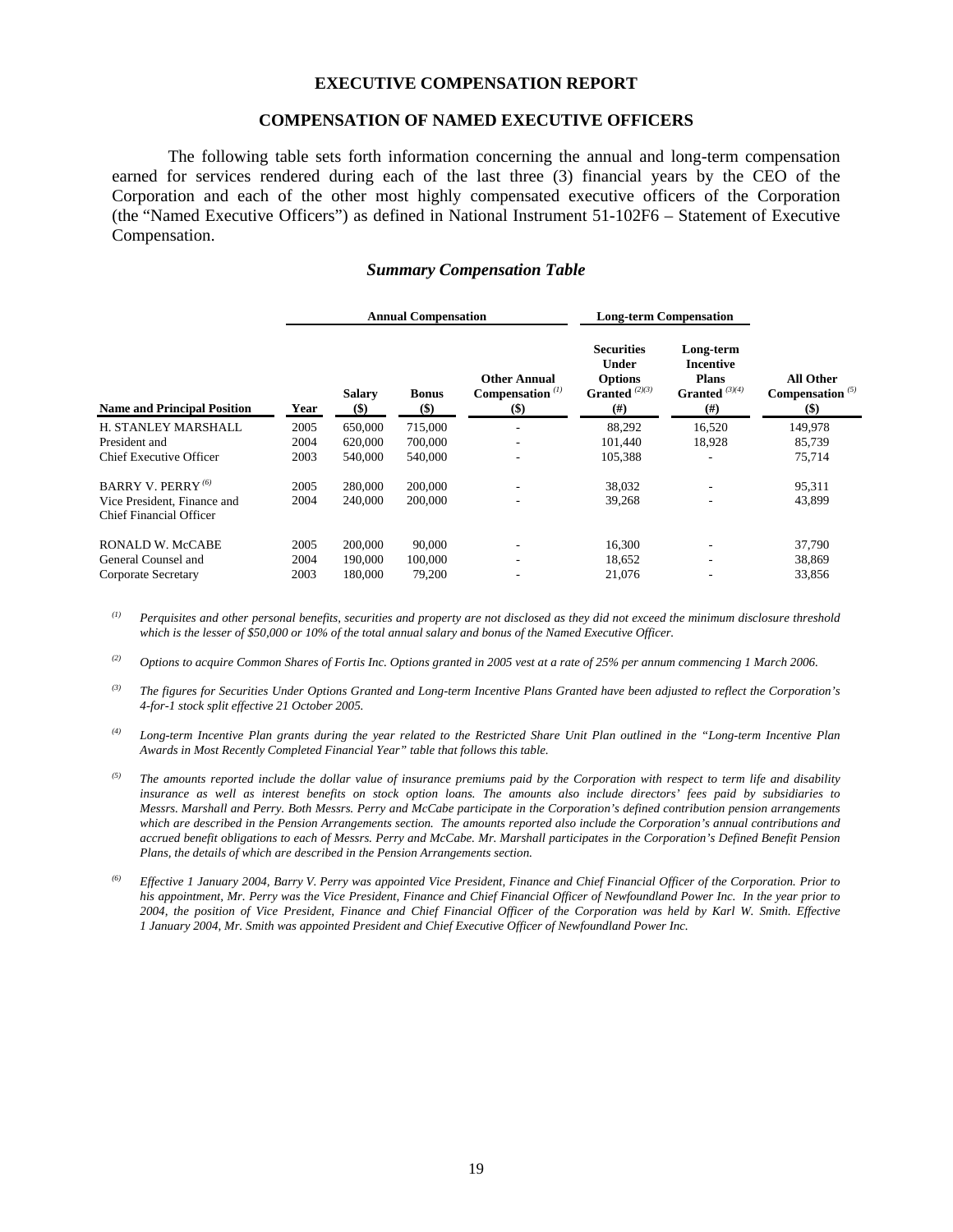The following table sets forth details of all Long-term Incentive Plan awards during the financial year ended 31 December 2005. The particulars of the Restricted Share Unit Plan are described in the Stock Options and RSU's section of the Report on Executive Compensation on page 26 of this Circular.

#### *Long-term Incentive Plan Awards in Most Recently Completed Financial Year*

| Name                                                            | <b>Restricted Share Units</b> <sup>(1)</sup><br>(# ) | Performance or Other Period Until Maturation or Payout |
|-----------------------------------------------------------------|------------------------------------------------------|--------------------------------------------------------|
| H. STANLEY MARSHALL<br>President and<br>Chief Executive Officer | 16.520                                               | 1 March 2008                                           |

*(1) This grant has been adjusted to reflect the impact of the Corporation's 4-for-1 stock split effective 21 October 2005.* 

 The following table sets forth all grants of stock options to the Named Executive Officers under the 2002 Stock Option Plan during the financial year ended 31 December 2005.

#### *Option Grants During the Most Recently Completed Financial Year*

|                         | <b>Securities</b><br><b>Under Options</b><br><b>Granted</b><br>(# )<br><b>Common</b> | % of Total<br><b>Options Granted</b><br>to Employees in<br><b>Financial</b> | <b>Exercise</b><br>Price $(3)$ | <b>Market Value of</b><br><b>Securities</b><br>Underlying<br>Options on the<br>Date<br>of Grant $(3)$ |                        |
|-------------------------|--------------------------------------------------------------------------------------|-----------------------------------------------------------------------------|--------------------------------|-------------------------------------------------------------------------------------------------------|------------------------|
| <b>Name</b>             | Shares $^{(1)}$                                                                      | Year $^{(2)}$                                                               | ( <b>S</b> /Security)          | (\$/Security)                                                                                         | <b>Expiration Date</b> |
| H. STANLEY MARSHALL     | 88,292                                                                               | 12.4                                                                        | 18.405                         | 18.405                                                                                                | 1 March 2015           |
| <b>BARRY V. PERRY</b>   | 38,032                                                                               | 5.3                                                                         | 18.405                         | 18.405                                                                                                | 1 March 2015           |
| <b>RONALD W. McCABE</b> | 16,300                                                                               | 2.3                                                                         | 18.405                         | 18.405                                                                                                | 1 March 2015           |

*(1) Options vest at the rate of 25% per annum commencing 1 March 2006 and such options have been adjusted to reflect the impact of the Corporation's 4-for-1 stock split effective 21 October 2005.* 

*(2) Represents percentage of total options granted to employees of the Corporation and its subsidiaries under the 2002 Stock Option Plan.* 

*(3) Exercise price and market value are the daily average of the high and low board lot trading prices of the Corporation's Common Shares on the TSX for the last five (5) trading days immediately preceding the date of grant of the options. This price has been adjusted to reflect the impact of the Corporation's 4-for-1 stock split effective 21 October 2005.*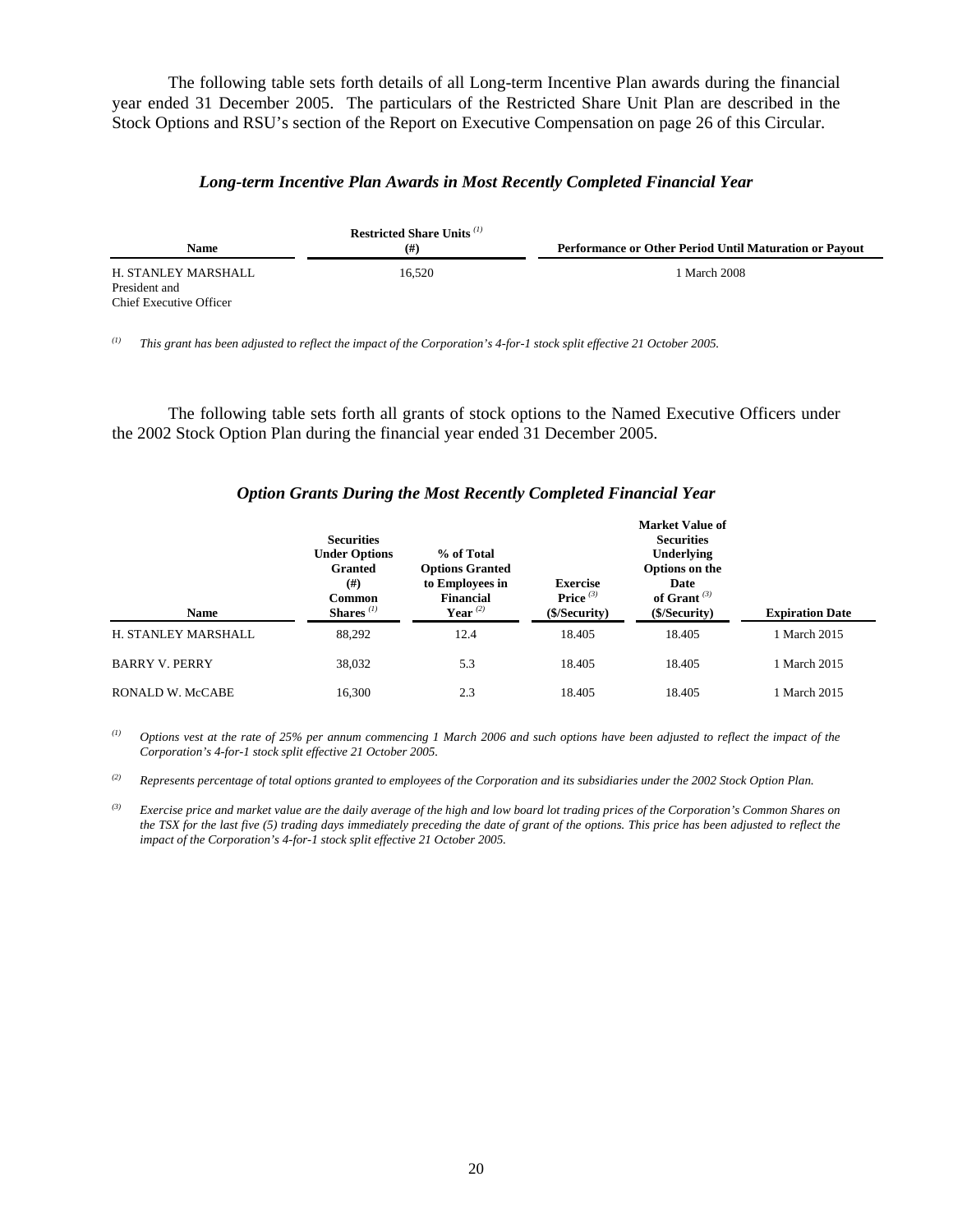The following table sets forth details of all exercises of options by the Named Executive Officers during the financial year ended 31 December 2005 and the financial year-end number and value of unexercised options on an aggregated basis.

| <b>Name</b>           | <b>Securities Acquired</b><br>on Exercise $(1)$<br>$^{(#)}$ | <b>Aggregate Value</b><br><b>Realized</b><br>$($)$ | <b>Unexercised Options</b><br>at Financial Year End<br>$^{(#)}$<br>Exercisable/<br>Unexercisable $\binom{11}{1}$ | <b>Value of Unexercised</b><br>in-the-Money Options<br>at Financial Year End<br>$(\$)$<br>Exercisable/<br>Unexercisable |
|-----------------------|-------------------------------------------------------------|----------------------------------------------------|------------------------------------------------------------------------------------------------------------------|-------------------------------------------------------------------------------------------------------------------------|
| H. STANLEY MARSHALL   |                                                             |                                                    | 265, 196/241, 112                                                                                                | 3,405,417/2,100,311                                                                                                     |
| <b>BARRY V. PERRY</b> | 18.292                                                      | 264,210                                            | 39.292/85.108                                                                                                    | 439,795/694.590                                                                                                         |
| RONALD W. McCABE      |                                                             |                                                    | 48,044/46,020                                                                                                    | 607,096/405,749                                                                                                         |

#### *Aggregate Option Exercises During the Most Recently Completed Financial Year and Financial Year-End Option Values*

*(1) These figures have been adjusted to reflect the impact of the Corporation's 4-for-1 stock split effective 21 October 2005.* 

#### *Equity Compensation Plan Information as at 31 December 2005*

| <b>Plan Category</b>                                       | Number of securities to be<br>issued upon exercise of<br>outstanding options $(1)$ | Weighted-average exercise<br>price of outstanding options $(1)$ | Number of securities remaining<br>available for future issuance<br>under equity compensation<br>plans (excluding options issued<br>and outstanding) $^{(1)}$ |
|------------------------------------------------------------|------------------------------------------------------------------------------------|-----------------------------------------------------------------|--------------------------------------------------------------------------------------------------------------------------------------------------------------|
| Equity compensations plans<br>approved by security holders | 3,421,876                                                                          | \$14.18                                                         | 822,028                                                                                                                                                      |

*(1) These figures have been adjusted to reflect the impact of the Corporation's 4-for-1 stock split effective 21 October 2005.*

#### **SECURITY BASED COMPENSATION ARRANGEMENTS**

The Corporation currently has in place the 2002 Stock Option Plan, the Executive Stock Option Plan and the ESPP. Under the 2002 Stock Option Plan, directors, officers and certain employees (collectively "Eligible Persons") of the Corporation or its subsidiaries are eligible to receive grants of stock options ("Options") that may be exercised to purchase Common Shares issued from treasury. The Board is proposing that directors cease to be eligible for the grant of Options under the proposed 2006 Stock Option Plan described on pages 5 through 7 of this Circular.

 Under the ESPP, employees of the Corporation or its subsidiaries that are employed on other than a probationary, temporary or seasonal basis (each, a "Permanent Employee") are entitled to purchase Common Shares on terms which include the contribution by the employer of 10% of the purchase price of such shares. The 2002 Stock Option Plan and the ESPP were approved by the shareholders of the Corporation on 15 May 2002 and 7 December 1987, respectively, and have not been amended in the last financial year of the Corporation. These plans are summarized below.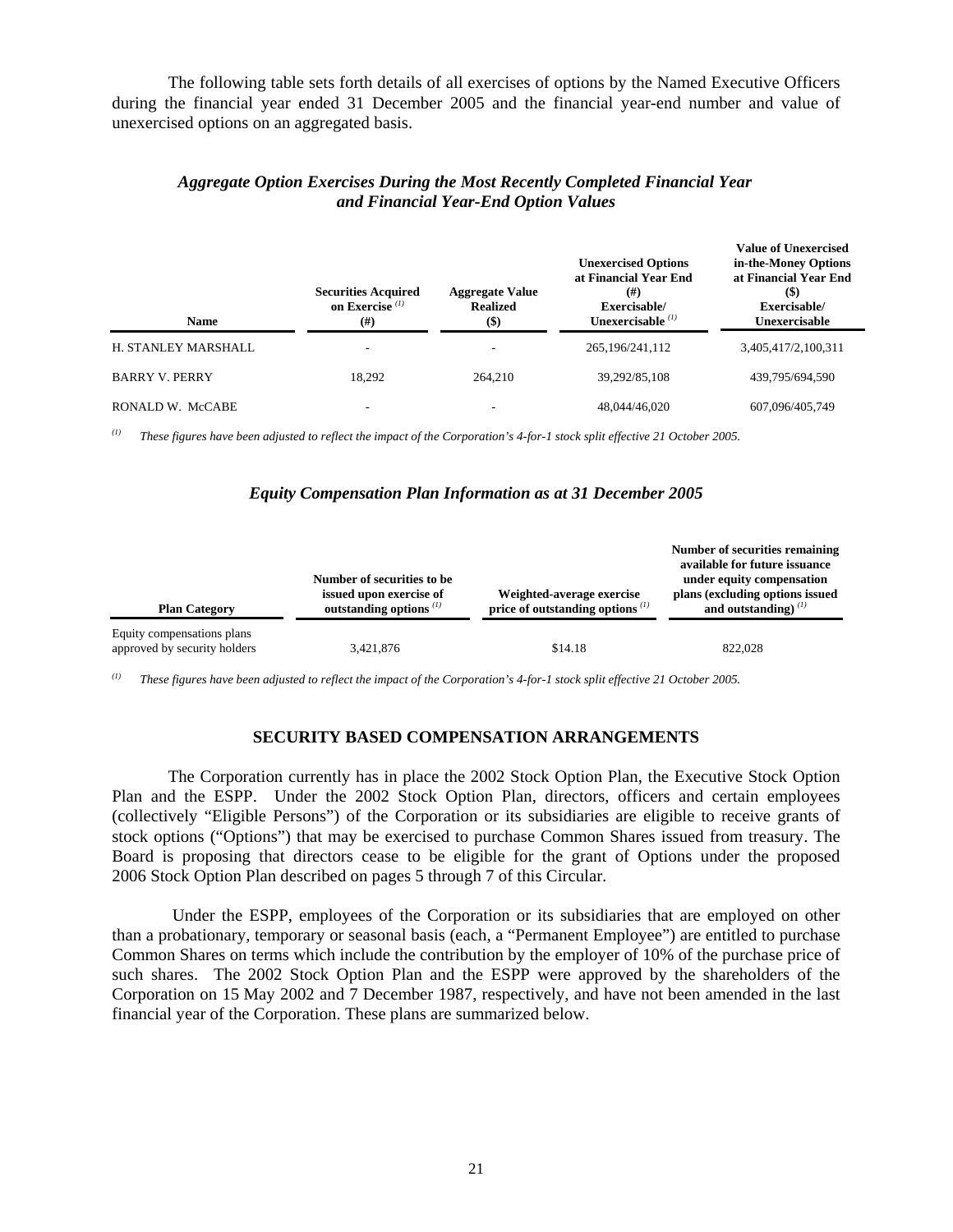#### *2002 Stock Option Plan*

As at 31 December 2005, there were 3,421,876 Options outstanding under the Former Plans (of which 2,973,252 Options relate to the 2002 Stock Option Plan) which, if exercised, would result in the issuance of 3,421,876 Common Shares, representing approximately 3.3% of the total number of issued and outstanding Common Shares. As at 17 March 2006, the number of Common Shares remaining reserved for issuance under the 2002 Stock Option Plan is limited to 195,267 Common Shares, which represents 0.19% of the total number of issued and outstanding Common Shares.

There is no maximum percentage of Common Shares that can be issued to insiders of the Corporation under the 2002 Stock Option Plan. However, no Option may be granted under the 2002 Stock Option Plan if, together with any other share compensation arrangement established or maintained by the Corporation, the granting of such Option could result, at any time, in: (i) the number of Common Shares reserved for issuance to insiders collectively exceeding 10% of the total number of issued and outstanding Common Shares; (ii) the issuance to insiders collectively, within a one-year period, of a number of Common Shares exceeding 10% of the total number of issued and outstanding Common Shares; (iii) the issuance to any one (1) insider and such person's associates, within a one-year period, of a number of Common Shares exceeding 5% of the total number of issued and outstanding Common Shares; or (iv) the number of Common Shares reserved for issuance under Options granted to any one (1) Eligible Person exceeding 5% of the total number of issued and outstanding Common Shares. In addition, the aggregate number of Common Shares reserved for issuance under Options granted to all directors within a one-year period may not exceed 1% of the total number of Common Shares issued and outstanding immediately prior to the grant.

The price at which an Option may be exercised to acquire a Common Share may not be less than the average of the daily average of the high and low board lot trading prices of the Corporation's Common Shares on the TSX for the last five (5) trading days immediately preceding the date of the grant of the Option. For Eligible Persons other than directors, the 2002 Stock Option Plan is administered by the Human Resources Committee. The Human Resources Committee determines: (i) which Eligible Persons are granted Options; (ii) the number of Common Shares covered by each Option grant; (iii) the price per share at which Common Shares may be purchased; (iv) the time when the Options will be granted; (v) the time when the Options will vest; and (vi) the time at which the Options will be exercisable (up to ten (10) years from the date of grant). The board of directors as a whole makes these determinations in respect of Options granted to directors.

Options granted under the 2002 Stock Option Plan are personal to the Eligible Person and not assignable, other than by testate succession or the laws of descent and distribution. In the event that a person ceases to be an Eligible Person, the 2002 Stock Option Plan will no longer be available to such person. The grant of Options does not confer any right upon an Eligible Person to continue employment or to continue to provide services to the Corporation.

The Corporation may lend money on an interest-free basis to assist an Eligible Person (other than a director) to fund all or part of the exercise price for Common Shares being purchased pursuant to an Option granted under the 2002 Stock Option Plan. The term to maturity of the loan may not be longer than ten (10) years from the date of the exercise. The loan must be repaid in full in the event that the underlying securities issued upon exercise of the options are sold. During the period beginning with the exercise of the options up to and including the date of sale of the underlying securities, all dividends paid on the underlying securities are paid to the employer of the Eligible Person in lieu of interest on the outstanding loan. The Common Shares purchased with the proceeds of the loan by the Corporation must be pledged as security for the loan.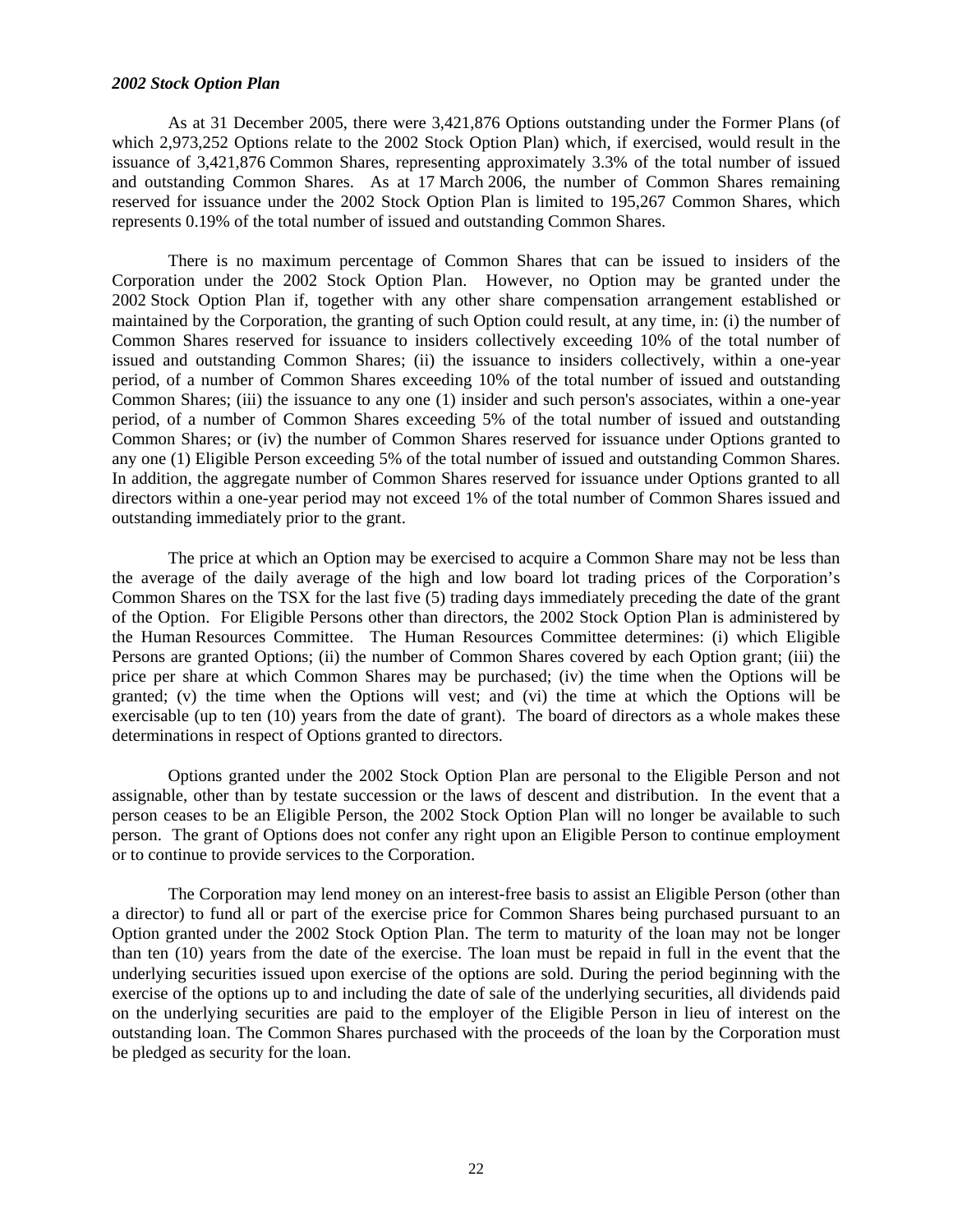Upon approval of the 2006 Stock Option Plan by the shareholders as outlined on pages 5 through 7 of this Circular, no further options will be granted under the 2002 Stock Option Plan and the 2002 Stock Option Plan will expire once all currently outstanding options are exercised or cancelled.

#### *Employee Share Purchase Plan*

The ESPP is available to Permanent Employees and persons who retire upon becoming eligible to do so under the terms of their employer's pension plan and who were participants in the ESPP at the time of their retirement ("Retirees"). As at 31 December 2005, the total number of Common Shares issued and outstanding under the ESPP was 1,102,345 and the remaining number of Common Shares reserved for issuance under the ESPP was 185,736. This represents 1.07% and 0.18%, respectively, of the total number of issued and outstanding Common Shares.

Permanent Employees participating in the ESPP may inform their employer that they wish to participate in the ESPP by completing an employee participation form. The proposed investment in Common Shares cannot be less than \$100 and cannot exceed, in the aggregate, in any calendar year, 10% of the Permanent Employee's base salary for the year. A Retiree's participation will be limited to the reinvestment of dividends on Common Shares recorded for participation in the ESPP. The benefits of the ESPP are not assignable.

The purchase price of the Common Shares under the ESPP is 90% of the average market price, being the average of the high and low prices of the Corporation's Common Shares actually traded on the TSX on the five (5) trading days immediately preceding the investment date on which not less than 100 Common Shares were traded. The Permanent Employee's employer contributes the remaining 10% by way of a contribution of Common Shares acquired in the open market by Computershare Trust Company of Canada, the trustee under the ESPP.

Where payments received by the employer from the Permanent Employee are less than the amounts directed to be invested, the Employer will make a loan (an "Employee Loan") to the Permanent Employee for the amount of the balance. The Permanent Employee must repay that amount, without interest, over a term not exceeding 52 weeks immediately following the date of the loan. The full amount of an Employee Loan outstanding becomes due and payable immediately upon termination of employment. Upon termination of employment, any compensation owing to the Permanent Employee will be applied to repayment of the Employee Loan.

All Common Shares purchased and retained under the ESPP are registered in the name of Computershare Trust Company of Canada, as trustee, for the benefit of the Permanent Employees participating in the plan. Certificates for Common Shares purchased through an Employee Loan will not be provided to the Permanent Employee until such Employee Loan is repaid in full. Otherwise, certificates for Common Shares held by a Permanent Employee under the ESPP are provided upon written request to the Corporation or upon termination of the Permanent Employee's participation in the ESPP.

#### **PENSION ARRANGEMENTS**

Mr. Marshall participates in a Defined Benefit Registered Pension Plan (the "DB RPP"). In addition, the Corporation has a Defined Benefit Pension Uniformity Plan (the "DB PUP") which was closed to all new entrants effective 31 December 1999. Mr. Marshall is also party to an agreement with the Corporation that provides for supplemental pension payments upon retirement.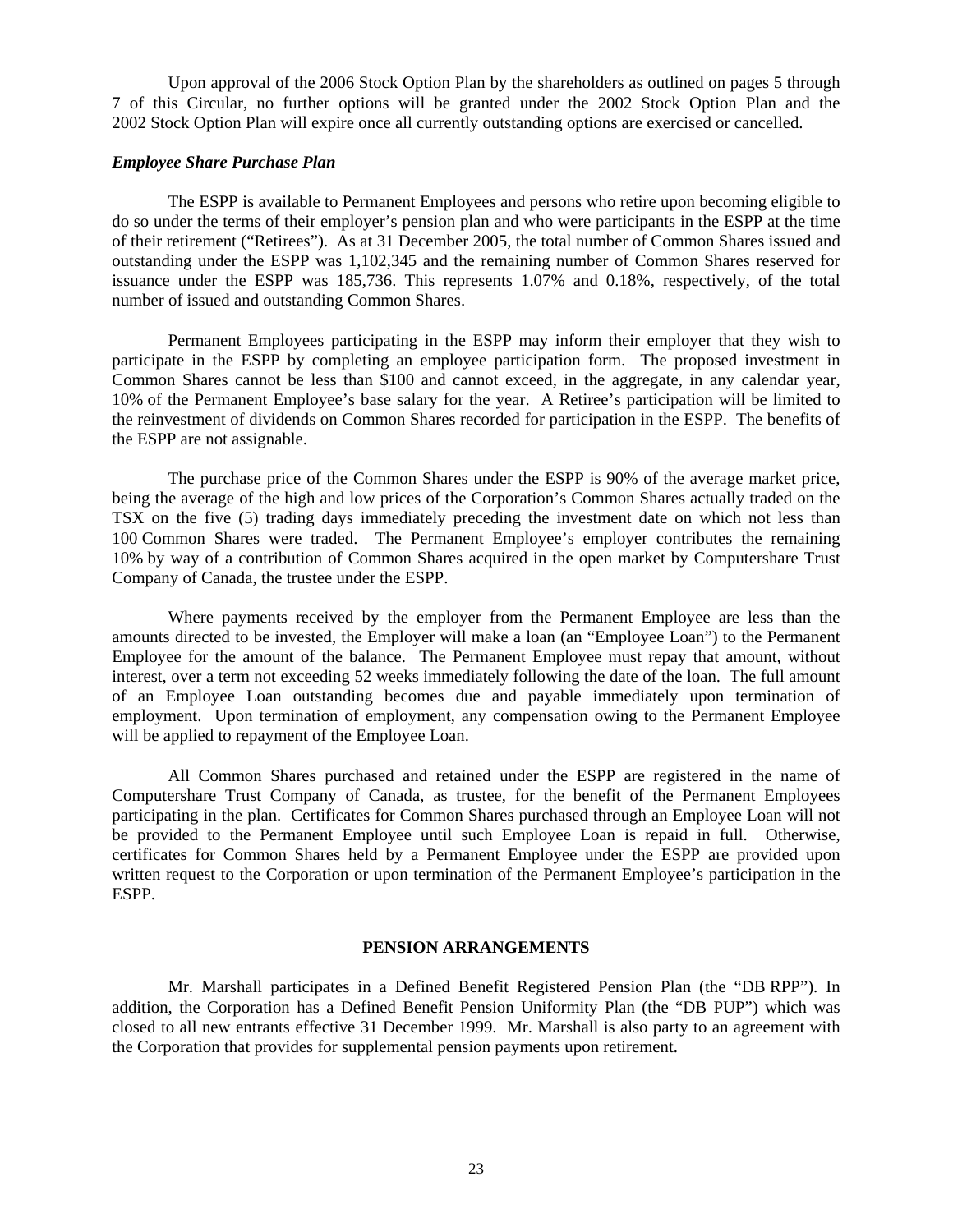The combination of the previously noted pension plans and agreements entitles Mr. Marshall to receive an annual payment following retirement, any time after 30 April 2006, equal to 70% of his highest three-year average annual base salary and annual cash bonus. Based on actual compensation information to 31 December 2005, the estimated annual benefit to be paid to Mr. Marshall upon retirement is \$878,500.

 Messrs. Perry and McCabe do not participate in a defined benefit pension plan. In 2005, the Corporation contributed to self-directed registered retirement savings plans ("RRSP") for Messrs. Perry and McCabe at an amount equal to 6.5% of their annual base salary, which contribution was matched by them, up to the maximum RRSP contribution limit of \$16,500 as allowed by the Canada Revenue Agency. Messrs. Perry and McCabe also participate in the non-contributory Supplemental Employee Retirement Plan ("SERP") of the Corporation. The SERP provides for the accrual by the Corporation of an amount equal to 13% of the annual base salary and annual cash bonus in excess of the allowed maximum for contribution to an RRSP to an account which will accrue interest equal to the rate of a ten-year Government of Canada Bond plus a premium of 1% to 3% dependent upon years of service. At the time of retirement, the funds accumulated under the SERP may be withdrawn in one lump sum or in equal payments over ten (10) years.

#### **EMPLOYMENT AGREEMENTS**

 The Corporation has entered into agreements with each of Messrs. Marshall, Perry and McCabe which provide, in effect, that in the event the employment of any such individual is terminated by the Corporation, for other than just cause, the Corporation shall pay to such individual an amount equal to three (3) times that individual's then current annual base salary. In addition, the terms of the employment contract between the Corporation and Mr. Marshall provide that he may elect to terminate his service under the agreement at any time within two (2) years of a defined change in control of the Corporation. In such circumstances, the Corporation shall pay to Mr. Marshall an amount equal to three (3) times his then current annual base salary.

#### **COMPOSITION OF THE COMPENSATION COMMITTEE**

 The compensation committee functions of the Corporation were fulfilled by the Governance and Human Resources Committee and, following the Annual Meeting of 11 May 2005, by the Human Resources Committee.

Angus A. Bruneau, Geoffrey F. Hyland, Linda L. Inkpen, David G. Norris, Michael A. Pavey, and Roy P. Rideout, all of whom are independent and unrelated directors, constituted the Governance and Nominating, and Human Resources Committee during 2005. The Committees are charged with the responsibility to review, recommend and administer the compensation policies in respect of the Corporation's Named Executive Officers. The Committees' recommendations regarding base salaries and annual bonus levels are submitted to the Board for approval. The Committees held three (3) meetings during 2005.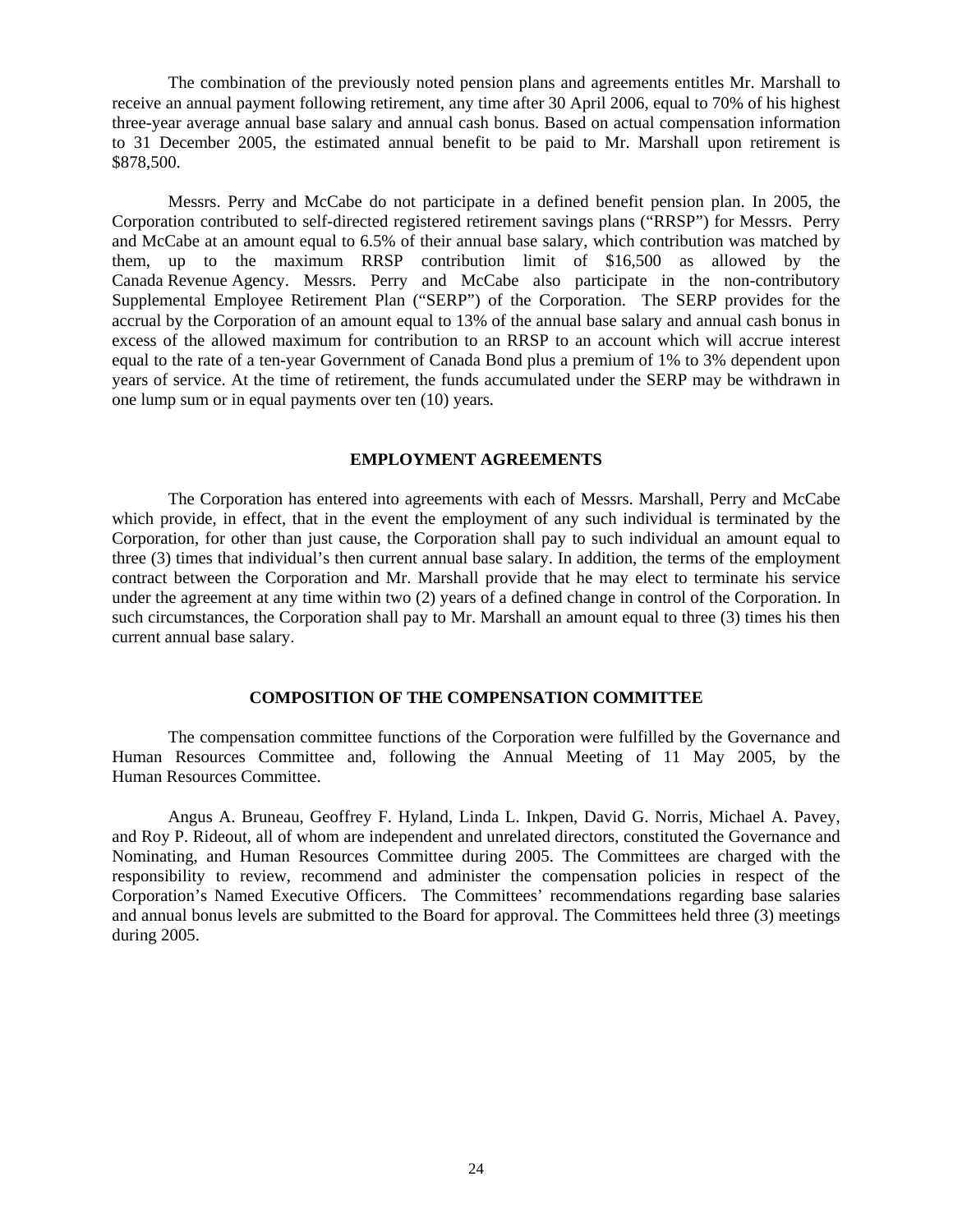#### **REPORT ON EXECUTIVE COMPENSATION**

 The Corporation's executive compensation policies are designed to provide competitive levels of compensation, a significant portion of which is dependent upon individual and corporate performance and contribution to increasing shareholder value. The Committee recognizes the need to provide a total compensation package that will attract and retain qualified and experienced executives as well as align the compensation level of each executive to that executive's level of responsibility. The Human Resources Committee regularly reviews survey data gathered by independent professional compensation consultants, and meets privately with such consultants, in respect of a wide group of Canadian industrial companies.

Total annual compensation for the Named Executive Officers is composed of four (4) main components:

- annual base salary;
- short-term incentive in the form of an annual cash bonus;
- long-term incentives in the form of options to purchase Common Shares of the Corporation and a Restricted Share Unit Plan ("RSU Plan"), which is included as a component of the long-term incentives awarded to the CEO only; and
- pension.

Total annual compensation for the Named Executive Officers involves a significant proportion that is at risk by use of short-term and long-term incentive components. In 2005, approximately 57% of the CEO's total target annual compensation was designed to be at risk and approximately 40% of all other Named Executive Officers' target total annual compensation was designed to be at risk. Total annual compensation includes both the cash compensation paid to the Named Executive Officers in the year and the estimated compensation for the long-term incentive components. The value of the long-term incentive components is largely determined using the Black-Scholes pricing model at the date of grant.

The Corporation's executive compensation regime is structured in a manner that emphasizes the greater ability of the CEO to affect corporate performance by making a greater portion of the CEO's compensation dependent upon corporate performance and aligning the interests of the CEO with those of the shareholders. The Board adopted a policy requiring the CEO to own a minimum number of Common Shares equivalent to three (3) times the CEO's annual base salary within three (3) years of appointment as CEO. Mr. Marshall's ownership of Common Shares exceeds this requirement.

*Annual Base Salary:* Base salaries for the Named Executive Officers are reviewed by the Committee and established annually in the context of total compensation and by reference to the range of salaries paid generally by comparable Canadian industrial corporations. The Corporation has a policy of paying executives at approximately the median of the salaries paid to executives of comparable Canadian industrial corporations.

*Annual Cash Bonus:* The Named Executive Officers participate in a short-term incentive plan that provides for annual cash bonuses. The amount of each bonus is determined by the Board upon recommendation of the Committee following annual assessment of corporate and personal performance and is expressed as a percentage of each Named Executive Officer's annual base salary. The bonus plan is reviewed annually by the Board, upon recommendation from the Committee, and is designed around the current financial year's business strategy and performance targets. The target bonus is earned upon achievement of certain pre-determined financial targets and individual performance objectives. In 2005, the CEO, the Chief Financial Officer and the General Counsel targeted bonuses were set at 55%, 35% and 30% of their respective annual base salaries. Bonuses of approximately two-times target may be authorized when corporate performance is exceptional. Each Named Executive Officer's annual bonus is determined by the Board, upon recommendation from the Committee. The relative ability of each Named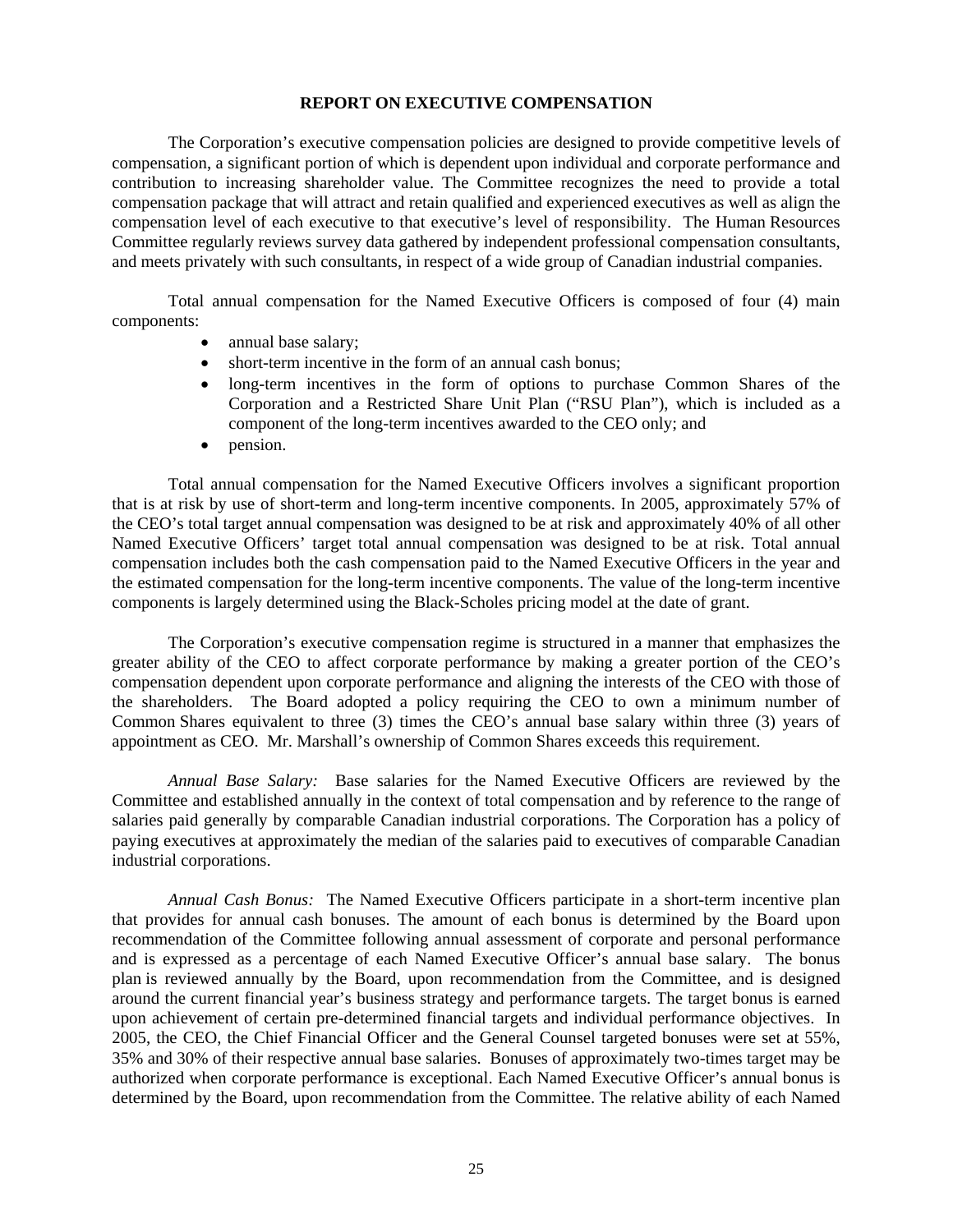Executive Officer to impact corporate performance is reflected in the weighting between corporate and individual elements of their evaluation, with 80% of the CEO's bonus primarily dependent upon corporate performance.

 *Stock Options and RSU's:* Under guidelines approved by the Board, each executive may receive one (1) option grant per year. The number of shares granted is dependent upon the Named Executive Officers' annual base salary. In 2005, the CEO, the Chief Financial Officer and the General Counsel targeted option grants values were set at 250%, 250% and 150% of their respective annual base salaries. During 2005 and early 2006, Management and the Board reviewed the Corporation's 2002 Stock Option Plan and recommended adoption of the 2006 Stock Option Plan as outlined on pages 5 through 7 of this Circular.

In 2005, the CEO was granted 16,520 RSU's by the Board. Each RSU represents a unit with an underlying value equivalent to the value of the Common Shares of the Corporation. Notional dividends are assumed to accrue to the holder of the RSU and be reinvested on the quarterly dividend payment dates of the Corporation's Common Shares. The RSU maturation period is three (3) years, at which time a cash payment is made to the CEO, after evaluation by the Human Resources Committee of the achievement of pre-determined personal objectives and overall corporate performance measured by the total return of the Corporation against the S&P/TSX Utilities Index over the three-year period. The payment is based on the number of RSU's outstanding multiplied by the daily average of the high and low board lot trading prices of the Corporation's Common Shares on the TSX for the last five (5) trading days immediately preceding the date of payment.

*Pension Arrangements:* Named Executive Officers also participate in various pension arrangements as outlined on pages 23 through 24 of this Circular.

 The Committee believes that the Corporation's compensation regime appropriately takes into account the performance of the Corporation and the contribution of the Named Executive Officers toward that performance.

Report presented by the Human Resources Committee:

Roy P. Rideout, Chair Angus A. Bruneau Geoffrey F. Hyland David G. Norris Michael A. Pavey

#### **PERFORMANCE GRAPH**

 The following graph compares the total cumulative shareholder return for \$100 invested in the Common Shares of the Corporation on 31 December 2000 with the cumulative total return of the S&P/TSX Composite Index and the S&P/TSX Utilities Index for the five (5) most recently completed financial years. Dividends declared on the Common Shares of the Corporation are assumed to be reinvested at the closing share price on each dividend payment date. The S&P/TSX Composite Index and the S&P/TSX Utilities Index are total return indices and include reinvested dividends.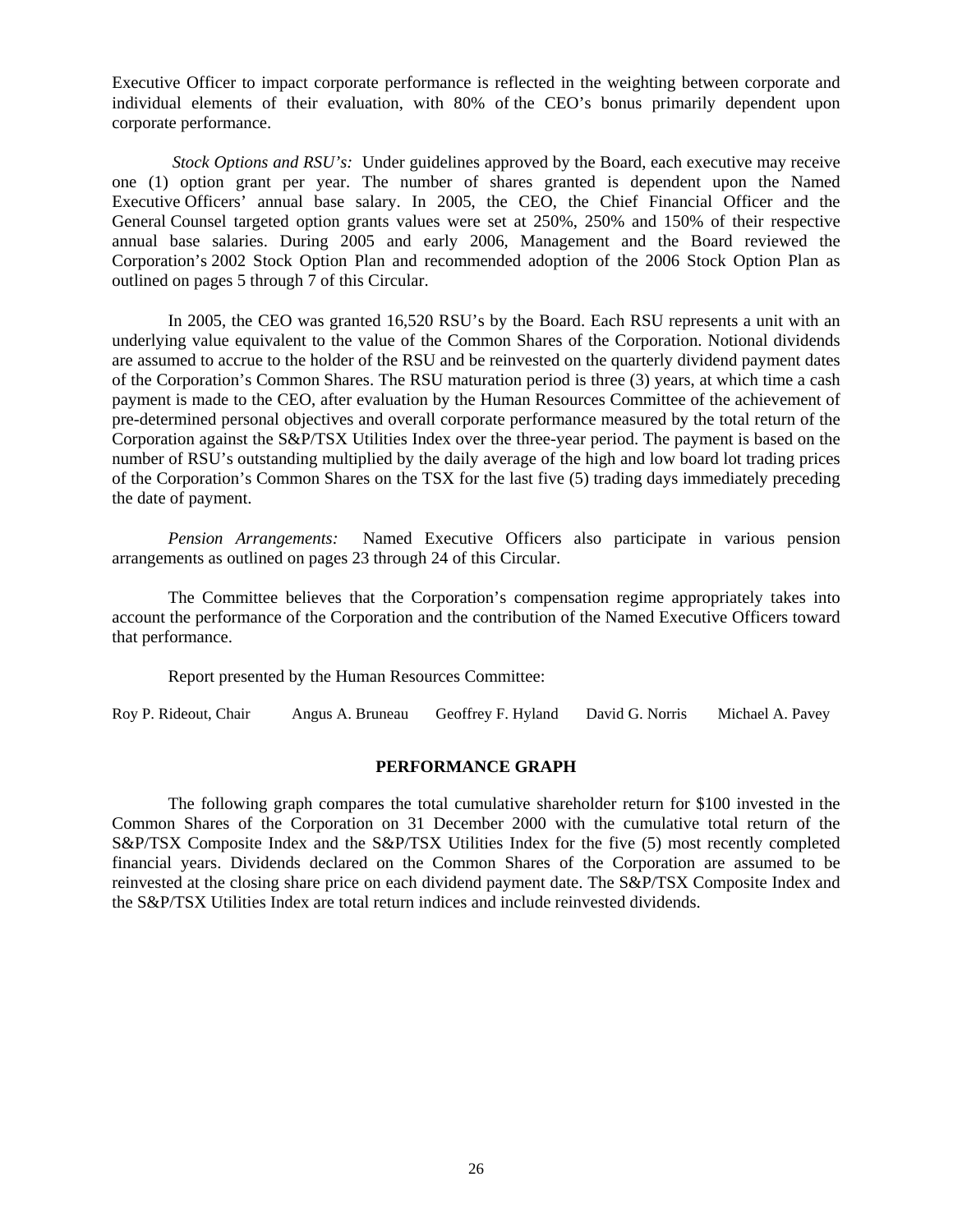#### *Five-Year Cumulative Total Return on \$100 Investment Fortis Inc. Common Shares, S&P/TSX Composite Index and the S&P/TSX Utilities Index (31 December 2000 – 31 December 2005)*



|                                                                                       | 2000 | 2001 | 2002 | 2003 | 2004 | 2005 |
|---------------------------------------------------------------------------------------|------|------|------|------|------|------|
| Fortis Inc. Common Shares (\$)                                                        | 100  | 137  | 159  | 185  | 226  | 326  |
| S&P/TSX Utilities Index (\$)                                                          | 100  | 106  | 111  | 139  | 153  | 211  |
| S&P/TSX Composite Index (\$)                                                          | 100  | 87   | 77   | 97   | 111  | 138  |
| Increase in total shareholder return from prior year<br>Fortis Inc. Common Shares (%) |      | 37   | 16   | 16   | 22   | 44   |

#### **INDEBTEDNESS OF DIRECTORS, EXECUTIVE OFFICERS, SENIOR OFFICERS AND EMPLOYEES**

 The following table sets forth details of the aggregate indebtedness of directors, executive officers, senior officers and employees outstanding at 17 March 2006 to the Corporation and its subsidiaries.

#### *Aggregate Indebtedness*

| To the Corporation or its |                      |                                  |  |  |
|---------------------------|----------------------|----------------------------------|--|--|
| <b>Purpose</b>            | subsidiaries<br>(\$) | <b>To Another Entity</b><br>(\$) |  |  |
| <b>Share Purchases</b>    | 1,927,377            | Nil                              |  |  |
| Other                     | 1.404.338            | Nil                              |  |  |

All of the indebtedness reported in the following table was incurred under the Corporation's stock option plans or the ESPP. Optionees, who are employees of the Corporation, or its subsidiaries, are entitled to receive loans for the full value of the shares purchased on the exercise of options. Optionees availing of such financing must pledge the shares acquired with loans to the Corporation, or applicable subsidiary, as security and pay the amount of any dividends received on the related shares as an interest charge. Share option loans must be repaid on the earlier of sale of shares, one (1) year following cessation of employment or ten (10) years. ESPP loans are interest free and are repayable within one (1) year through regular payroll deductions.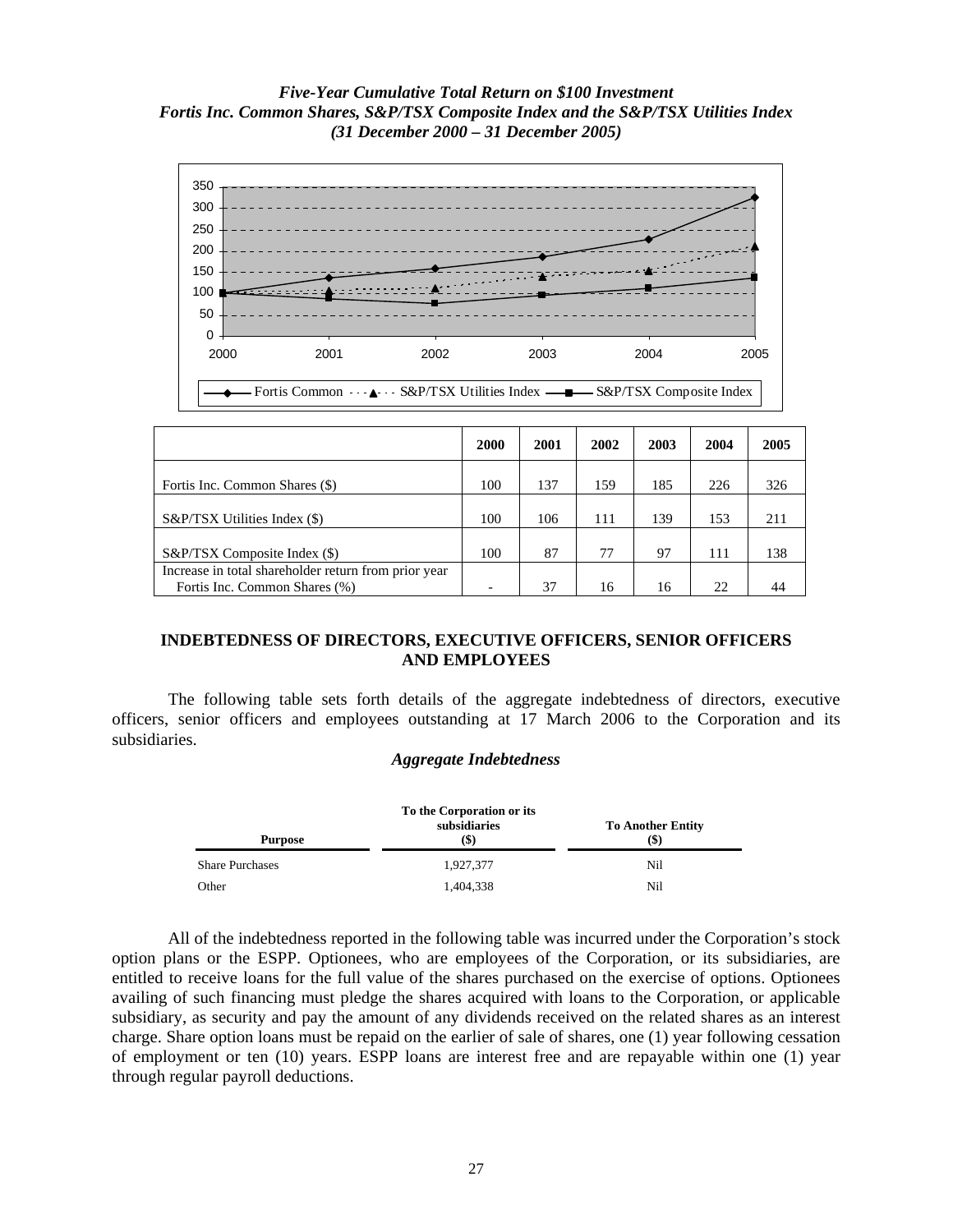The following table sets forth details of the indebtedness of the Executive and Senior Officers of the Corporation under securities purchase programs at 17 March 2006. There is no indebtedness to the Corporation by directors, executive officers and senior officers of the Corporation for any purposes other than indebtedness under securities purchase programs.

| <b>Name and Principal Position</b>                                              | <b>Involvement of</b><br>Corporation or<br>Subsidiary | Largest<br>Amount<br>Outstanding<br>During 2005<br>$\left( \text{\$}\right)$ | Amount<br>Outstanding<br>as at<br><b>17 March 2006</b><br>$(\$)$ | <b>Financially</b><br><b>Assisted Securities</b><br><b>Purchased During</b><br>$2005^{(1)}$<br>$^{(#)}$ | <b>Security for</b><br><b>Indebtedness</b> |
|---------------------------------------------------------------------------------|-------------------------------------------------------|------------------------------------------------------------------------------|------------------------------------------------------------------|---------------------------------------------------------------------------------------------------------|--------------------------------------------|
| H. STANLEY MARSHALL<br>President and<br>Chief Executive Officer                 | Fortis Inc.<br>As Lender                              | 72,398                                                                       | -                                                                |                                                                                                         | The Securities<br>Purchased                |
| <b>BARRY V. PERRY</b><br>Vice President, Finance and<br>Chief Financial Officer | Fortis Inc.<br>As Lender                              | 27,000                                                                       | 27,667                                                           | 1.516                                                                                                   | The Securities<br>Purchased                |
| <b>RONALD W. McCABE</b><br>General Counsel and<br>Corporate Secretary           | Fortis Inc.<br>As Lender                              | 27.540                                                                       | 11.417                                                           | 1.012                                                                                                   | The Securities<br>Purchased                |

#### *Indebtedness of Executive Officers and Senior Officers under Securities Purchase Programs*

*(1) The figures have been adjusted to reflect the Corporation's 4-for-1 stock split effective 21 October 2005.* 

#### **ADDITIONAL INFORMATION**

Additional information relating to the Corporation is available on SEDAR at www.sedar.com. Financial information relating to the Corporation is provided in its comparative financial statements and management discussion and analysis for the most recently completed financial year. A copy of the Corporation's most recent consolidated financial statements, interim financial statements, management discussion and analysis and Annual Information Form, may be obtained by shareholders, without charge, on SEDAR at www.sedar.com, on the Corporation's website at www.fortisinc.com, or upon request from the Secretary of the Corporation at the following address:

Fortis Inc. The Fortis Building, Suite 1201 139 Water Street St. John's, NL A1B 3T2

#### **CERTIFICATE**

 The contents and the sending of this Management Information Circular have been approved by the Board of Directors of the Corporation.

St. John's, Newfoundland and Labrador St. John's, Newfoundland and Labrador  $\mathcal{H}$   $\mathcal{H}$   $\mathcal{H}$ 

Ronald W. McCabe General Counsel and Corporate Secretary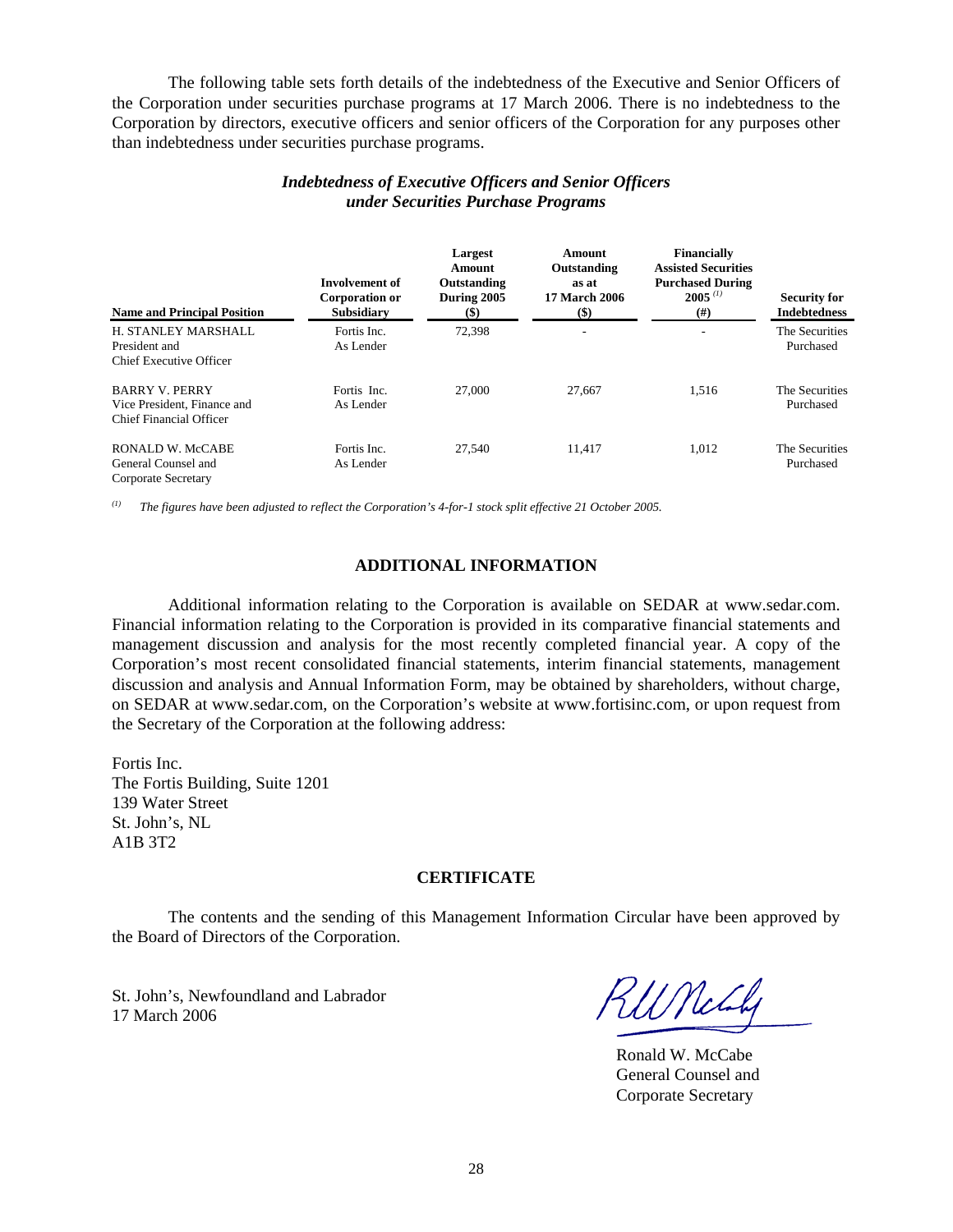#### **SCHEDULE A**

#### **RESOLUTION OF THE SHAREHOLDERS**

#### **APPROVAL OF 2006 STOCK OPTION PLAN**

#### **BE IT RESOLVED THAT:**

- 1. The 2006 Stock Option Plan of Fortis Inc. (the "Corporation"), a copy of which is attached hereto as Appendix 1, be and is hereby approved; and
- 2. any officer of the Corporation be and is hereby authorized, for and in the name of and on behalf of the Corporation, to execute and to deliver all such further agreements, instruments, amendments, certificates and other documents and to do all such other acts or things as such officer may determine to be necessary or advisable for the purpose of giving full force and effect to the provisions of this resolution, the execution by such officer and delivery of any such agreement, instrument, amendment, certificate or other document or the doing of any such other act or thing being conclusive evidence of such determination.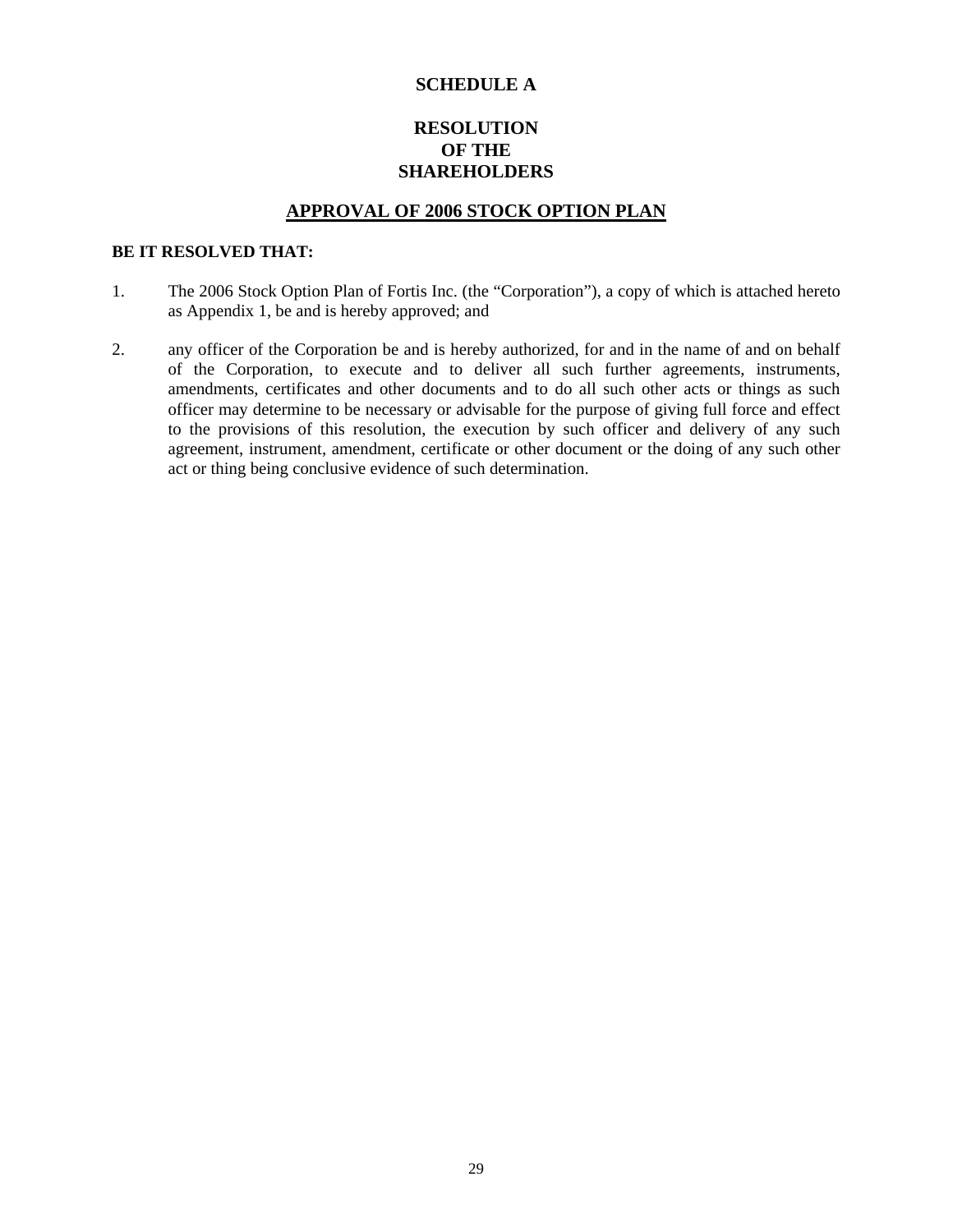#### **APPENDIX 1**

#### **to SCHEDULE A**

#### **FORTIS INC. 2006 STOCK OPTION PLAN**

#### **ARTICLE 1 PURPOSE OF PLAN**

1.1 The purpose of this stock option plan is to provide Employees of Fortis Inc. and its Subsidiaries with compensation opportunities that will encourage share ownership and enhance Fortis Inc.'s ability to attract, retain and motivate key personnel and reward significant performance achievements.

#### **ARTICLE 2 DEFINED TERMS**

2.1 Where used herein, the following terms shall have the following meanings, respectively:

 "**Acquiror**" means any person, entity or group of persons or entities acting jointly or in concert to acquire control (including, without limitation, the right to vote or direct the voting) of Voting Securities of the Corporation;

 "**Affiliate**" means any corporation that is an affiliate of the Corporation as defined in Section 1(2) of the *Securities Act* (Ontario) as the same may be amended from time to time;

 "**Associate**" has the meaning ascribed thereto in Section 1(1) of the *Securities Act* (Ontario), as the same may be amended from time to time;

 "**Blackout Period**" means a period when the Optionee is prohibited from trading in the Corporation's securities pursuant to securities regulatory requirements or the Corporation's written policies then applicable;

"**Board**" means the board of directors of the Corporation;

 "**Business Day**" means any day, other than a Saturday, Sunday or statutory or civic holiday in the Provinces of Ontario or Newfoundland and Labrador;

"**Change of Control**" means the occurrence of any one or more of the following events:

- (a) the acquisition of ownership, directly or indirectly, beneficially or of record, by any person or combination of persons acting jointly or in concert with each other, of Voting Securities representing more than 50% of the aggregate ordinary voting power represented by the issued and outstanding Voting Securities;
- (b) the sale, lease, exchange or other disposition, in a single transaction or a series of related transactions, of assets, rights or properties of the Corporation and/or any of its Subsidiaries which have an aggregate book value greater than 30% of the book value of the assets, rights and properties of the Corporation and its Subsidiaries on a consolidated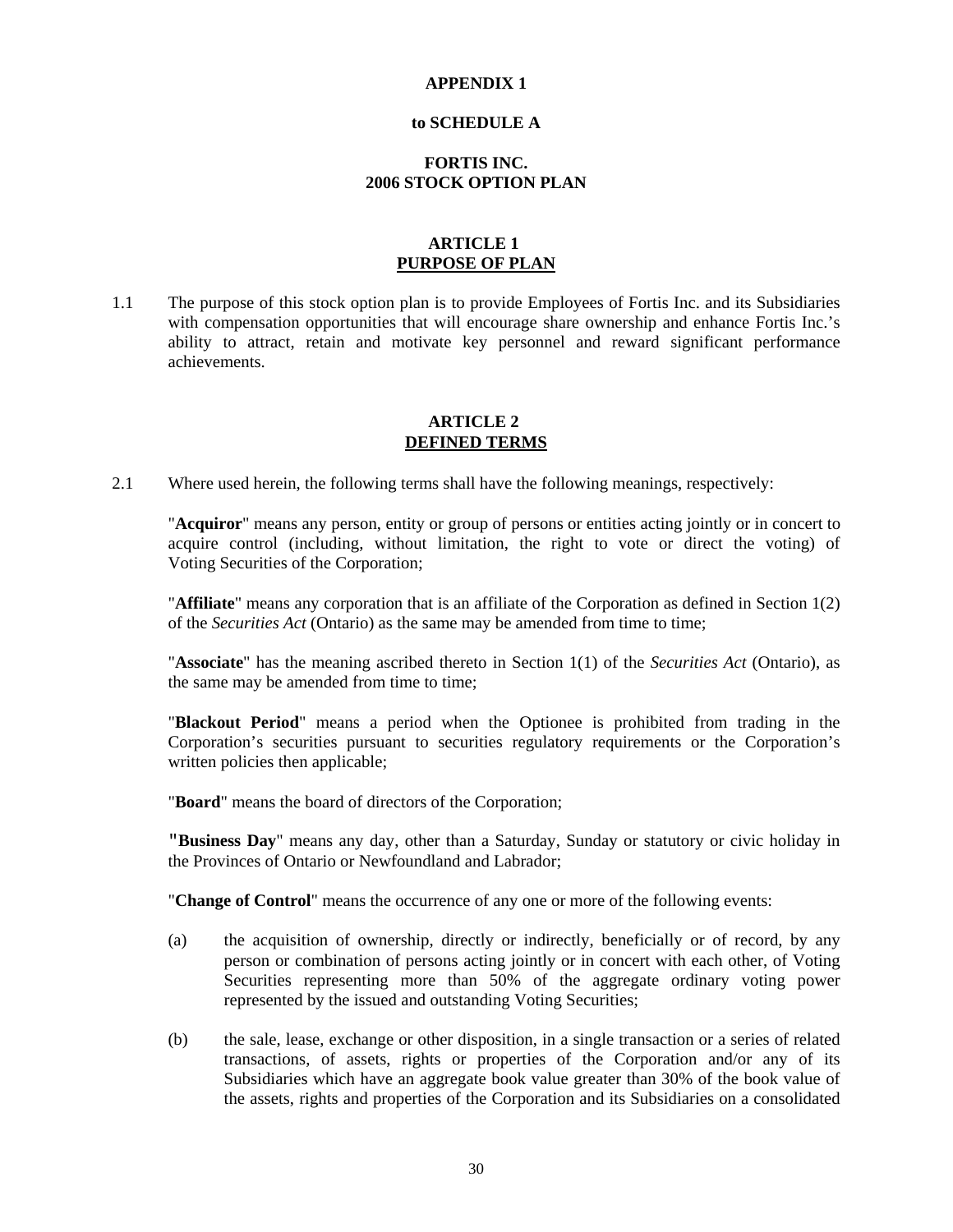basis to any other person or entity, other than a disposition to a wholly owned subsidiary of the Corporation in the course of a reorganization of the assets of the Corporation and its Subsidiaries;

- (c) a resolution is adopted to wind-up, dissolve or liquidate the Corporation;
- (d) as a result of or in connection with: (A) a contested election of Directors; or (B) a consolidation, merger, amalgamation, arrangement or other reorganization or acquisition involving the Corporation or any of its Affiliates and another corporation or other entity, the nominees named in the most recent management information circular of the Corporation for election to the Board shall not constitute a majority of the Board; or
- (e) the Board adopts a resolution to the effect that a Change of Control as defined herein has occurred or is imminent.

 "**Committee**" means the Human Resources Committee or other committee of Directors appointed by the Board from time to time to administer the Plan and consisting of not less than three members of the Board; provided that only a Director who qualifies as independent under Section 1.4 of Multilateral Instrument 52-110 – Audit Committees shall be entitled to serve as a member of the Committee;

 "**Corporation**" means Fortis Inc., a corporation existing under the laws of the Province of Newfoundland and Labrador, and includes any successor corporation thereto;

"**Director**" means a director of the Corporation;

 "**Eligible Person**" means any Employee of the Corporation or of a Subsidiary; provided that, for greater certainty, an "Eligible Person" shall not include a director of, or consultant to, the Corporation or any Subsidiary who is not otherwise an Employee;

 "**Employee**" means an employee of the Corporation or of any Subsidiary and includes officers of the Corporation or of a Subsidiary;

 "**Insider**" means: (i) an insider of the Corporation as defined in Section 1(1) of the *Securities Act* (Ontario), other than a person who falls within that definition solely by virtue of being a director or senior officer of a Subsidiary, and (ii) an Associate of any person who is an Insider by virtue of (i);

 "**Market Price**" at any date in respect of the Shares means the volume weighted average trading price of the Shares determined by dividing the total value of the Shares traded on the Toronto Stock Exchange during the last five trading days immediately preceding such date by the total volume of the Shares traded on the Toronto Stock Exchange during such five trading days (or, if such Shares are not then listed and posted for trading on the Toronto Stock Exchange, on such stock exchange on which such Shares are listed and posted for trading as may be selected for such purpose by the Board). In the event that such Shares are not listed and posted for trading on any stock exchange, the Market Price shall be the fair market value of such Shares as determined by the Board in their sole discretion;

"**Option**" means an option to purchase Shares granted under the Plan;

"**Option Agreement**" means an option agreement entered into pursuant to the Plan;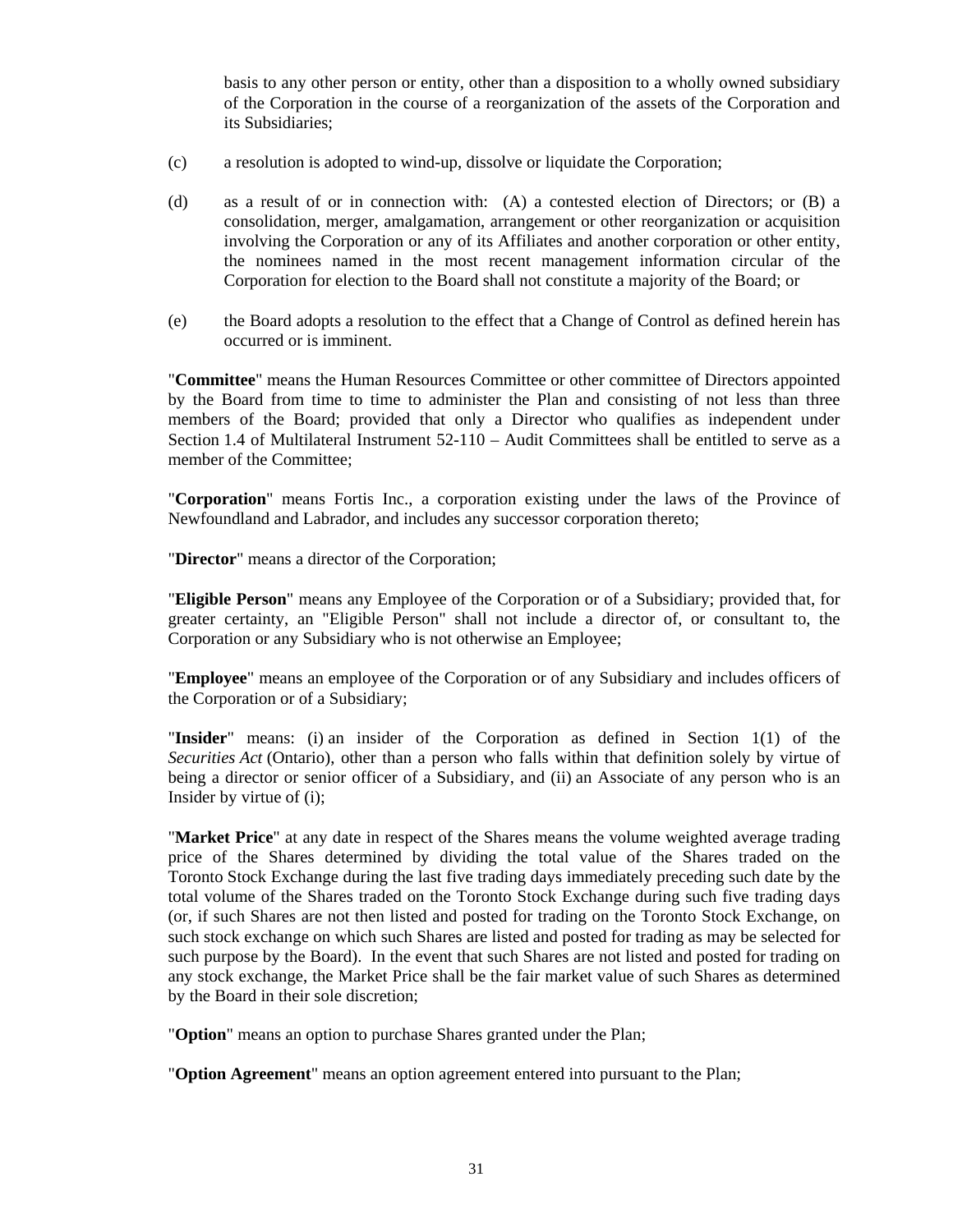"**Option Price**", in respect of an Option, means the price per share at which Shares may be purchased under the Option, as the same may be adjusted from time to time in accordance with ARTICLE 8;

"**Optionee**" means a person to whom an Option has been granted;

 "**Plan**" means the stock option plan of the Corporation, as embodied herein, as the same may be amended or varied from time to time;

 "**senior officer**" has the meaning ascribed thereto in Section 1(1) of the *Securities Act* (Ontario), as the same may be amended from time to time;

 "**Shares**" means the common shares of the Corporation, or, in the event of an adjustment contemplated by ARTICLE 8, such other shares or securities to which an Optionee may be entitled upon the exercise of an Option as a result of such adjustment;

 "**Subsidiary**" means any corporation which is a subsidiary of the Corporation. For purposes of the Plan, a body corporate shall be deemed to be a subsidiary of another body corporate if:

- (a) it is controlled by:
	- (i) that other body corporate;
	- (ii) that other body corporate and one or more bodies corporate each of which is controlled by that other body corporate; or
	- (iii) two or more bodies corporate each of which is controlled by that other body corporate; or
- (b) it is a subsidiary of a body corporate that is a subsidiary of that other body corporate; and

"**Voting Securities**" means Shares and any other shares entitled to vote for the election of Directors and shall include any security, whether or not issued by the Corporation, which are not shares entitled to vote for the election of Directors but are convertible into or exchangeable for shares which are entitled to vote for the election of Directors including any options or rights to purchase such shares or securities.

#### **ARTICLE 3 ADMINISTRATION OF THE PLAN**

- 3.1 The Plan shall be administered by the Committee.
- 3.2 The Committee shall have the power, where consistent with the general purpose and intent of the Plan and subject to the specific provisions of the Plan:
	- (a) to establish policies and to adopt rules and regulations for carrying out the purposes, provisions and administration of the Plan;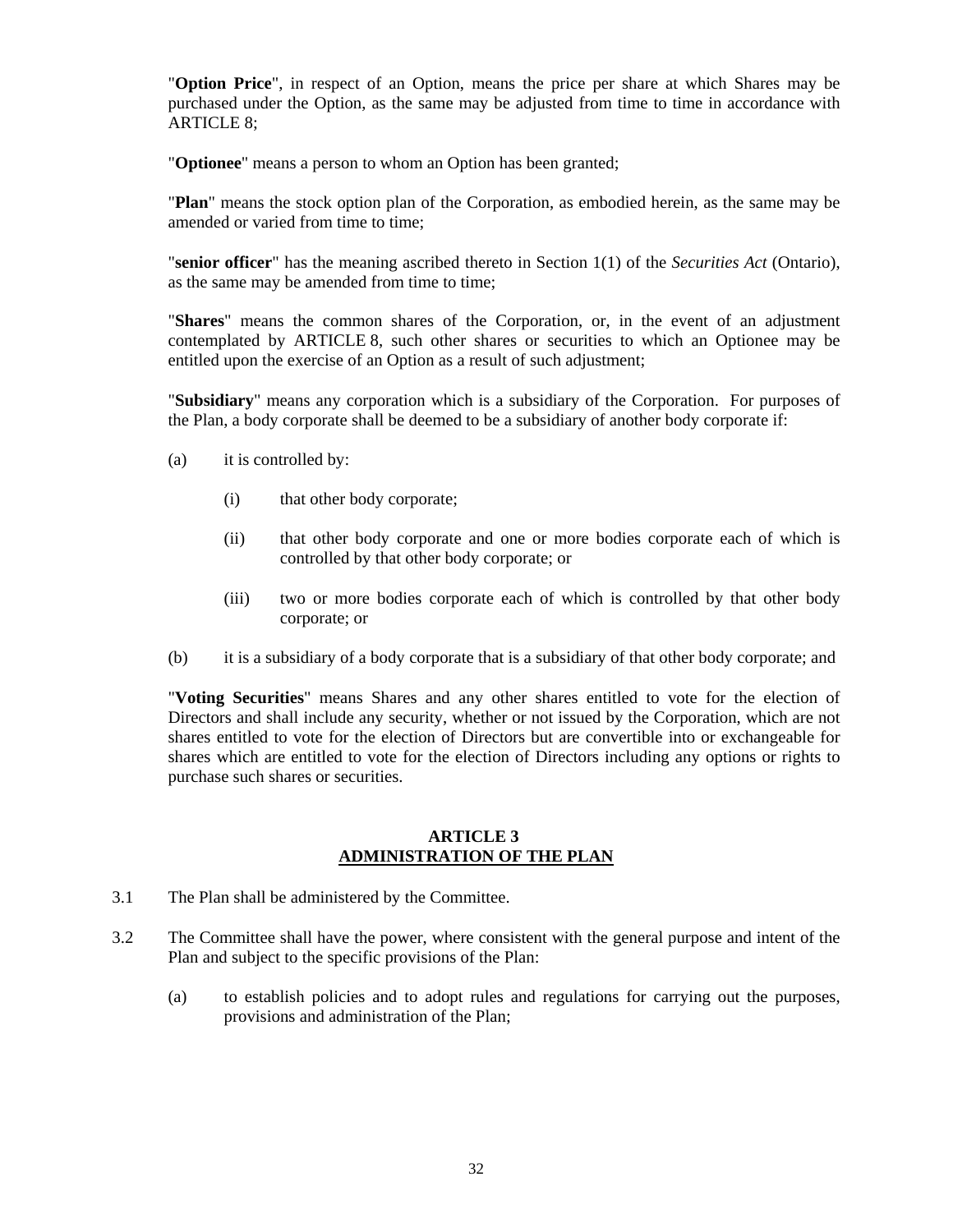- (b) to interpret and construe the Plan and to determine all questions arising out of the Plan and any Option granted pursuant to the Plan, and any such interpretation, construction or termination made by the Committee shall be final, binding and conclusive for all purposes;
- (c) to determine to which Eligible Persons Options shall be granted and to grant Options;
- (d) to determine the number of Shares covered by each Option and to reserve such Shares for issuance;
- (e) to determine the Option Price subject to the restrictions outlined in ARTICLES 9 and 10 hereof;
- (f) to determine the time or times when Options will be granted, will vest and will terminate, subject to the restrictions set out in ARTICLE 5;
- (g) to determine whether to require that an Option be exercised as to a minimum number of Shares; provided, however, that such requirement shall not prevent an Optionee from purchasing the full number of Shares as to which the Option is then exercisable;
- (h) to determine if the Shares which are subject to an Option will be subject to any restrictions upon the exercise of such Option; and
- (i) to prescribe the form of the instruments relating to the grant, exercise and other terms of Options.

#### **ARTICLE 4 SHARES SUBJECT TO PLAN**

4.1 Options may be granted in respect of authorized and unissued Shares provided that the aggregate number of Shares reserved for issuance under the Plan, subject to adjustment or increase of such number pursuant to the provisions of ARTICLE 8, shall not exceed at any time 4,679,295. Any Shares that are subject to an Option which expires, is forfeited, is cancelled, or for any reason is terminated unexercised, and any Shares that for any other reason are not issued to an Eligible Person or are forfeited shall automatically become available for use under the Plan.

#### **ARTICLE 5 ELIGIBILITY, GRANT AND TERMS OF OPTIONS**

- 5.1 Options may be granted to Eligible Persons.
- 5.2 Subject to this ARTICLE 5, the Committee shall determine the number of Shares subject to each Option, the Option Price, the expiration date of each Option, the extent to which each Option is exercisable from time to time during the term of the Option and other terms and conditions relating to each such Option; provided, however, that each Option shall be exercisable for a period not to exceed seven years from the date the Option is granted to the Optionee or such earlier date as may be determined by the Committee in respect of the termination, death or retirement of an Optionee and which shall be set forth in the Option Agreement, provided that, in no event, in respect of the termination, death or retirement of an Optionee, shall such date be later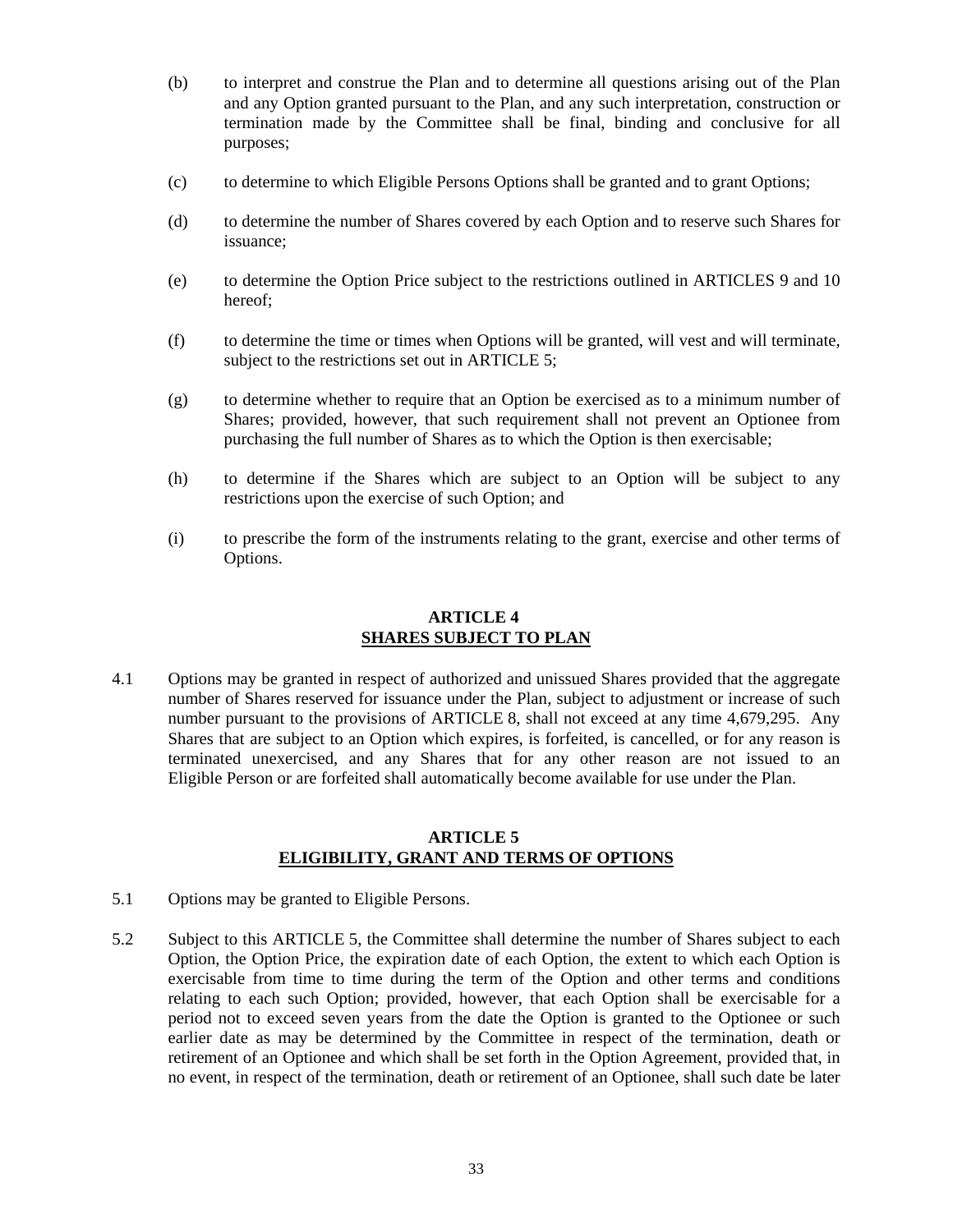than the earlier to occur of (i) the third anniversary of such event and (ii) the original expiry date of the Options granted to such Optionee.

- 5.3 The Option Price for a Share which is the subject of any Option shall in no circumstances be lower than the Market Price of the Share at the date of the grant of the Option.
- 5.4 Each Option shall vest over a period of four years from the date upon which the Option is granted; provided, however, that no Option shall vest immediately upon being granted.
- 5.5 If the term of an Option held by an Optionee expires during a Blackout Period, then the term of such Option or unexercised portion thereof shall be extended and shall expire ten Business Days after the end of the Blackout Period.
- 5.6 Notwithstanding any other provision contained in the Plan or any agreement relating to any Options granted under the Plan, no Options shall be granted under the Plan if, together with any other security based compensation arrangement established or maintained by the Corporation, such granting of Options could result, at any time, in:
	- (a) the number of Shares issuable to Insiders, at any time, exceeding 10% of the issued and outstanding Shares; and
	- (b) the number of Shares issued to Insiders, within any one-year period, exceeding 10% of the issued and outstanding Shares.

For the purpose of this Section 5.6, "issued and outstanding Shares" is determined on the basis of the number of Shares that are outstanding immediately prior to the grant of Options to an Insider.

5.7 An Option and any rights conferred by an Option are personal to the Optionee and are non-assignable. No Option granted hereunder or any right conferred by an Option shall be pledged, hypothecated, charged, transferred, assigned or otherwise encumbered or disposed of by the Optionee, whether voluntarily or by operation of law, otherwise than by testate succession or the laws of descent and distribution, and any attempt to do so will cause such Option to be null and void. During the lifetime of the Optionee, an Option shall be exercisable only by the Optionee and, upon the death of an Optionee, the person to whom the rights shall have passed by testate succession or by the laws of descent and distribution may exercise any Option in accordance with the provisions of ARTICLE 6.

#### **ARTICLE 6 EXERCISE OF OPTIONS**

- 6.1 Subject to the provisions of the Plan and the provisions of the applicable Option Agreement, an Option which has vested may be exercised from time to time by delivery to the Corporation at its registered office of a written notice of exercise addressed to the Secretary of the Corporation specifying the number of Shares with respect to which the Option is being exercised and accompanied by payment in full of the Option Price of the Shares to be purchased. Certificates for such Shares shall be issued and delivered to the Optionee within a reasonable time following the receipt of such notice and payment.
- 6.2 Except as expressly provided herein, no unvested Options may be exercised.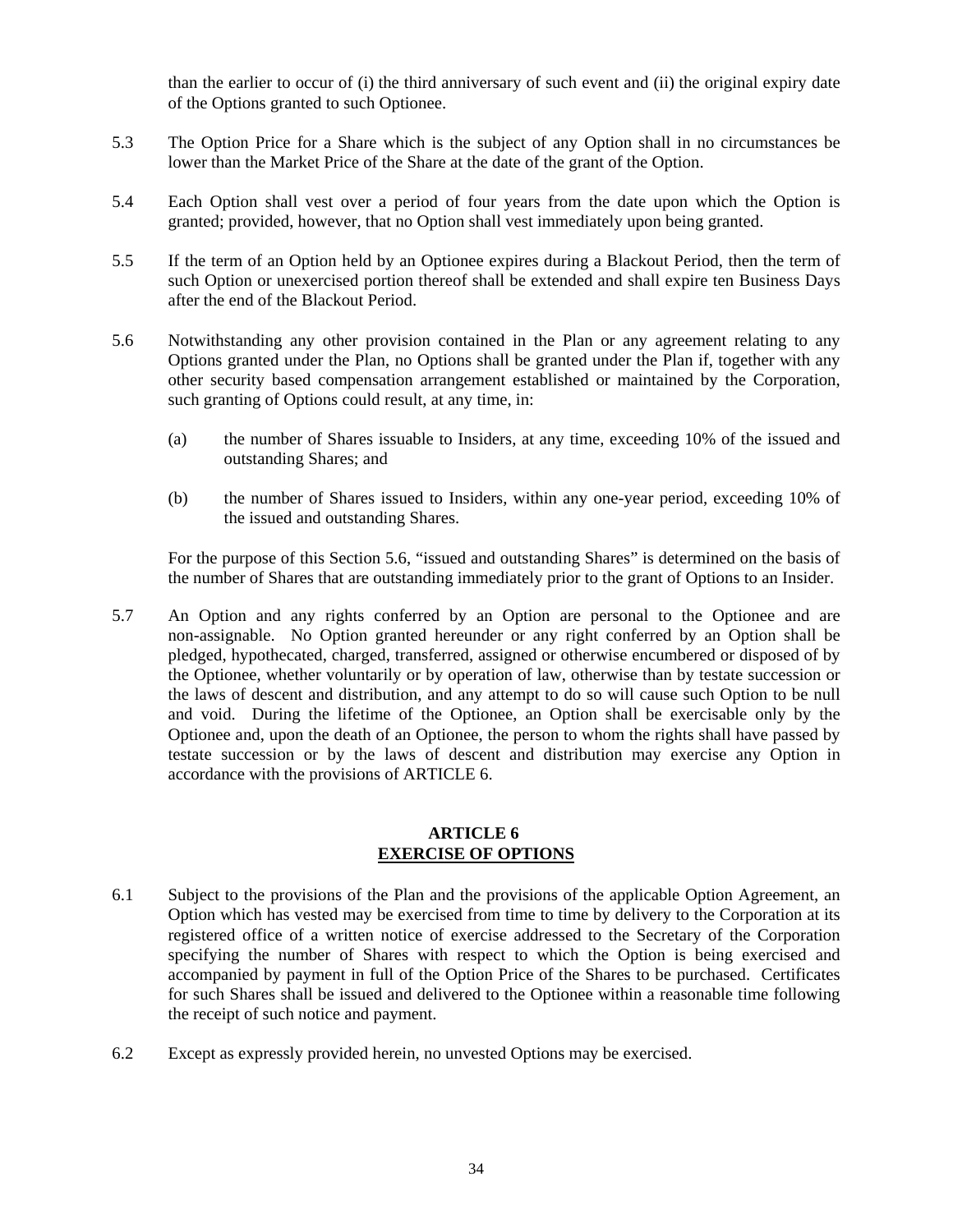- 6.3 Notwithstanding any of the provisions contained in the Plan or in any Option Agreement, the Corporation's obligation to issue Shares to an Optionee pursuant to the exercise of an Option shall be subject to:
	- (a) completion of such registration or other qualification of such Shares or obtaining approval of such governmental authority or stock exchange as the Corporation shall determine to be necessary or advisable in connection with the authorization, issuance or sale thereof;
	- (b) the admission of such Shares to listing on any stock exchange on which the Shares may then be listed; and
	- (c) the receipt from the Optionee of such representations, agreements and undertakings, including as to future dealings in such Shares, as the Corporation or its counsel determines to be necessary or advisable in order to safeguard against the violation of the securities laws of any jurisdiction.

In connection with the foregoing, the Corporation shall, to the extent necessary, take all reasonable steps to obtain such approvals, registrations and qualifications as may be necessary for the issuance of such Shares in compliance with applicable securities laws and for the listing of such Shares on any stock exchange on which the Shares are then listed.

#### **ARTICLE 7 CHANGE OF CONTROL**

7.1 In the event of a Change of Control, all Options outstanding shall be immediately exercisable, notwithstanding any determination of the Committee pursuant to ARTICLE 5 hereof, if applicable.

#### **ARTICLE 8 CERTAIN ADJUSTMENTS**

8.1 Appropriate adjustments in the number of Shares subject to the Plan, and as regards Options granted or to be granted, in the number of Shares which are subject to Options and in the Option Price, shall be made by the Committee in its discretion to give effect to adjustments in the number of Shares resulting from subdivisions, consolidations or reclassifications of the Shares or other relevant changes in the capital stock of the Corporation. The Committee's determination of such adjustments shall be final, binding and conclusive for all purposes.

#### **ARTICLE 9 AMENDMENT OR DISCONTINUANCE OF PLAN**

9.1 The Board may amend or discontinue the Plan at any time; provided however, that (a) all material amendments to the Plan shall require approval of the shareholders of the Corporation and (b) any amendment that may materially and adversely affect any Option rights previously granted to an Optionee under the Plan must be consented to in writing by the Optionee or the other person then entitled to exercise such Option. Examples of the types of amendments to the Plan that the Board is entitled to make include, without limitation: (a) amendments of a "housekeeping" nature; (b) a change to the vesting provisions of an Option or the Plan; (c) a change to the termination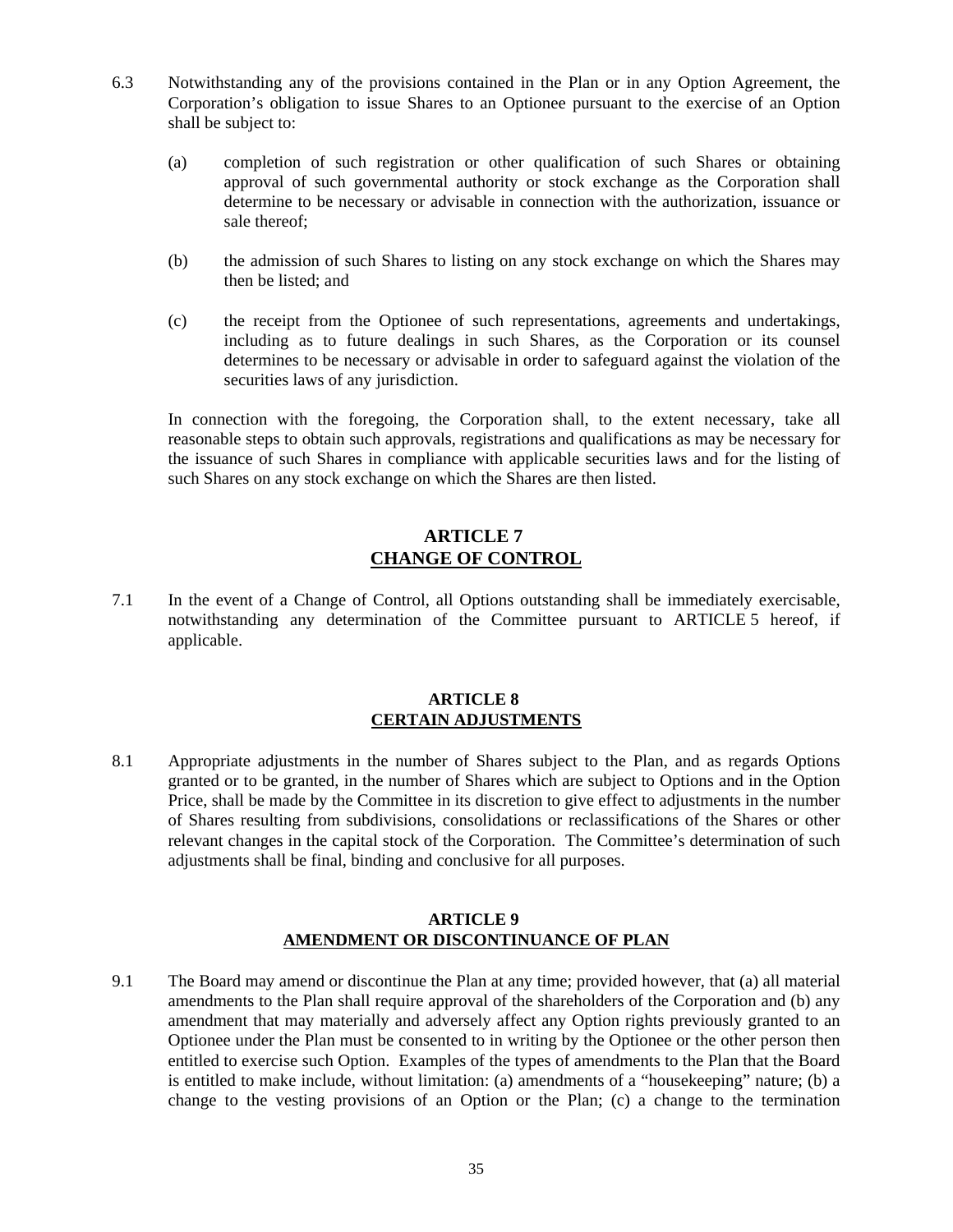provisions of an Option or the Plan which does not entail an extension beyond the original expiration date; and (d) the addition of a cashless exercise feature, payable in cash or Shares, which provides for a full deduction of the number of underlying Shares from the number of Shares reserved for issuance under the Plan. Notwithstanding the foregoing, the Plan shall be amended or discontinued, as appropriate, in the manner and to the extent required by law or by the regulations, rules, by-laws or policies of any regulatory authority or stock exchange.

#### **ARTICLE 10 PROHIBITION ON REPRICING OF OPTIONS**

10.1 Notwithstanding any provision in this Plan to the contrary, no Option may be amended to reduce the Option Price below the Option Price as of the date the Option is granted.

#### **ARTICLE 11 MISCELLANEOUS PROVISIONS**

- 11.1 The holder of an Option shall not have any rights as a shareholder of the Corporation with respect to any of the Shares covered by such Option until such holder shall have exercised such Option in accordance with the terms of the Plan (including tendering payment in full of the Option Price of the Shares in respect of which the Option is being exercised) and the Corporation shall issue such Shares to the Optionee in accordance with the terms of the Plan in those circumstances.
- 11.2 Nothing in the Plan or any Option Agreement shall confer upon any Optionee any right to continue in the employ of the Corporation or any Subsidiary or affect in any way the right of the Corporation or any such Subsidiary to terminate his or her employment at any time; nor shall anything in the Plan or any Option Agreement be deemed or construed to constitute an agreement, or an expression of intent, on the part of the Corporation or any Subsidiary to extend the employment of any Optionee beyond the time which he or she would normally be retired pursuant to the provisions of any present or future retirement plan of the Corporation or any Subsidiary or any present or future retirement policy of the Corporation or any Subsidiary, or beyond the time at which he or she would otherwise be retired pursuant to the provisions of any contract of employment with the Corporation or any Subsidiary.
- 11.3 Nothing in the Plan or any Option Agreement shall confer upon any Optionee any right to continue providing ongoing services to the Corporation or any entity controlled by the Corporation or effect in any way the right of the Corporation or any such entity to terminate his, her or its contract at any time; nor shall anything in the Plan or any Option Agreement be deemed or construed as an agreement, or an expression of intent, on the part of the Corporation or any such entity to extend the time for the performance of the ongoing services beyond the time specified in the contract with the Corporation or any such entity.
- 11.4 In the event the Optionee elects to exercise the Option (or any part thereof), if the Corporation or a Subsidiary shall be required to withhold any amounts by reason of any federal, provincial, state or local tax rules or regulations in respect of the issuance of Shares to the Optionee, the Corporation or the Subsidiary shall be entitled to deduct and withhold such amounts.
- 11.5 The Plan and the exercise of the Options granted under the Plan shall be subject to the condition that if at any time the Corporation shall determine in its sole discretion that it is necessary or desirable to comply with any legal requirements or the requirements of any stock exchange or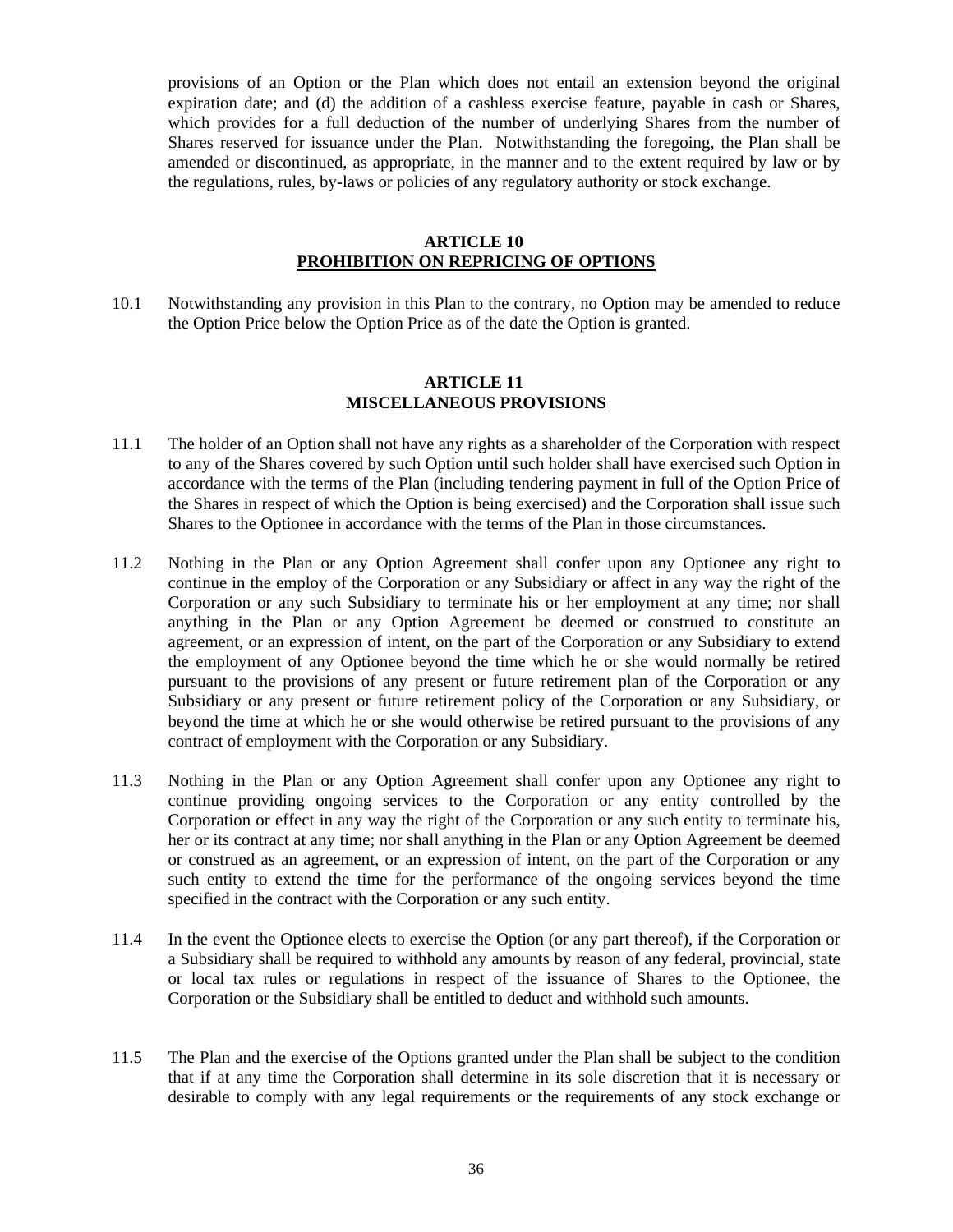other regulatory authority or to obtain any approval or consent from any such stock exchange or other regulatory authority as a condition of, or in connection with, the Plan or the exercise of the Options granted under the Plan or the issue of Shares as a result thereof, then in any such event any Options granted prior to such approval and acceptance shall be conditional upon such compliance having been effected or such approval or consent having been given and no such Options may be exercised unless and until such compliance is effected or until such approval or consent is given on conditions satisfactory to the Corporation in its sole discretion.

11.6 The Plan and all Option Agreements entered into pursuant to the Plan shall be governed by the laws of the Province of Newfoundland and Labrador and the federal laws of Canada applicable therein.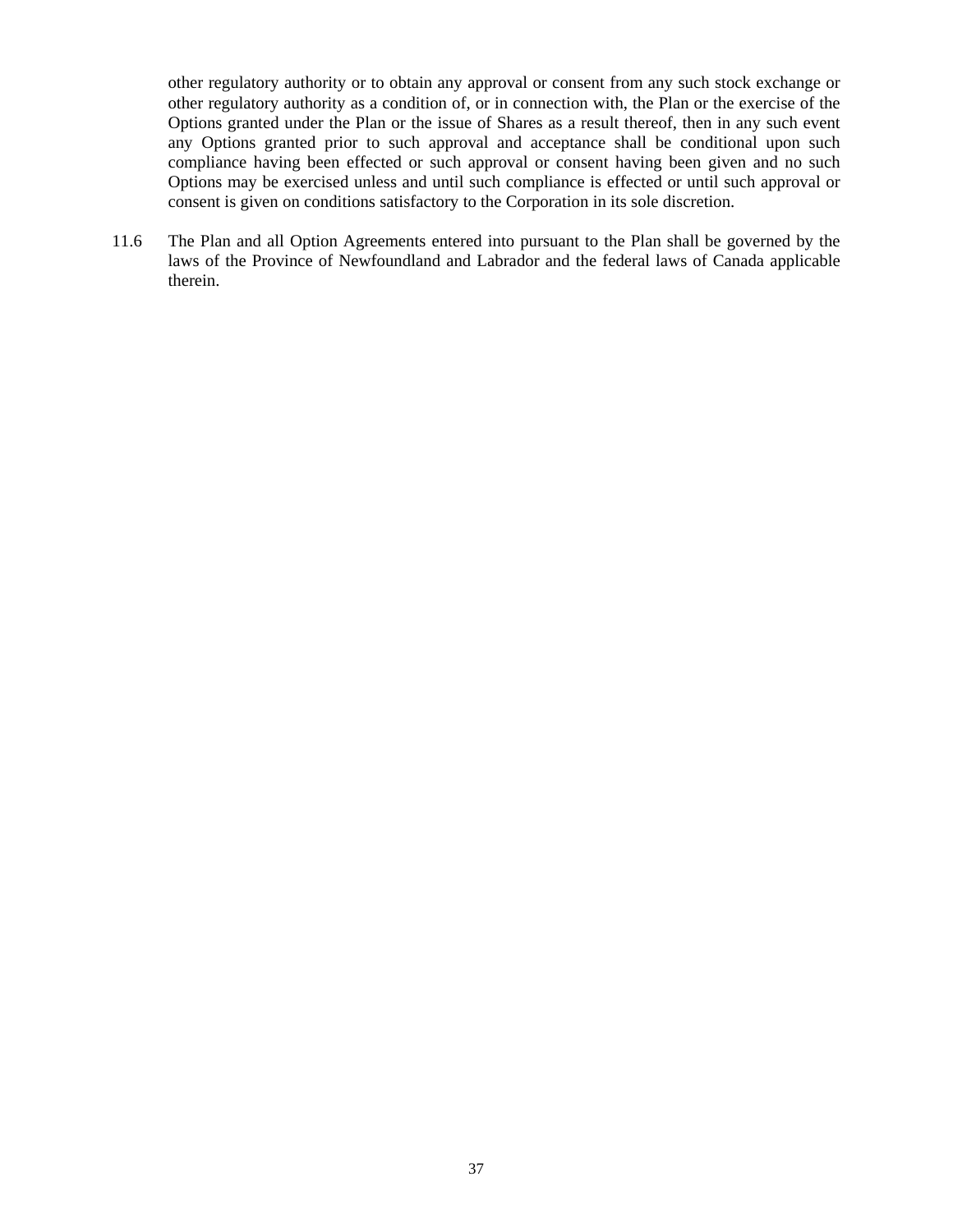#### **SCHEDULE B**

#### **RESOLUTION OF THE SHAREHOLDERS**

#### **APPROVAL OF AMENDED EMPLOYEE SHARE PURCHASE PLAN**

#### **BE IT RESOLVED THAT:**

- 1. The amendment to the Employee Share Purchase Plan (the "ESPP") of Fortis Inc. (the "Corporation") to increase the maximum number of Common Shares of the Corporation (the "Common Shares") which may be issued under the ESPP from 1,978,500 Common Shares to 3,000,000 Common Shares be and is hereby approved; and
- 2. any officer of the Corporation be and is hereby authorized, for and in the name of and on behalf of the Corporation, to execute and to deliver all such further agreements, instruments, amendments, certificates and other documents and to do all such other acts or things as such officer may determine to be necessary or advisable for the purpose of giving full force and effect to the provisions of this resolution, the execution by such officer and delivery of any such agreement, instrument, amendment, certificate or other document or the doing of any such other act or thing being conclusive evidence of such determination.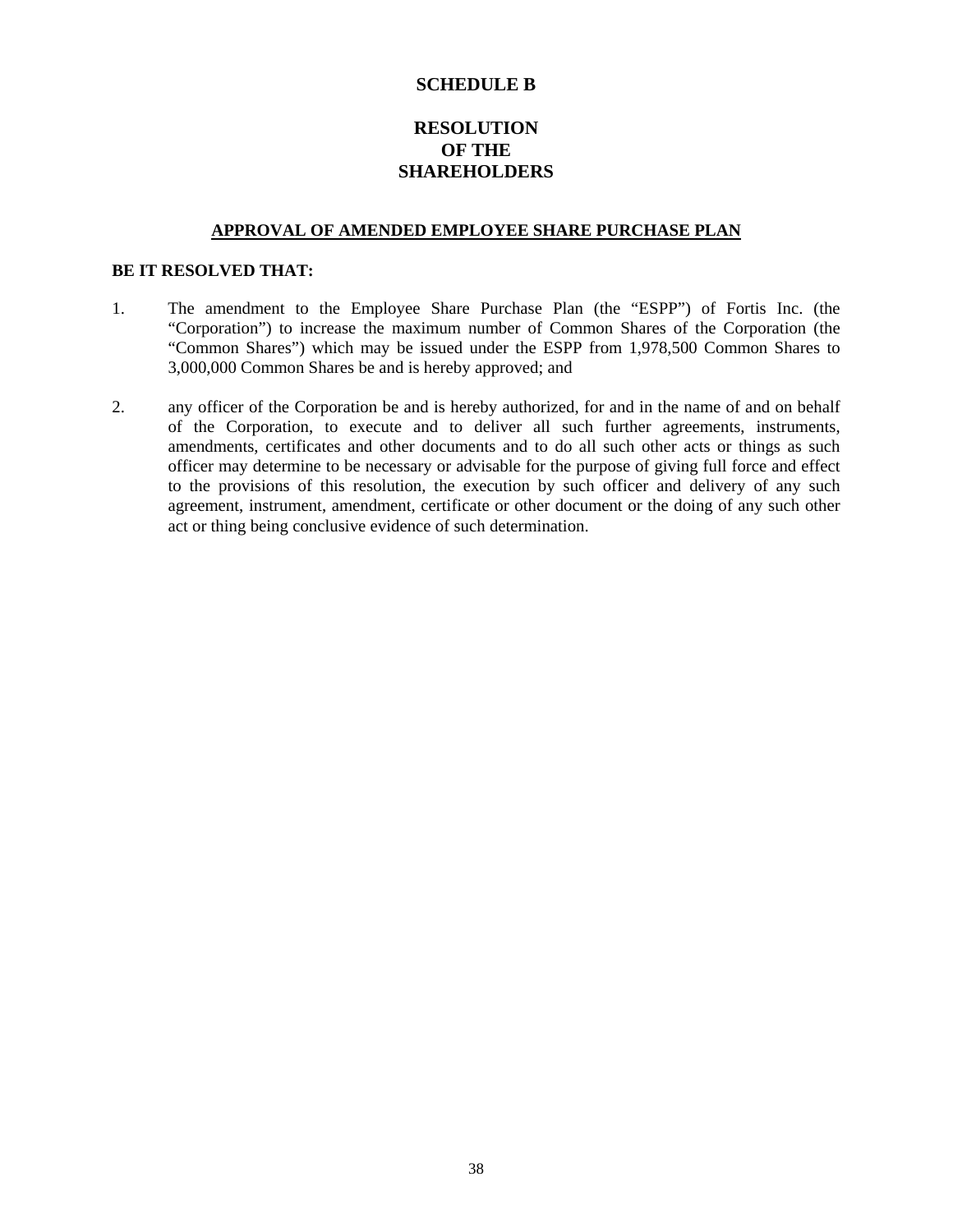### **SCHEDULE C**

#### **FORM 58-101F1**

#### **DISCLOSURE OF CORPORATE GOVERNANCE PRACTICES**

*All of the page references in this Schedule C are to the Management Information Circular dated 17 March 2006.* 

|    | <b>DISCLOSURE REQUIREMENT</b>                                                                                                                                                                                                                                                                                                                                                                                              | <b>COMPLIANCE</b> | <b>GOVERNANCE PROCEDURES</b><br><b>FOR FORTIS INC.</b>                                                                                                                                                                                                                                                                                                                                                                                                                                                              |
|----|----------------------------------------------------------------------------------------------------------------------------------------------------------------------------------------------------------------------------------------------------------------------------------------------------------------------------------------------------------------------------------------------------------------------------|-------------------|---------------------------------------------------------------------------------------------------------------------------------------------------------------------------------------------------------------------------------------------------------------------------------------------------------------------------------------------------------------------------------------------------------------------------------------------------------------------------------------------------------------------|
| 1. | <b>Board of Directors</b>                                                                                                                                                                                                                                                                                                                                                                                                  |                   |                                                                                                                                                                                                                                                                                                                                                                                                                                                                                                                     |
|    | (a) Disclose the identity of directors<br>who are independent.                                                                                                                                                                                                                                                                                                                                                             | Yes               | All of the directors proposed for nomination on<br>pages 9 through 13 are independent in accordance<br>with the Meaning of Independence set out in                                                                                                                                                                                                                                                                                                                                                                  |
|    | (b) Disclose the identity of directors<br>who are not independent and<br>describe the basis for that<br>determination.                                                                                                                                                                                                                                                                                                     | Yes               | section 1.4 of MI-52-110, with the exception of<br>Mr. Marshall who is the President and CEO of the<br>Corporation. In the opinion of the Board, no<br>director other than Mr. Marshall has a material<br>direct or indirect relationship with the Corporation                                                                                                                                                                                                                                                      |
|    | Disclose<br>whether or not a<br>(c)<br>majority<br>of<br>directors<br>are<br>independent.                                                                                                                                                                                                                                                                                                                                  | Yes               | that could interfere with that director's exercise of<br>judgment as a director of the Corporation.                                                                                                                                                                                                                                                                                                                                                                                                                 |
|    | (d) If a director is presently a<br>director of any other issuer that<br>is a reporting issuer (or the<br>equivalent) in a jurisdiction or a<br>foreign jurisdiction, identify<br>both the director and the other<br>issuer.                                                                                                                                                                                               | Yes               | All of the directorships of the nominee directors<br>with other public entities are set out on pages<br>9 through 13.                                                                                                                                                                                                                                                                                                                                                                                               |
|    | (e) Disclose whether or not the<br>independent<br>hold<br>directors<br>regularly scheduled meetings at<br>which non-independent directors<br>and members of management are<br>not in attendance. If the<br>independent directors hold such<br>meetings, disclose the number of<br>meetings<br>held<br>since<br>the<br>beginning of the issuer's most<br>recently completed financial<br>year. If the independent directors | Yes               | The directors meet without management present at<br>every in-person meeting of the Board and its<br>Committees. The independent directors also meet<br>without Mr. Marshall, the only non-independent<br>director, present at every in-person meeting of the<br>Board and its Committees. Private sessions during<br>meetings conducted by telephone are held when<br>circumstances warrant. During 2005, the Board and<br>Committees held the following meetings of solely<br>independent directors:<br>Board<br>6 |
|    | do not hold such meetings,<br>describe what the board does to<br>facilitate open and candid<br>discussion among its<br>independent directors.                                                                                                                                                                                                                                                                              |                   | Audit<br>6<br>$\overline{c}$<br>Governance and Human Resources<br>$\mathbf{1}$<br>Governance and Nominating<br><b>Human Resources</b><br>1                                                                                                                                                                                                                                                                                                                                                                          |
|    | Disclose whether or not the chair<br>(f)<br>of the board is an independent<br>director. If the board has a chair<br>or lead director who is an<br>independent director, disclose<br>the identity of the independent<br>chair or lead director, and<br>describe his or her role and<br>responsibilities.                                                                                                                    | Yes               | Dr. Bruneau, the Chair of the Board, is an<br>independent director. He is the former CEO of the<br>Corporation who retired in May 1996. Dr. Bruneau<br>will be retiring at the Meeting on 2 May 2006 and<br>the Board expects to appoint a Chair who will be an<br>independent director.                                                                                                                                                                                                                            |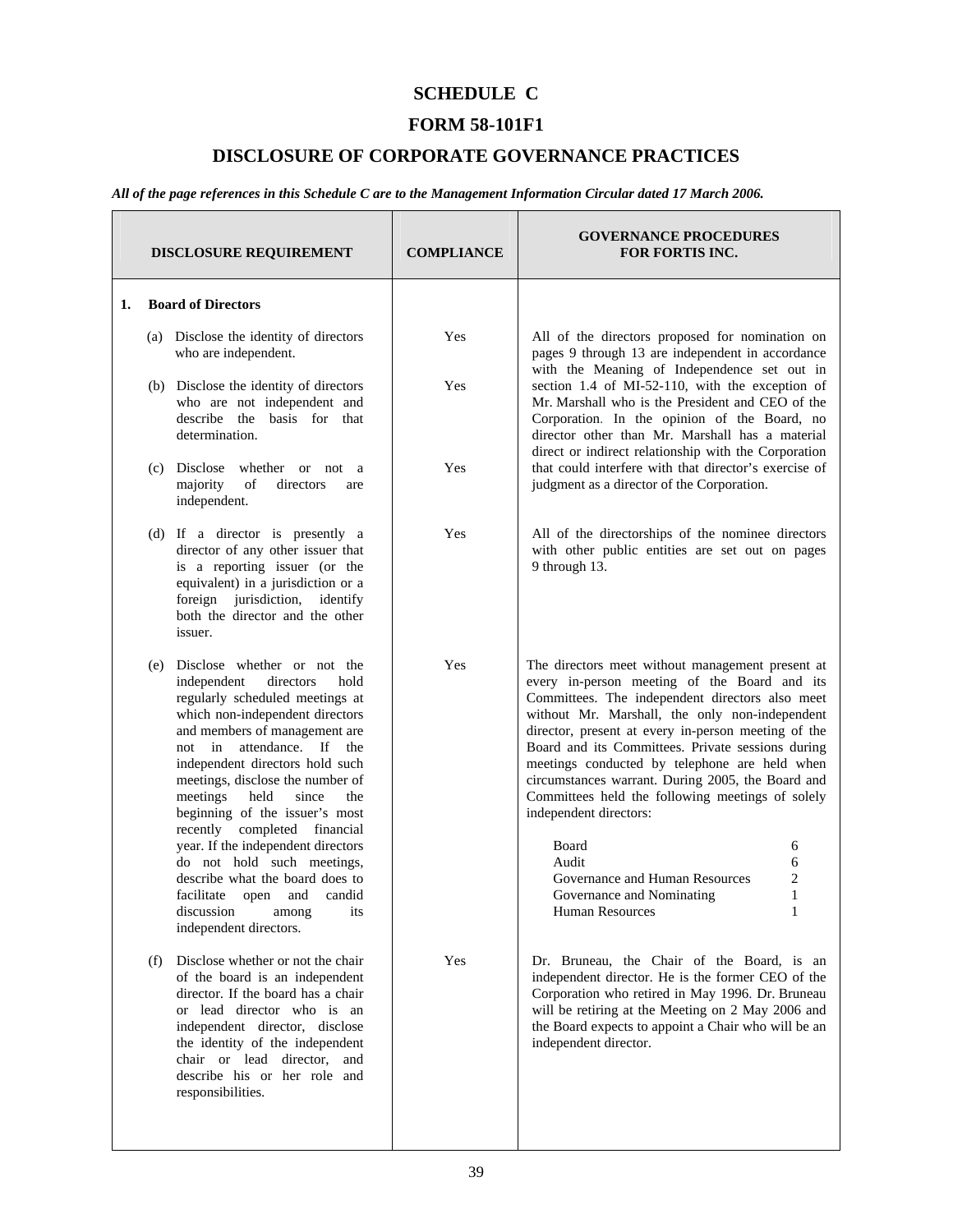|    | <b>DISCLOSURE REQUIREMENT</b>                                                                                                                                                                                                                                                                                                                                                                     | <b>COMPLIANCE</b> | <b>GOVERNANCE PROCEDURES</b><br><b>FOR FORTIS INC.</b>                                                                                                                                                                                                                                                                                                                                                                        |
|----|---------------------------------------------------------------------------------------------------------------------------------------------------------------------------------------------------------------------------------------------------------------------------------------------------------------------------------------------------------------------------------------------------|-------------------|-------------------------------------------------------------------------------------------------------------------------------------------------------------------------------------------------------------------------------------------------------------------------------------------------------------------------------------------------------------------------------------------------------------------------------|
|    | (g) Disclose the attendance record<br>of each director for all board<br>held<br>since<br>meetings<br>the<br>beginning of the issuer's most<br>recently<br>completed financial<br>year.                                                                                                                                                                                                            | Yes               | The attendance record of each director for Board and<br>Committee meetings during 2005 is disclosed in the<br>table on page 14.                                                                                                                                                                                                                                                                                               |
| 2. | <b>Board Mandate</b>                                                                                                                                                                                                                                                                                                                                                                              |                   |                                                                                                                                                                                                                                                                                                                                                                                                                               |
|    | Disclose the text of the board's<br>written mandate.                                                                                                                                                                                                                                                                                                                                              | Yes               | The text of the Board Mandate is disclosed at<br>Schedule C-1.                                                                                                                                                                                                                                                                                                                                                                |
| 3. | <b>Position Descriptions</b>                                                                                                                                                                                                                                                                                                                                                                      |                   |                                                                                                                                                                                                                                                                                                                                                                                                                               |
|    | (a) Disclose whether or not the board<br>has developed written position<br>descriptions for the chair and the<br>chair of each board committee. If<br>the board has not developed written<br>position descriptions for the chair<br>and/or the chair of each board<br>committee, briefly describe how the<br>board delineates the role and<br>responsibilities<br>of<br>each<br>such<br>position. | Yes               | The Board, with the assistance of the Governance<br>and Nominating Committee, has developed a<br>written position description for the Chair of the<br>Board. There are no specific position descriptions<br>for the chair of each Committee; however, there are<br>written mandates for each Committee which<br>delineate the responsibilities of each Committee<br>with which the chair thereof is responsible to<br>comply. |
|    | (b) Disclose whether or not the board<br>and CEO have developed a written<br>position description for the CEO. If<br>the board and CEO have not<br>developed<br>such<br>position<br>a<br>description, briefly describe how<br>the board delineates the role and<br>responsibilities of the CEO.                                                                                                   | Yes               | The Board has developed a written position<br>description for the CEO.                                                                                                                                                                                                                                                                                                                                                        |
| 4. | <b>Orientation and Continuing</b><br><b>Education</b>                                                                                                                                                                                                                                                                                                                                             |                   |                                                                                                                                                                                                                                                                                                                                                                                                                               |
|    | (a) Briefly describe what measures the<br>board takes to orient new directors<br>regarding:<br>the role of the board, its<br>(i)<br>committees and its directors,<br>and<br>(ii) the nature and operation of the<br>issuer's business.                                                                                                                                                            | Yes               | Each new recruit to the Board meets with<br>management of the Corporation and its subsidiaries<br>for orientation information on Board operation and<br>policies, as well as current and historical data<br>pertaining to the operation of the Corporation and<br>an assessment of current strategic opportunities and<br>issues facing the Corporation.                                                                      |
|    |                                                                                                                                                                                                                                                                                                                                                                                                   |                   |                                                                                                                                                                                                                                                                                                                                                                                                                               |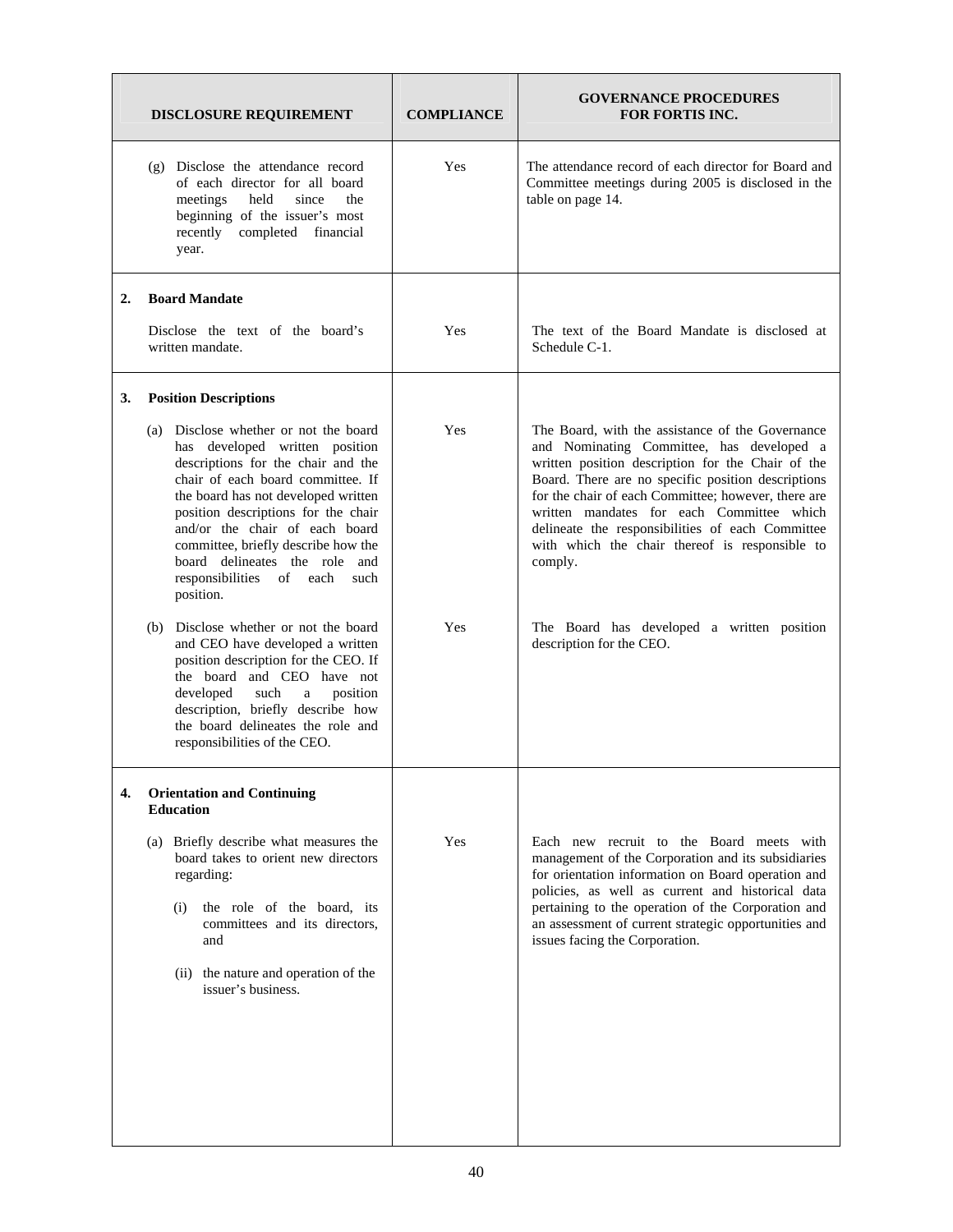|    | <b>DISCLOSURE REQUIREMENT</b>                                                                                                                                                                                                                                                                                                                  | <b>COMPLIANCE</b> | <b>GOVERNANCE PROCEDURES</b><br><b>FOR FORTIS INC.</b>                                                                                                                                                                                                                                                                                                                                                                                                                                                                                                                                                                             |
|----|------------------------------------------------------------------------------------------------------------------------------------------------------------------------------------------------------------------------------------------------------------------------------------------------------------------------------------------------|-------------------|------------------------------------------------------------------------------------------------------------------------------------------------------------------------------------------------------------------------------------------------------------------------------------------------------------------------------------------------------------------------------------------------------------------------------------------------------------------------------------------------------------------------------------------------------------------------------------------------------------------------------------|
|    | (b) Briefly describe what measures, if<br>any, the board takes to provide<br>education<br>for<br>continuing<br>its<br>directors. If the board does not<br>continuing<br>provide<br>education,<br>describe how the board ensures that<br>its directors maintain the skill and<br>knowledge necessary to meet their<br>obligations as directors. | Yes               | Presentations are made to the Board as required on<br>developments in the business and regulatory<br>environment impacting upon the Corporation and its<br>subsidiaries. Board meetings are periodically held at<br>the business locations of the Corporation's<br>subsidiaries affording directors the opportunity to<br>observe operations and meet employees of the<br>operating subsidiaries. Each subsidiary CEO makes<br>an annual presentation to the Board on matters<br>their<br>subsidiary's<br>affecting<br>operation.<br>The<br>Corporation sponsors director<br>attendance<br>at<br>appropriate educational seminars. |
| 5. | <b>Ethical Business Conduct</b>                                                                                                                                                                                                                                                                                                                |                   |                                                                                                                                                                                                                                                                                                                                                                                                                                                                                                                                                                                                                                    |
|    | (a) Disclose whether or not the<br>board has adopted a written code<br>for the directors, officers and<br>employees. If the board has<br>adopted a written code:                                                                                                                                                                               | Yes               | The Board has adopted a written code of business<br>conduct and ethics for the Corporation.                                                                                                                                                                                                                                                                                                                                                                                                                                                                                                                                        |
|    | disclose how a person or<br>(i)<br>company may obtain a copy<br>of the code;                                                                                                                                                                                                                                                                   | Yes               | The code is available on the Corporation's website,<br>www.fortisinc.com (under Corporate Governance)<br>or on SEDAR at www.sedar.com.                                                                                                                                                                                                                                                                                                                                                                                                                                                                                             |
|    | (ii) describe how the board<br>monitors compliance with<br>its code or, if the board does<br>not monitor compliance,<br>explain whether and how<br>the board satisfies itself<br>regarding compliance with<br>its code; and                                                                                                                    | Yes               | The Board, through the Audit Committee, receives<br>reports on compliance with the code.                                                                                                                                                                                                                                                                                                                                                                                                                                                                                                                                           |
|    | (iii) provide a cross reference to<br>any material change report<br>filed since the beginning of<br>the issuer's most recently<br>completed financial year<br>that pertains to any conduct<br>of a director or executive<br>officer that constitutes a<br>departure from the code.                                                             | Yes               | The Board has not granted any waiver of the code in<br>favor of a director or executive officer during the<br>past 12 months and for all of 2005. Accordingly, no<br>material change report has been required to be filed.                                                                                                                                                                                                                                                                                                                                                                                                         |
|    | (b) Describe any steps the board<br>takes to ensure directors exercise<br>independent<br>judgement<br>in<br>considering transactions<br>and<br>agreements in respect of which a<br>director or executive officer has<br>a material interest.                                                                                                   | Yes               | The Board does not nominate for election any<br>candidate who has an interest in any business<br>conducted with the Corporation, or its subsidiaries,<br>and requires directors to disclose any potential<br>conflict of interest which may develop. Directors do<br>not undertake any consulting activities for, or<br>receive any remuneration from, the Corporation<br>other than compensation for serving as a director.                                                                                                                                                                                                       |
|    | (c) Describe any other steps the<br>board takes to encourage and<br>promote a culture of ethical<br>business conduct.                                                                                                                                                                                                                          | Yes               | The Board encourages a culture of ethical conduct<br>by appointing officers of high integrity and<br>monitoring their performance so as to set an example<br>for all employees.                                                                                                                                                                                                                                                                                                                                                                                                                                                    |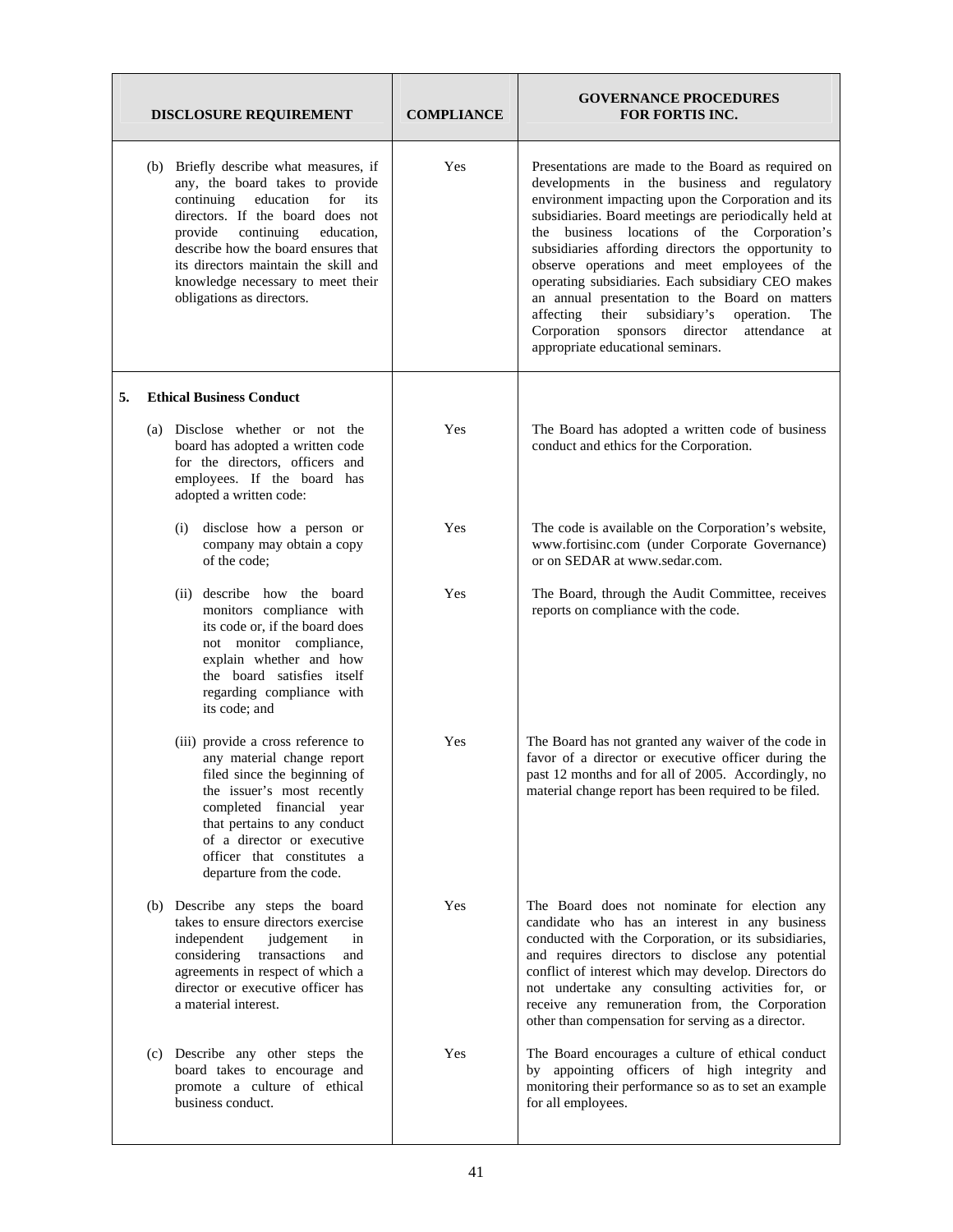|    |     | <b>DISCLOSURE REQUIREMENT</b>                                                                                                                                                                                                                                                                                                                                              | <b>COMPLIANCE</b> | <b>GOVERNANCE PROCEDURES</b><br><b>FOR FORTIS INC.</b>                                                                                                                                                                                                                                                                                                                                                                        |
|----|-----|----------------------------------------------------------------------------------------------------------------------------------------------------------------------------------------------------------------------------------------------------------------------------------------------------------------------------------------------------------------------------|-------------------|-------------------------------------------------------------------------------------------------------------------------------------------------------------------------------------------------------------------------------------------------------------------------------------------------------------------------------------------------------------------------------------------------------------------------------|
| 6. |     | <b>Nomination of Directors</b>                                                                                                                                                                                                                                                                                                                                             |                   |                                                                                                                                                                                                                                                                                                                                                                                                                               |
|    |     | (a) Describe the process by which<br>board<br>identifies<br>new<br>the<br>candidates for board nomination.                                                                                                                                                                                                                                                                 | Yes               | The Governance and Nominating Committee is<br>responsible for identifying new candidates for the<br>Board. It annually identifies director skill and<br>experience needs, having regard to projected<br>retirements, and oversees a director recruitment<br>and nomination process leading<br>search<br>to<br>recommendations to the Board for consideration<br>and recommendation for election<br>by<br>the<br>shareholders. |
|    |     | (b) Disclose whether or not the<br>board<br>has<br>nominating<br>a<br>committee composed entirely of<br>independent directors.                                                                                                                                                                                                                                             | Yes               | The Governance and Nominating Committee is<br>composed entirely of independent directors.                                                                                                                                                                                                                                                                                                                                     |
| 7. |     | Compensation                                                                                                                                                                                                                                                                                                                                                               |                   |                                                                                                                                                                                                                                                                                                                                                                                                                               |
|    |     | (a) Describe the process by which<br>board<br>determines<br>the<br>the<br>compensation for the issuer's<br>directors and officers.                                                                                                                                                                                                                                         | Yes               | The Governance and Nominating Committee<br>reviews the compensation of directors on a periodic<br>basis in relation to published surveys and private<br>polls of other comparable corporations and<br>recommends adjustments thereto for adoption by<br>The Human Resources Committee<br>the Board.<br>makes recommendations to the Board in respect of<br>compensation of officers.                                          |
|    |     | (b) Disclose whether or not the<br>board has<br>a compensation<br>committee composed entirely of<br>independent directors. If the<br>board<br>does<br>have<br>not<br>a<br>compensation<br>committee<br>composed<br>entirely<br>of<br>independent directors, describe<br>what steps the board takes to<br>ensure an objective process for<br>determining such compensation. | Yes               | The Human Resources Committee acts as a<br>compensation committee in respect of executive<br>compensation and is composed entirely of<br>independent directors. The Committee makes<br>recommendations to the Board following its review<br>of compensation having regard to published<br>material<br>and consultation with<br>appropriate<br>consultants.                                                                    |
|    | (c) | If the board has a compensation<br>committee,<br>describe<br>the<br>responsibilities,<br>powers<br>and<br>operation of the compensation<br>committee.                                                                                                                                                                                                                      | Yes               | The Human Resources Committee is responsible for<br>monitoring the compensation practices and policies<br>of the Corporation and making recommendations to<br>the Board with respect thereto. Administration and<br>management of the 2002 Stock Option Plan,<br>including the authority to grant options to<br>employees, is the responsibility of the Committee.                                                            |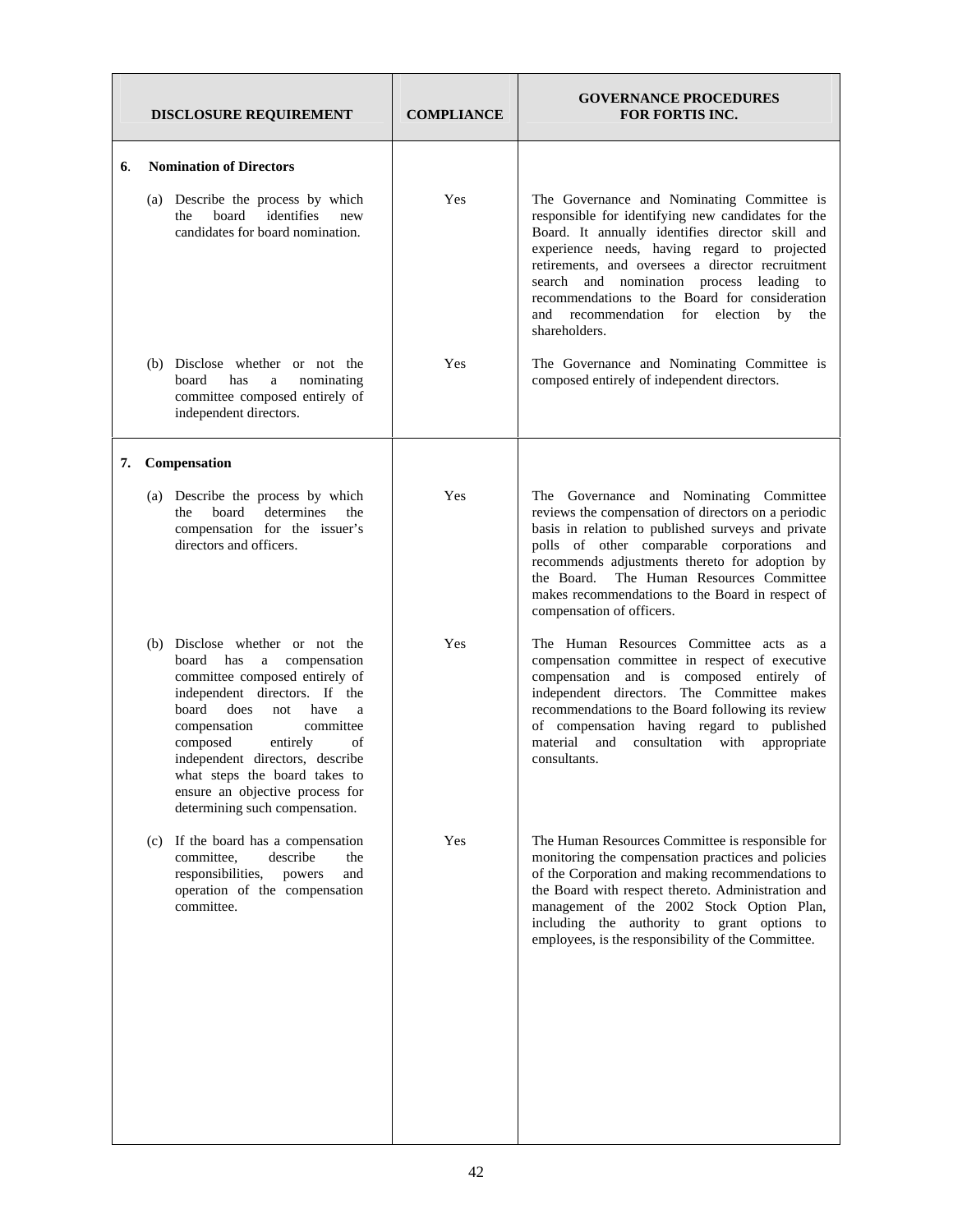|    | <b>DISCLOSURE REQUIREMENT</b>                                                                                                                                                                                                                                                                                                                                                                                                                                                           | <b>COMPLIANCE</b> | <b>GOVERNANCE PROCEDURES</b><br><b>FOR FORTIS INC.</b>                                                                                                                                                                                                                                                                                                                                                                                                                                                                                                                                                            |
|----|-----------------------------------------------------------------------------------------------------------------------------------------------------------------------------------------------------------------------------------------------------------------------------------------------------------------------------------------------------------------------------------------------------------------------------------------------------------------------------------------|-------------------|-------------------------------------------------------------------------------------------------------------------------------------------------------------------------------------------------------------------------------------------------------------------------------------------------------------------------------------------------------------------------------------------------------------------------------------------------------------------------------------------------------------------------------------------------------------------------------------------------------------------|
|    | (d) If a compensation consultant or<br>advisor has been retained to<br>assist<br>in<br>determining<br>compensation for any of the<br>issuer's directors and officers,<br>disclose the identity of the<br>consultant or advisor and briefly<br>summarize the mandate for<br>which they have been retained. If<br>the consultant or advisor has<br>been retained to perform any<br>other work for the issuer, state<br>that fact and briefly describe the<br>nature of the work.          | Yes               | No consultant or advisor has been retained to assist<br>in determining compensation for directors. The<br>Corporation retains Hay Management Group and<br>Mercer Human Resources to advise in respect of<br>executive compensation and pension matters. Hay<br>Management Group undertakes a rating of positions<br>within the Corporation and its subsidiaries and<br>provides reports of median compensation levels<br>applicable to such ratings. Mercer Human<br>Resources provides consulting advice in respect of<br>pension matters.                                                                       |
| 8. | <b>Other Board Committees</b><br>If the board has standing committees<br>other than the audit, compensation<br>and nominating committees, identify<br>the committees and describe their<br>function.                                                                                                                                                                                                                                                                                    | Yes               | The three standing committees of the Board are<br>Audit, Governance and Nominating, and Human<br>Resources.                                                                                                                                                                                                                                                                                                                                                                                                                                                                                                       |
| 9. | <b>Assessments</b><br>Disclose whether or not the board, its<br>committees and individual directors are<br>regularly assessed with respect to their<br>effectiveness<br>and<br>contribution.<br>Ιf<br>assessments are regularly conducted,<br>describe the process used for the<br>assessments. If assessments are not<br>regularly conducted, describe how the<br>board satisfies itself that the board, its<br>committees and its individual directors<br>are performing effectively. | Yes               | The Governance and Nominating Committee is<br>responsible for regular assessment of the<br>effectiveness and contribution of the Board, its<br>committees and individual directors. It carries out<br>this responsibility through a periodic confidential<br>survey of each director regarding his or her views<br>on the effectiveness of the Board and the<br>committees which are summarized and reported to<br>the Committee and Chair of the Board. The review<br>includes a section on individual issues which the<br>Committee believes would disclose any concerns<br>relating to an individual director. |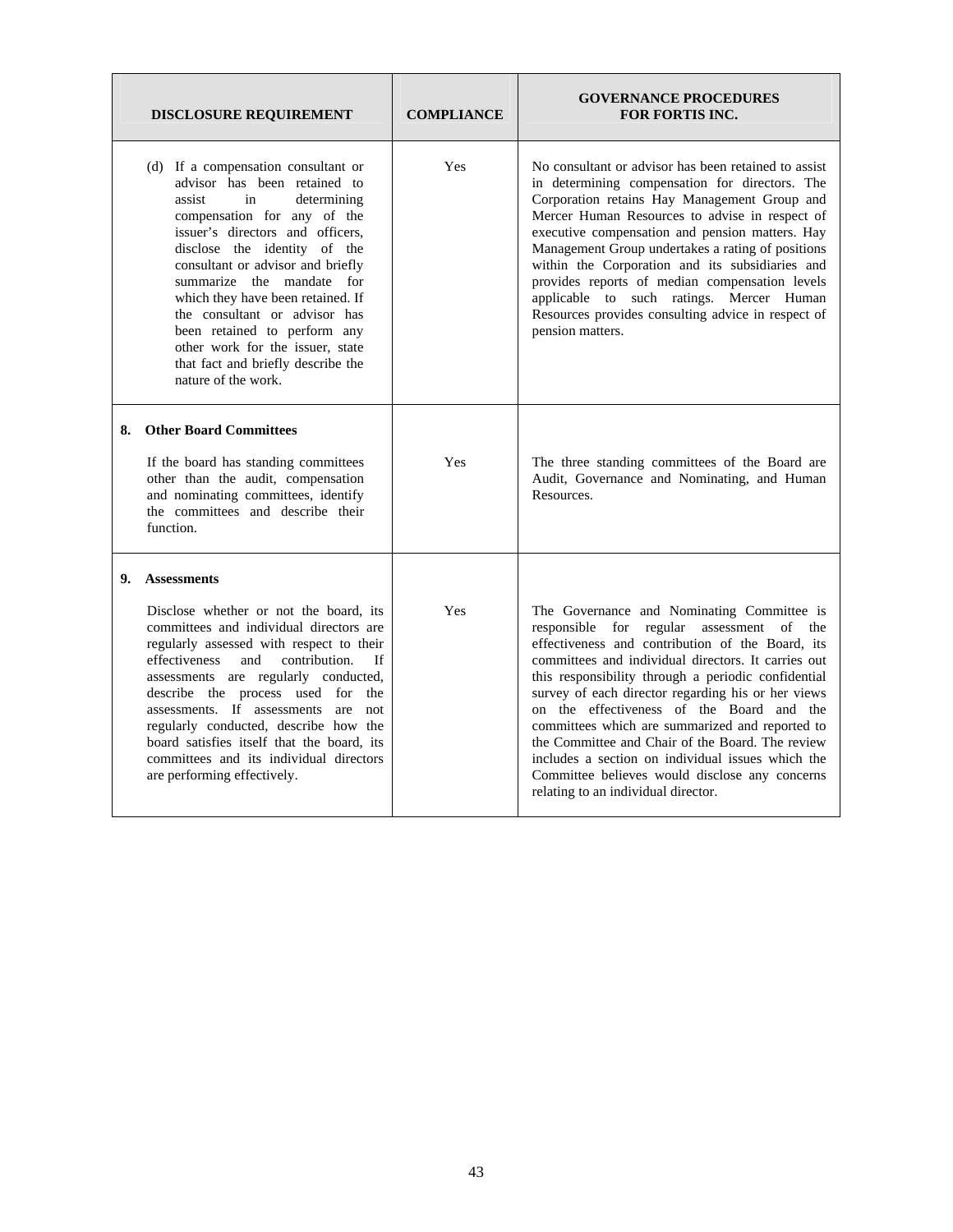#### **SCHEDULE C-1**

#### **BOARD MANDATE**

#### **FORTIS INC.**

#### **Mandate of the Board of Directors**

The board of directors (the "Board") of Fortis Inc. (the "Corporation") is responsible for the stewardship of the Corporation. The Board will supervise the management of the business and affairs of the Corporation and, in particular, will:

#### **A. Strategic Planning and Risk Management**

- 1) Adopt a strategic planning process and approve, on an annual basis, a strategic plan for the Corporation which considers, among other things, the opportunities and risks of the business;
- 2) Monitor the implementation and effectiveness of the approved strategic and business plan;
- 3) Assist the CEO in identifying the principal risks of the Corporation's business and the implementation of appropriate systems to manage such risks;

#### **B. Management and Human Resources**

- 1) Select, appoint and evaluate the CEO, and determine the terms of the CEO's employment with the Corporation;
- 2) In consultation with the CEO, appoint all officers of the Corporation and determine the terms of employment, training, development and succession of senior management (including the processes for appointing, training and evaluating senior management);
- 3) To the extent feasible, satisfy itself as to the integrity of the CEO and other officers and the creation of a culture of integrity throughout the Corporation;

#### **C. Finances, Controls and Internal Systems**

- 1) Review and approve all material transactions including acquisitions, divestitures, dividends, capital allocations, expenditures and other transactions which exceed threshold amounts set by the Board;
- 2) Evaluate the Corporation's internal controls relating to financial and management information systems;